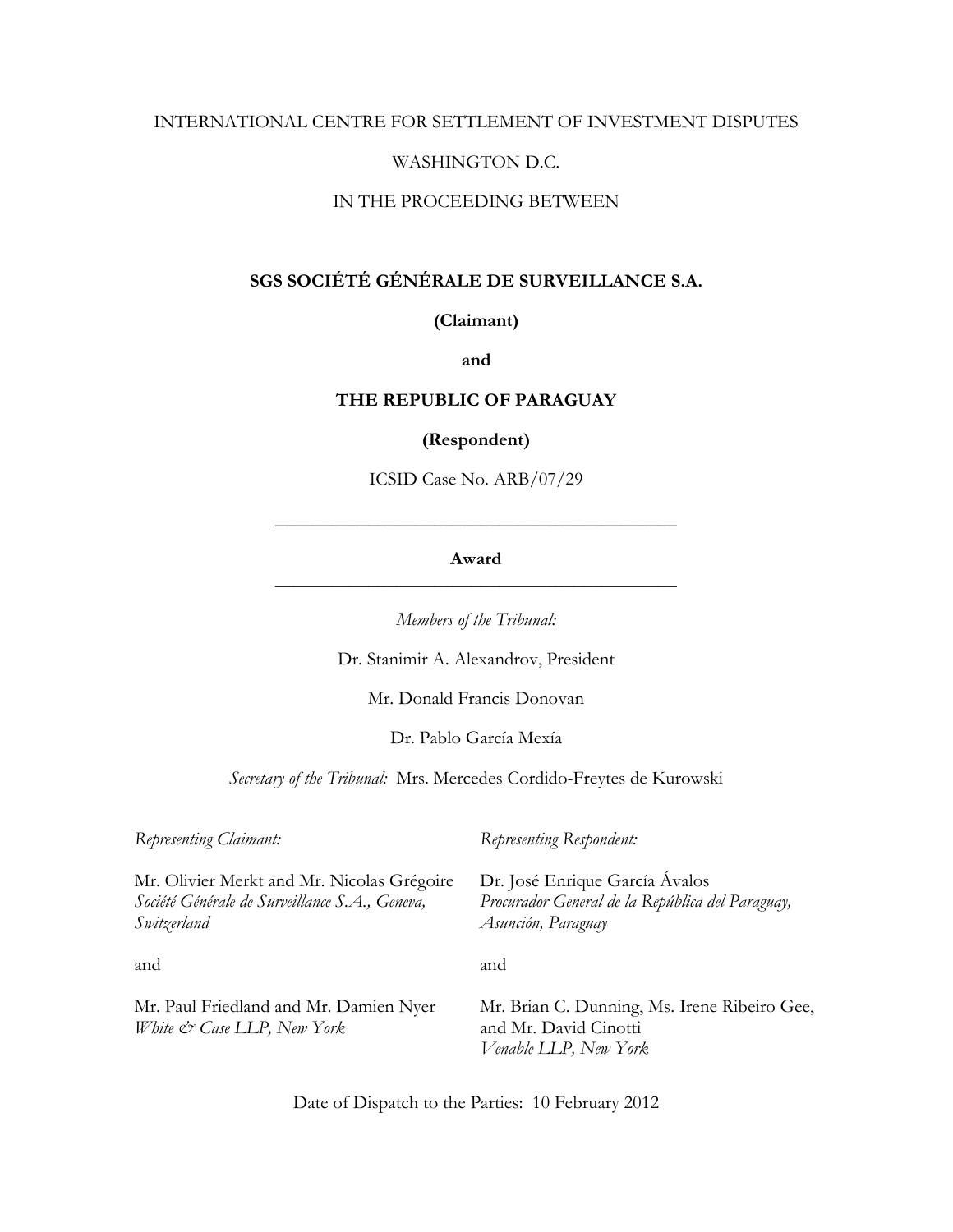# **Table of Contents**

| $\mathbf{I}$ . |           |                                                                            |  |
|----------------|-----------|----------------------------------------------------------------------------|--|
|                | A.        |                                                                            |  |
|                | <b>B.</b> |                                                                            |  |
|                | $C$ .     |                                                                            |  |
|                | D.        |                                                                            |  |
|                | E.        |                                                                            |  |
|                | F.        | Submissions on Costs and Fees and the Closure of the Proceedings           |  |
| II.            |           |                                                                            |  |
|                | A.        |                                                                            |  |
|                | <b>B.</b> |                                                                            |  |
|                | C.        | Discussions Regarding Respondent's Failure to Pay Invoices During          |  |
|                | D.        |                                                                            |  |
| III.           |           |                                                                            |  |
|                | A.        |                                                                            |  |
|                |           | 1.                                                                         |  |
|                |           | 2.<br>Whether Respondent Has Failed to Guarantee the Observance of Its     |  |
|                |           | Article 11 Claims Based on Alleged Extra-Contractual Commitments  46<br>3. |  |
| IV.            |           |                                                                            |  |
| V.             |           |                                                                            |  |
| VI.            |           |                                                                            |  |
|                | A.        |                                                                            |  |
|                | <b>B.</b> |                                                                            |  |
|                | C.        |                                                                            |  |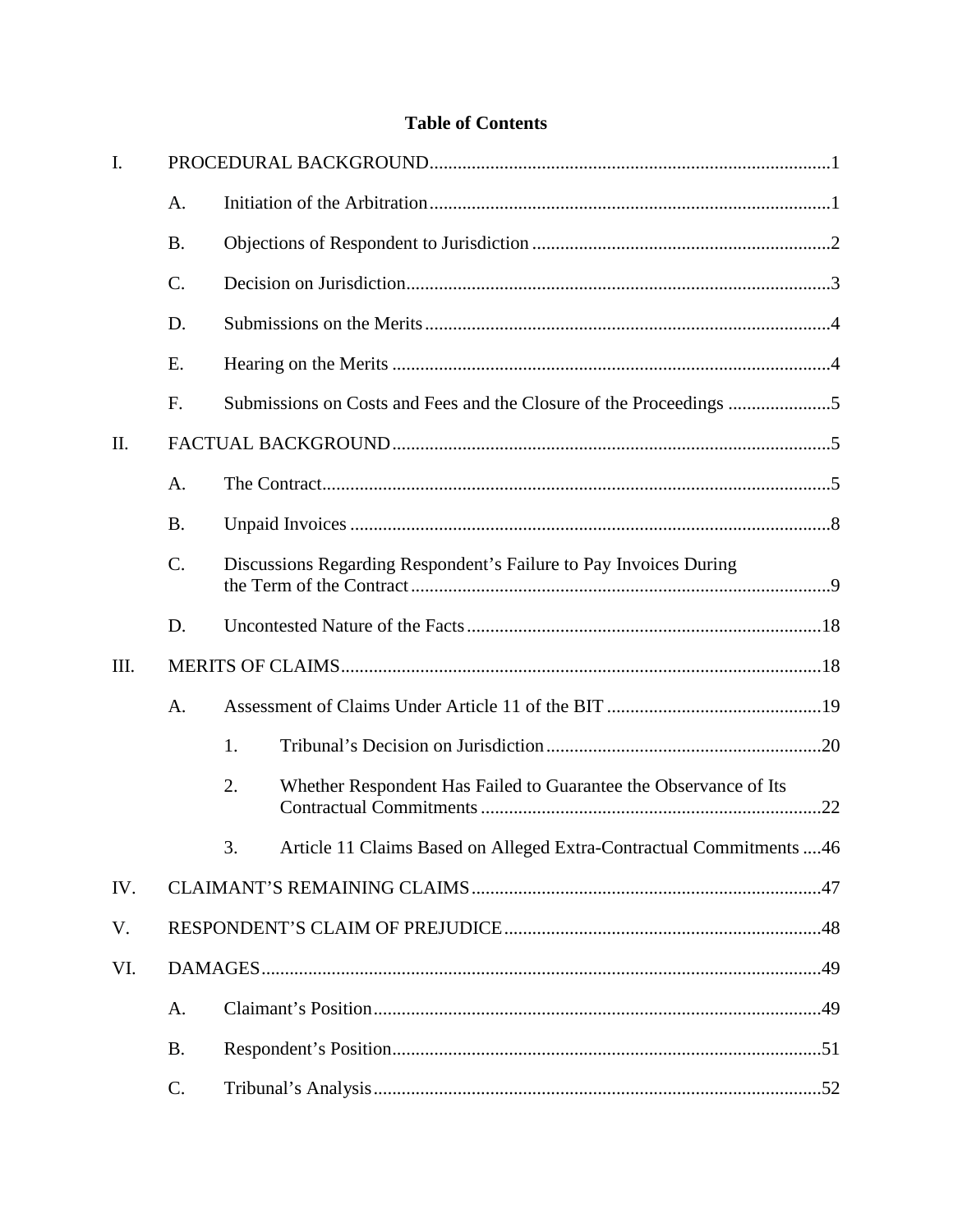| VII. COSTS. |  |
|-------------|--|
|             |  |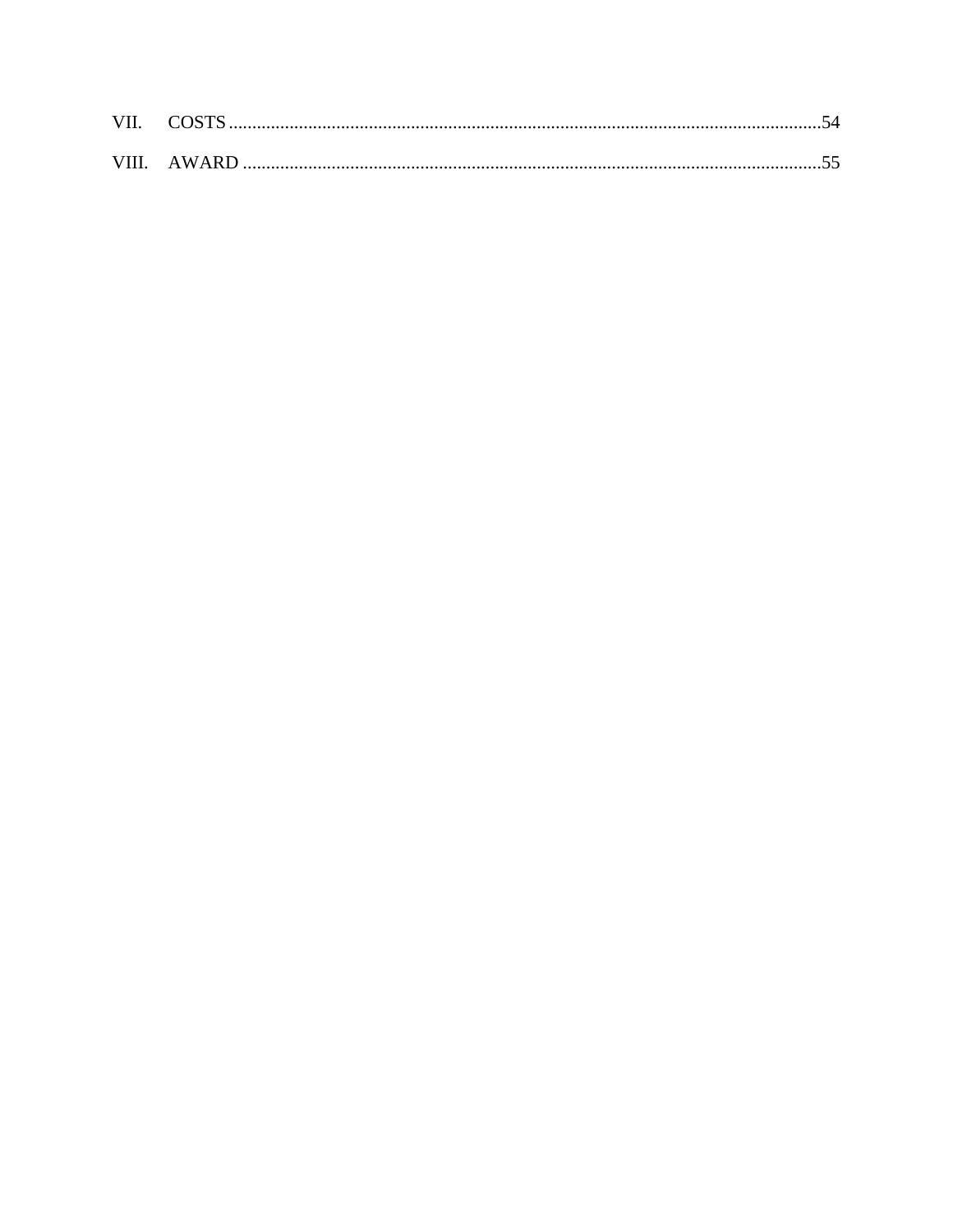### **I. PROCEDURAL BACKGROUND**

# **A. Initiation of the Arbitration**

- 1. On 19 October 2007, the International Centre for Settlement of Investment Disputes ("ICSID" or the "Centre") received a request for arbitration dated 16 October 2007 (the "Request") from SGS Société Générale de Surveillance S.A. ("SGS" or "Claimant") against the Republic of Paraguay ("Paraguay" or "Respondent") (collectively, the "parties"). The Request was made under the Agreement on the Promotion and Reciprocal Protection of Investments between Switzerland and Paraguay signed 31 January 1992 and entered into force 28 September 1992 (the "BIT" or the "Treaty"), and the Convention on the Settlement of Investment Disputes between States and Nationals of Other States ("ICSID Convention" or "Convention").
- 2. On 19 November 2007, the Deputy Secretary-General of ICSID sent Claimant and Respondent a Notice of Registration in accordance with Article 36(3) of the ICSID Convention.
- 3. On 30 January 2008, Claimant requested, in accordance with Rule 2(3) of the ICSID Rules of Procedure for Arbitration Proceedings ("Arbitration Rules"), that the Arbitral Tribunal be constituted in accordance with the provisions of Article 37(2)(b) of the Convention. This letter was acknowledged by a letter from ICSID to the parties of the same date. It was accordingly confirmed that: (1) the Tribunal would consist of three arbitrators; (2) one arbitrator would be appointed by each party and the third, the president of the Tribunal, would be appointed by agreement of the parties; and (3) the appointments would follow the procedures set out in Rule 3 of the Arbitration Rules.
- 4. By letter dated 31 January 2008, Claimant appointed Mr. Donald Francis Donovan, Esq., a national of the United States of America, as a member of the Tribunal. On 31 March 2008, Respondent appointed Dr. Pablo García Mexía, a national of Spain. No objections were raised to either appointment.
- 5. On 20 February 2008, the parties having failed to reach agreement on the appointment of the President of the Tribunal, Claimant requested the appointment of the presiding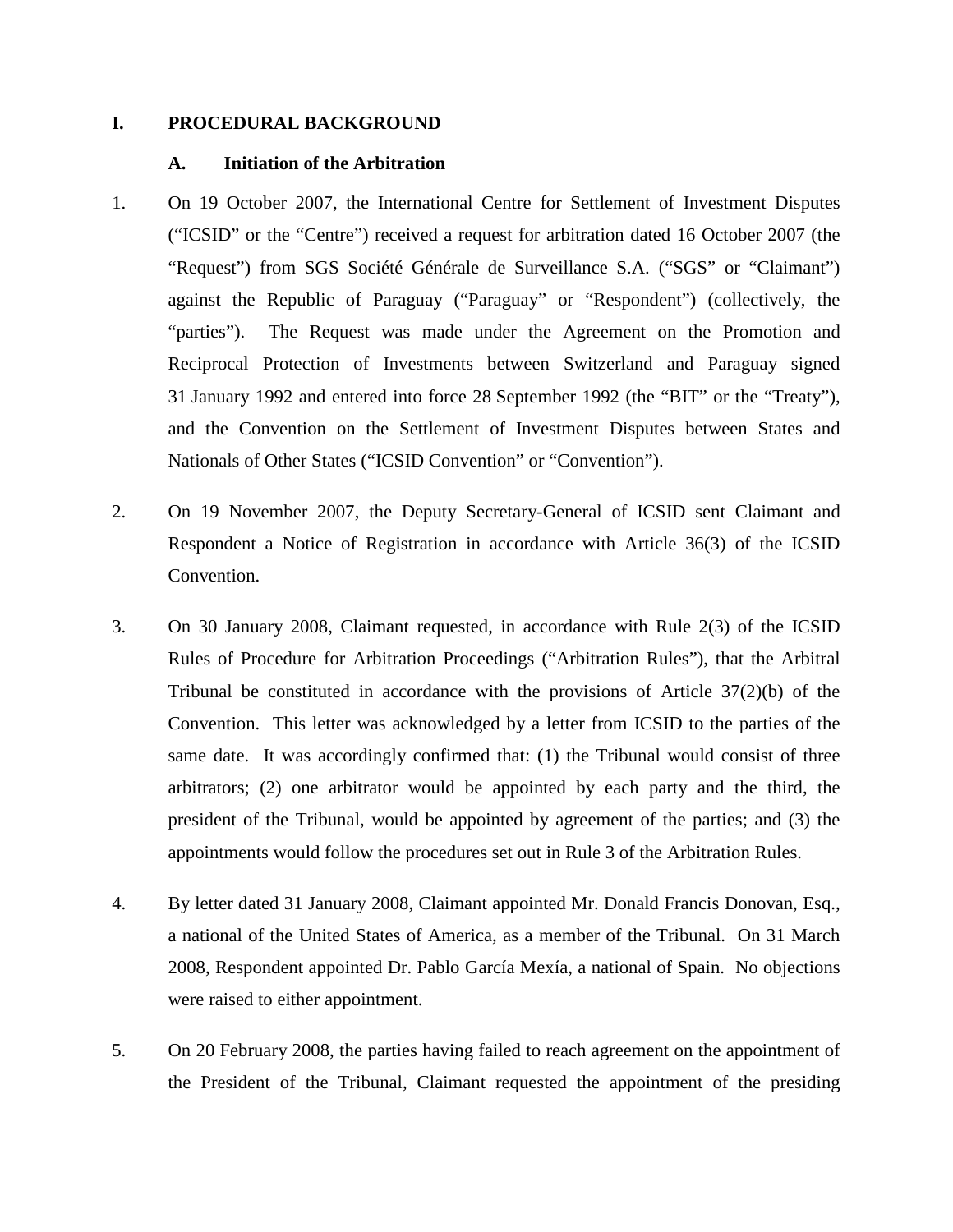arbitrator by the Chairman of the ICSID Administrative Council as provided for in Article 38 of the Convention and Rule 4(1) of the Arbitration Rules.

- 6. By letter of 20 May 2008, the Chairman of the ICSID Administrative Council appointed Dr. Stanimir A. Alexandrov, a national of Bulgaria, as the third arbitrator and president of the Tribunal. No objections were raised to this appointment.
- 7. The Tribunal was officially constituted on 27 May 2008, in accordance with the Convention and ICSID Arbitration Rules. Mr. Gonzalo Flores, Senior Counsel, ICSID, was initially designated to serve as the Secretary of the Tribunal. On 16 April 2009, the Acting Secretary-General informed the Tribunal that due to the redistribution of the Centre's workload, Dr. Sergio Puig de la Parra, ICSID, would serve as the new Secretary of the Tribunal. On November 5, 2010, the Secretary-General informed the Tribunal that Dr. Puig would be replaced by Mrs. Mercedes Cordido-Freytes de Kurowski.

### **B. Objections of Respondent to Jurisdiction**

- 8. On 8 April 2008, Respondent submitted a Memorial with Objections to Jurisdiction to the Centre. At the first session of the Tribunal on 30 June 2008, Respondent provided a supplemental submission on its objections to jurisdiction. The supplemental submission was dated 26 June 2008. The two submissions together constituted Respondent's Memorial on Jurisdiction.
- 9. Claimant submitted its Counter-Memorial on Jurisdiction on 22 September 2008.
- 10. The first session of the Tribunal was held at the seat of the Centre in Washington, D.C. At the session, the Tribunal heard the parties' proposals for addressing the objections to jurisdiction raised in Respondent's Memorial with Objections to Jurisdiction. It was agreed that the proceedings on the merits would be suspended as envisaged in Article 41(2) of the ICSID Convention and Arbitration Rule 41(3) pending resolution of Respondent's jurisdictional objections.
- 11. The hearing on Respondent's objections to jurisdiction was held in Washington, D.C., on 6 April 2009.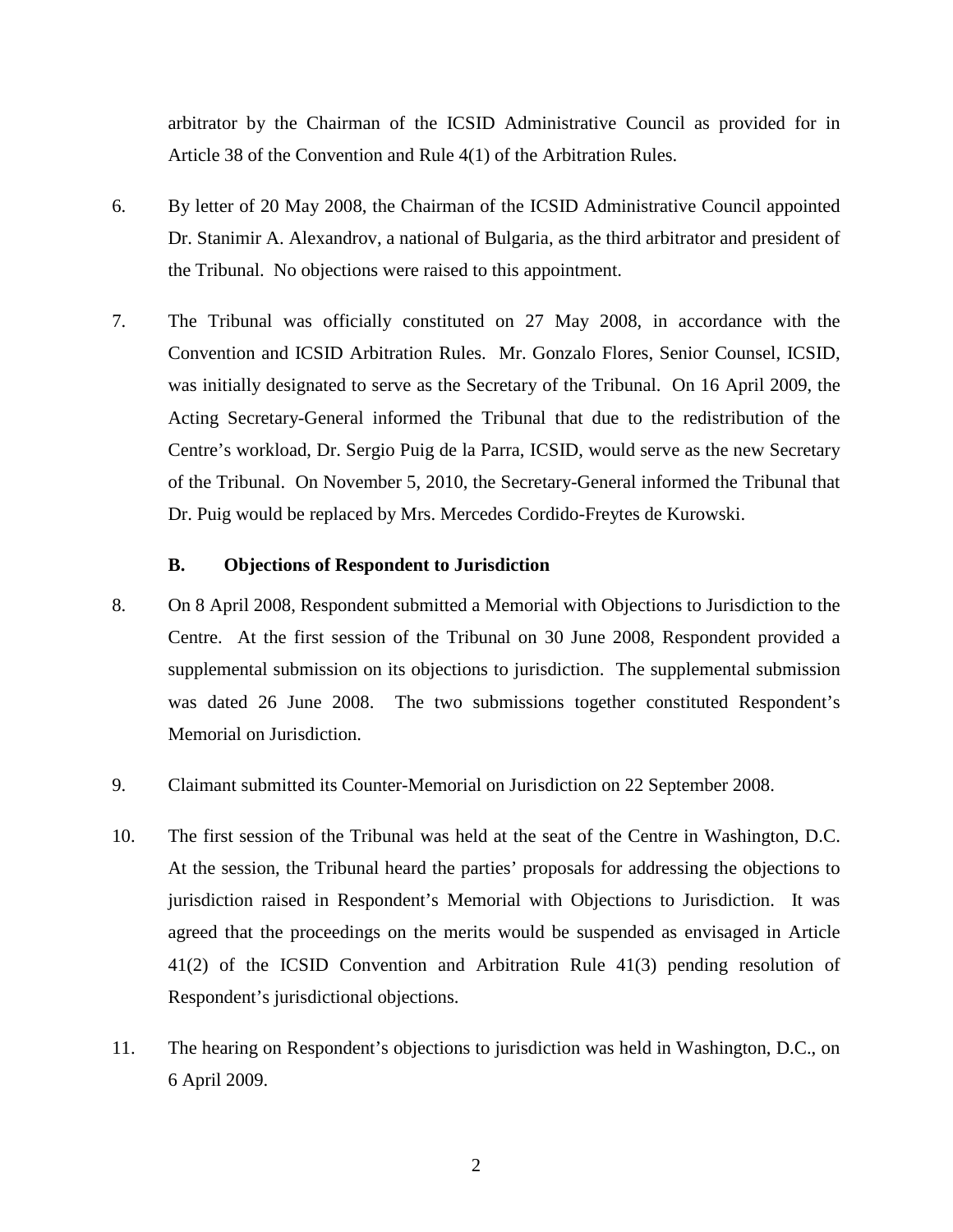12. The parties were represented as follows:

### Claimant

Mr. Paul Friedland, Mr. Mark Luz, Mr. Rafael E. Llano Oddone and Mr. Damien Nyer, White & Case LLP

Mr. Nicolas Grégoire, SGS

### Respondent

Dr. José Enrique García Ávalos, Attorney General of the Republic of Paraguay

Mr. Raúl Sapena, Counsel to the Treasury of the Republic of Paraguay

Mr. Jorge Brizuela, Embassy of the Republic of Paraguay in Washington, D.C.

Mr. Pedro Espínola Vargas Peña, Advisor to the Executive Director, the World Bank

Mr. Agustin Saguier Abente, Saguier Abente Law Firm

Mr. Brian C. Dunning and Ms. Irene R. Dubowy, Thompson & Knight LLP

- 13. Messrs. García and Dunning and Ms. Dubowy addressed the Tribunal on behalf of Respondent. Mr. Friedland addressed the Tribunal on behalf of Claimant.
- 14. On 9 June 2009, Respondent wrote to draw the Tribunal's attention to the decision on jurisdiction rendered on 29 May 2009 in the case of *BIVAC v. Paraguay*. [1](#page-5-0) The Tribunal granted both parties leave to file brief post-hearing submissions limited to the relevance of the *BIVAC* decision to arguments already put forward by the parties in the present case. Respondent made its filing by letter dated 3 July 2009, with Claimant following suit by letter dated 23 July 2009.

### **C. Decision on Jurisdiction**

15. On 12 February 2010, the Tribunal issued its Decision on Jurisdiction. The Tribunal dismissed Respondent's objections and concluded that it had jurisdiction to decide Claimant's claims under Articles 4(1), 4(2) and 11 of the Treaty. The Tribunal decided

<span id="page-5-0"></span> <sup>1</sup> *Bureau Veritas, Inspection, Valuation, Assessment and Control, BIVAC B.V. v. Republic of Paraguay*, ICSID Case No. ARB/07/9, Decision of the Tribunal on Objections to Jurisdiction, 29 May 2009.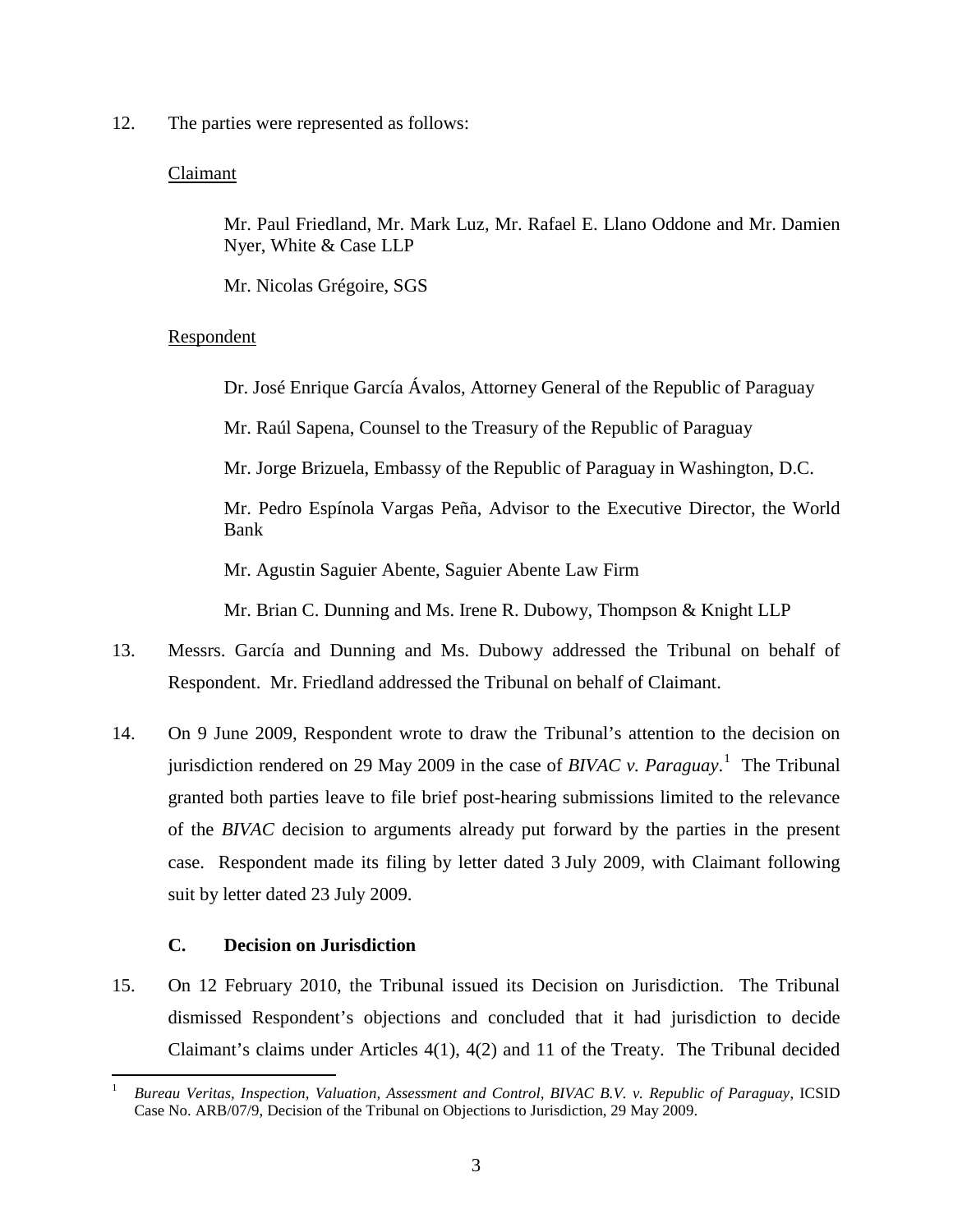to reserve any decision on the allocation of costs until the conclusion of the proceedings. A copy of the Decision on Jurisdiction is attached to this Award, and is part of it.

### **D. Submissions on the Merits**

- 16. After consultation with the parties, the Tribunal issued a procedural order on 24 March 2010 setting the schedule for submissions on the merits.
- 17. On 31 May 2010, Claimant submitted its Memorial on the Merits. Claimant also submitted witness statements from Mr. Carlos Musalem, the SGS Country Manager in Paraguay during the events giving rise to this dispute, and Mr. Michael Lironi, Vice President, Finance and Administration, of the Governments and Institutions Services Division of SGS in Geneva.
- 18. By letter dated 10 September 2010, counsel for Respondent requested a modification of the submission schedule to allow Respondent an additional six weeks, until 1 November 2010, to submit its Counter-Memorial. By letter dated 15 September 2010, Claimant proposed an alternative deadline of 6 October 2010. On 16 September 2010, the Tribunal informed the parties that it decided to grant Respondent's request to move the due date of the Counter-Memorial to 1 November 2010. On that date, Respondent submitted its Counter-Memorial on the Merits.
- 19. On 28 February 2011, Claimant submitted its Reply on the Merits. Claimant also submitted a second witness statement from Mr. Musalem. On 1 April 2011, Respondent submitted its Rejoinder on the Merits.

### **E. Hearing on the Merits**

- 20. The hearing on the merits was held in Washington, D.C. on 4 May 2011 and 5 May 2011.
- 21. The parties were represented as follows:

### Claimant

Mr. Paul Friedland, Mr. Rafael E. Llano Oddone, Mr. Francisco Guzman and Mr. Damien Nyer, White & Case LLP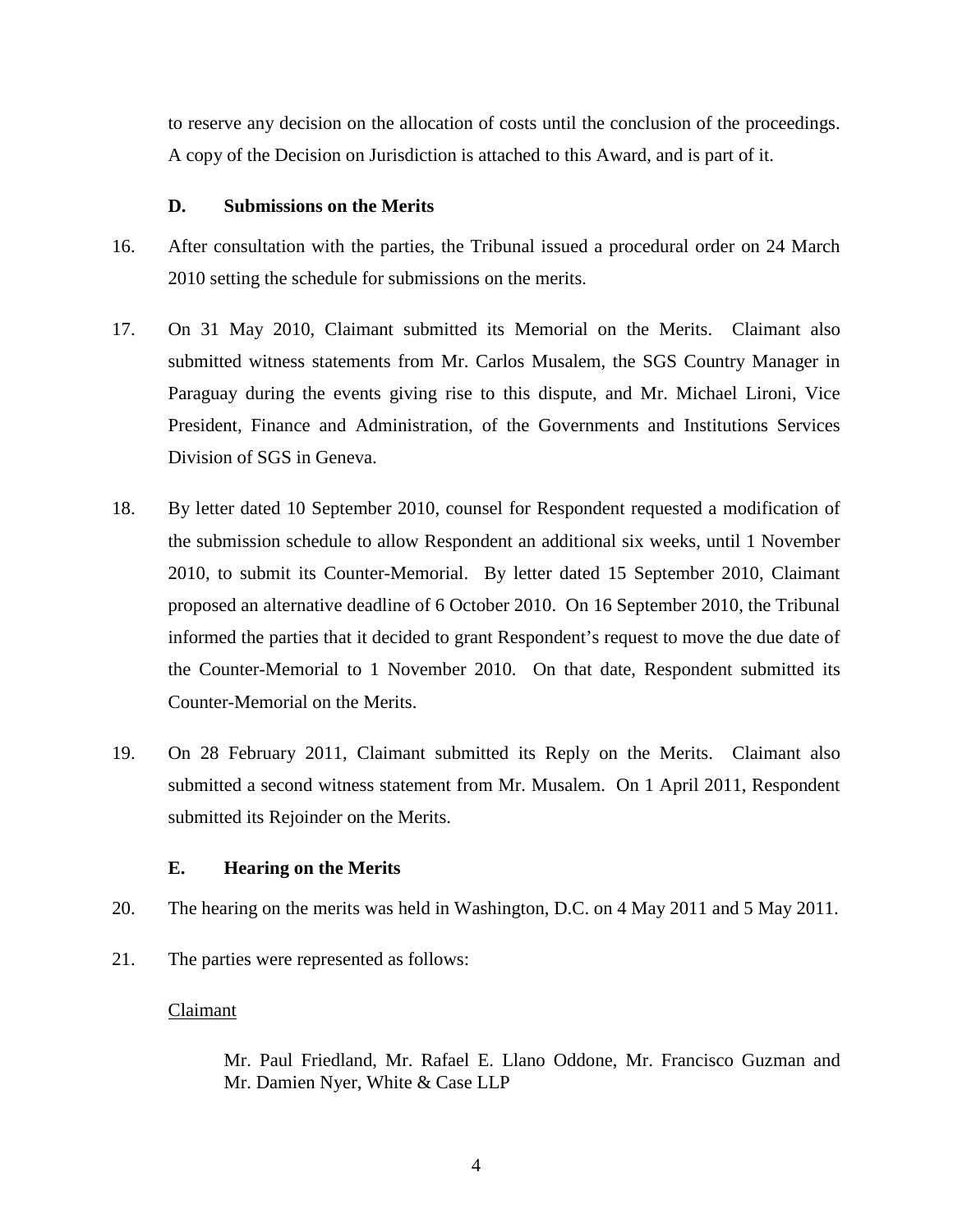#### Mr. Nicolas Grégoire and Mr. Olivier Merkt, SGS

#### Respondent

Dr. José Enrique García Ávalos, Attorney General of the Republic of Paraguay Mr. Raúl Sapena, Counsel to the Treasury of the Republic of Paraguay Mr. Brian C. Dunning and Mr. David N. Cinotti, Venable LLP

- 22. Messrs. Friedland and Nyer addressed the Tribunal on behalf of Claimant. Messrs. García, Dunning and Cinotti addressed the Tribunal on behalf of Respondent.
- 23. Mr. Musalem testified in person, and Mr. Lironi testified by video conference. Both Mr. Musalem and Mr. Lironi were examined and cross-examined on the first day of the hearing.
- 24. At the end of the hearing, the President of the Tribunal requested that the parties prepare submissions on costs and fees, and that such submissions be presented to the Tribunal no later than the end of July 2011.

### **F. Submissions on Costs and Fees and the Closure of the Proceedings**

25. On 1 July 2011, Respondent provided its Statement of Costs, in which it claimed US\$ 696,985.20 in fees and US\$ 31,222.03 in costs. On the same day, Claimant provided its Statement of Costs, in which it claimed US\$ 1,792,605.95 in legal fees and US\$ 1,121,180.55 in other costs and disbursements. On January 24, 2012, the Tribunal declared the proceedings closed, pursuant to Rule 38(1) of the Arbitration Rules.

### **II. FACTUAL BACKGROUND**

#### **A. The Contract**

26. In 1995, the Ministry of Finance of Paraguay invited five companies – SGS; Bureau Veritas, Inspection, Valuation, Assessment and Control, BIVAC B.V. ("BIVAC"); Cotecna Inspection S.A.; Inchcape Testing Services Ltd.; and Inspectorate Worldwide Services – to submit their bids to provide "pre-shipment" inspection services, *i.e.*, services involving the inspection of imported goods prior to shipment to ensure the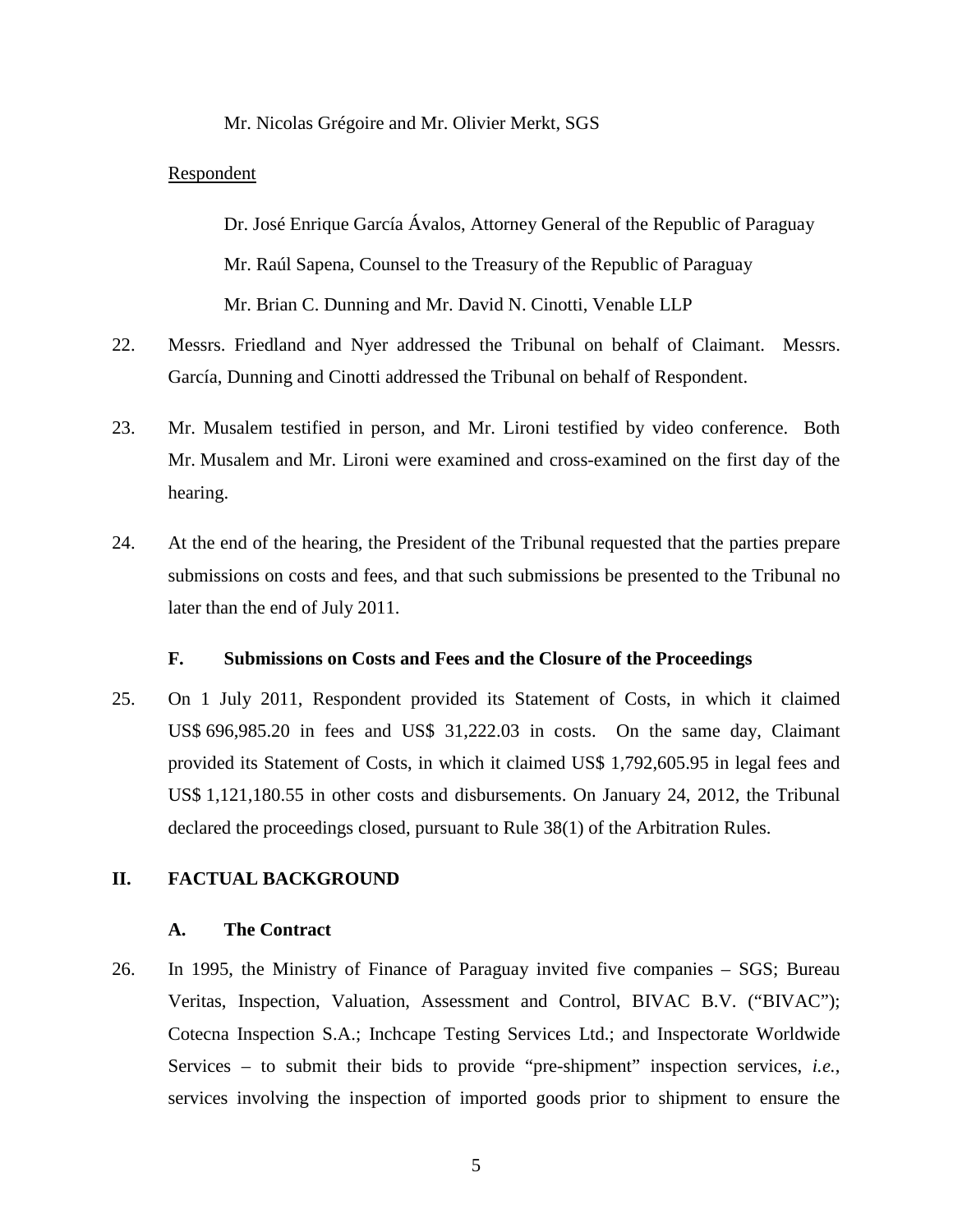accurate collection of import information and facilitate collection of customs duties. SGS and BIVAC were selected. On 6 May 1996, the Ministry of Finance and SGS signed an Agreement on the Rendering of Technical Services for Import Pre-Shipment Inspection (the "Contract").<sup>[2](#page-8-0)</sup> The Contract was to remain in effect for three years, starting on 15 July 1996.

- 27. Under the heading "NATURE AND SUBJECT-MATTER OF THE AGREEMENT," the Contract states that the pre-shipment inspection program was designed "with the purpose of optimizing the tax collection volume and to improve the mechanisms for controlling the compliance with the tax obligations referred to [ $sic$ ] the import transactions . . . .<sup>[3](#page-8-1)3</sup>
- 28. In broad terms, the Contract required SGS to provide three categories of "technical services":
- 29. Under Articles 2.1 through 2.8 of the Contract, SGS was to provide pre-shipment inspection and related services, which would include the issuance of Inspection Certificates or Discrepancy Reports, as discussed below.
- 30. Under Article 2.9 of the Contract, SGS was to provide training to Paraguayan Customs officials that would "include . . . the techniques used by SGS personnel, the technical, administrative and organizational procedures, with the purpose of reaching an efficient and effective execution and protection of tax revenues and to make up a body of officials specialized in customs valuation."
- 31. Under Article 2.10 of the Contract, SGS was to help create a Customs database for organizing the information in the Inspection Certificates and train Paraguayan officials to use the database.
- 32. The process for conducting pre-shipment inspections took place in several stages. Importers would submit requests to an SGS liaison office in Paraguay to inspect designated shipments. SGS established a liaison office in Asunción, as well as two smaller offices in Ciudad del Este and Encarnación, to assist in its performance under the

<span id="page-8-0"></span> $\frac{2}{3}$  Contract, Ex. C-4.<br>Contract, Ex. C-4.

<span id="page-8-1"></span>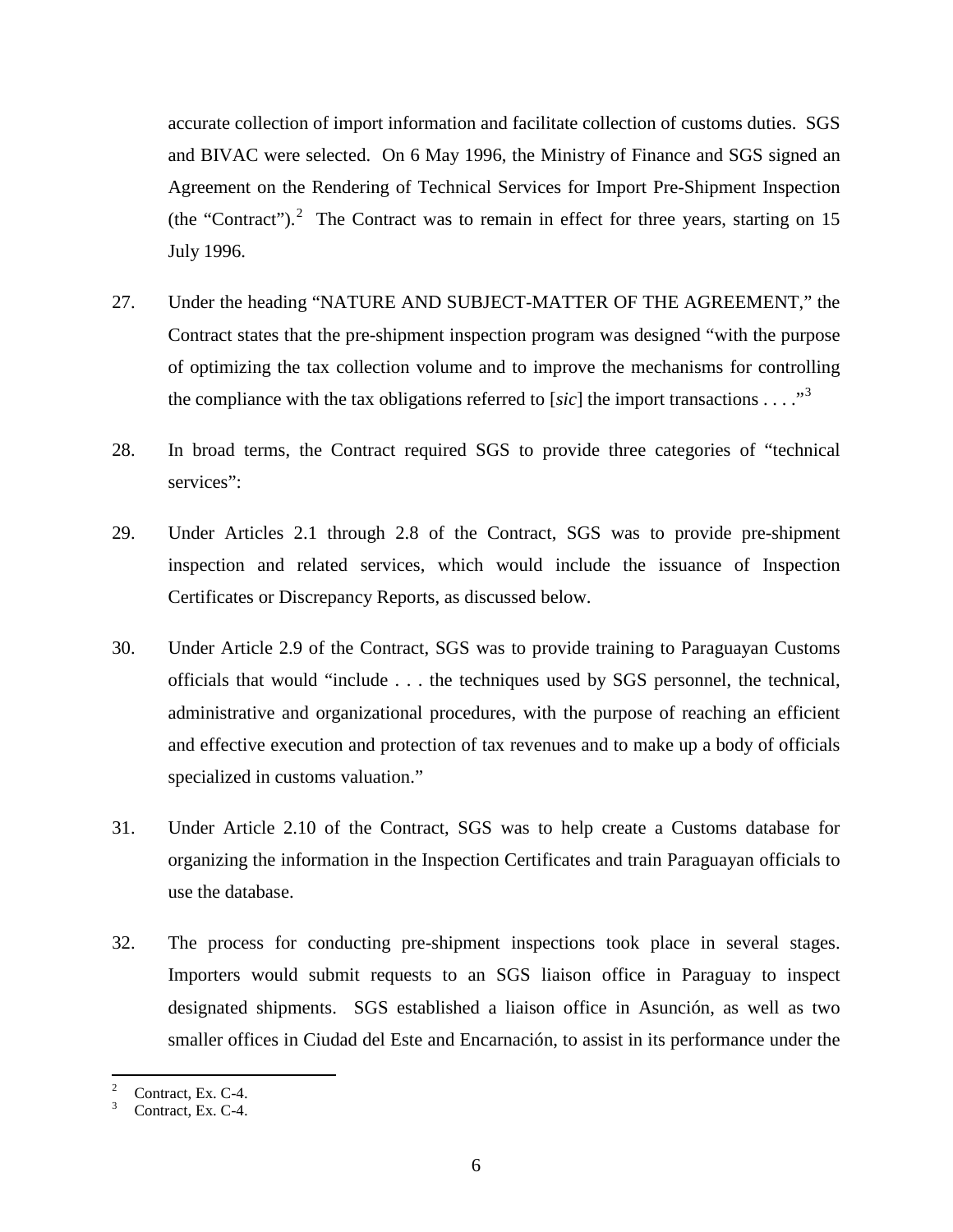Contract. If SGS determined that an inspection was necessary, it would, pursuant to Article 2.1 of the Contract, "carry out the physical inspection of goods prior to shipment, in the country of origin, in order to determine if the goods submitted to inspection correspond to what the importer has declared to SGS." In certain instances, SGS informed an importer that an inspection was not necessary.<sup>[4](#page-9-0)</sup> Pursuant to Article 2.2 of the Contract, if SGS determined that an inspection was necessary, it would "verify the price invoiced by the seller and . . . establish whether this is within the reasonable limits, for the export price levels, prevailing in such market or in the international market." In accordance with Articles 2.3 and 2.4 of the Contract, SGS would provide Customs with its opinion on the appropriate customs value and tariff classification of the shipment, and, under Article 2.6, verify the country of origin.

- 33. After the inspection, pursuant to Article 2.8 of the Contract, SGS would provide Customs with a copy of either an Inspection Certificate or, if SGS disagreed with the importer's shipment documentation, a Discrepancy Report. Under Article 5.2 of the Contract, SGS would also provide Customs with a monthly report that would include, among other things, the details of the inspections conducted during the month.
- 34. Under Article 4 of the Contract, for each inspection, Paraguay agreed to pay SGS the larger of (a) a fee equal to 1.3% of the FOB value of the goods shown in the Inspection Certificate or the Discrepancy Report or (b) US\$ 280. SGS would send the Ministry a monthly invoice denominated in U.S. dollars, and the invoices were to be paid within 20 days after receipt. Under Article 4.5 of the Contract, if the Ministry of Finance disputed an invoice, the Ministry was required to pay any undisputed amounts. According to Article 5.6 of the Contract, SGS was not to be "liable for any claim not filed within twelve (12) months upon the issuance date of the Inspection Certificate."
- 35. Pursuant to Article 5.4 of the Contract, SGS posted a US\$ 250,000 performance bond.
- 36. Article 9 of the Contract contained a forum selection clause that stated that "[a]ny conflict, controversy or claim deriving from or in connection with this Agreement,

<span id="page-9-0"></span>Day 1 Tr. (Merits) at pp. 163-164.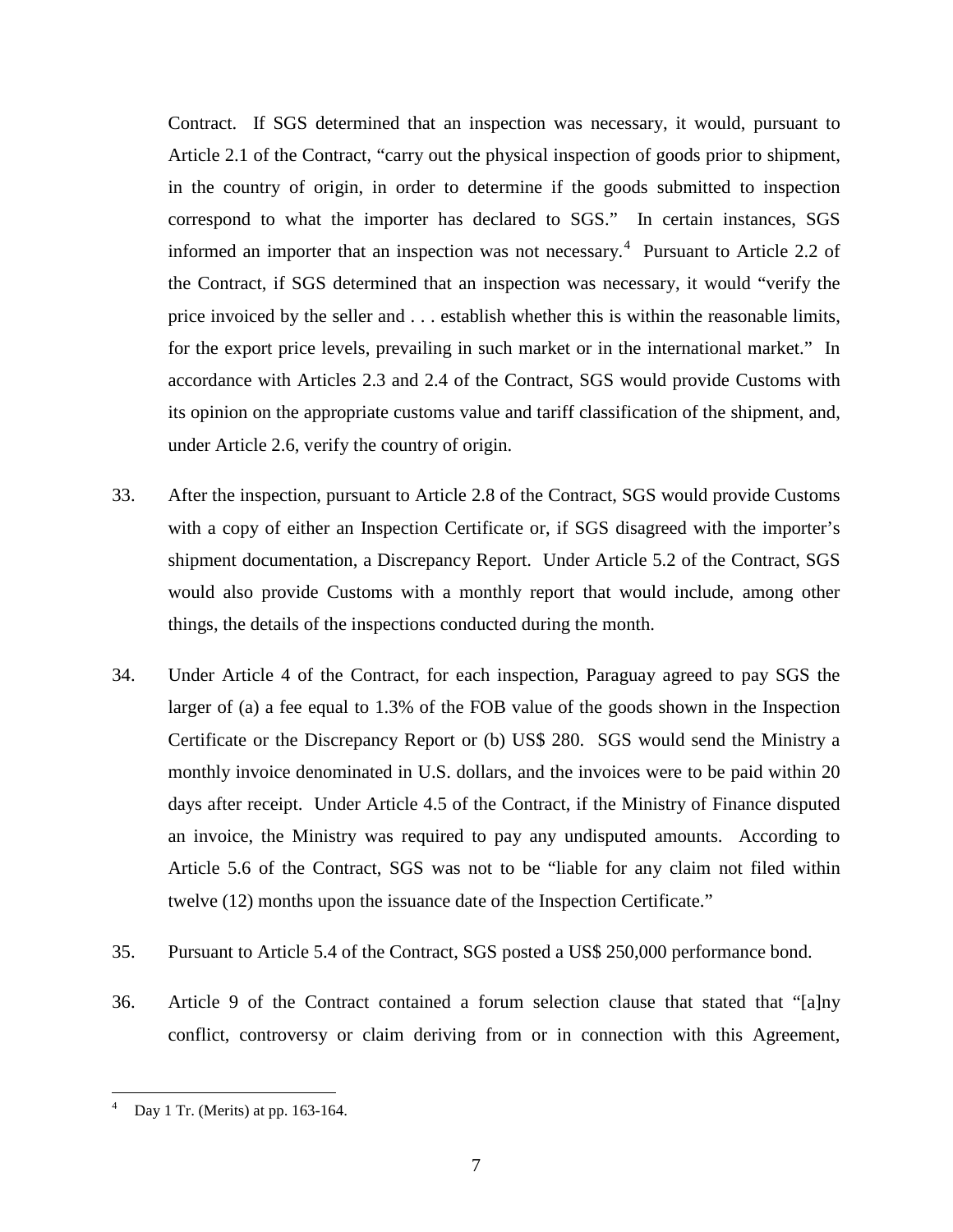breach, termination or invalidity, shall be submitted to the Courts of the City of Asunción under the Law of Paraguay."

- 37. The Contract contained several mechanisms for termination. Under Article 7.1 of the Contract, either party could terminate the Contract for non-compliance by the other party. Under Article 7.2, the Ministry of Finance could, with 120 days' notice, unilaterally terminate the Contract on grounds of "opportunity, merit or convenience." Finally, under Article 8.2, the Contract would terminate if, at least four months before the Contract was to expire, either party notified the other party that it did not intend to renew the Contract.
- 38. In addition to the Contract, Paraguay issued several regulations governing the provision of services. These included Resolution 1171 of 3 July 1996 ("Resolution 1171") that, among other things, required inspections for small shipments valued at less than US\$ 3,000 when such shipments were part of a larger order or a consolidated bill of lading that exceeded US\$ 3,000. In addition, Resolution 1579 of 10 September 1996 ("Resolution 1579") exempted certain shipments from pre-shipment inspection, including "[a]quellas importaciones liberadas y las exoneradas de los tributos aduaneros e internos, contenidas en las disposiciones de caracter general o en Leyes Especiales."[5](#page-10-0)

### **B. Unpaid Invoices**

39. The Contract commenced in July 1996. As discussed in detail below, the parties decided by mutual agreement not to renew the Contract at the end of its initial three-year term, and the Contract was terminated in June 1999. During the term of the Contract, SGS conducted approximately 100,000 inspections and issued 35 monthly invoices.<sup>[6](#page-10-1)</sup> The Ministry of Finance paid only 10 of those invoices.<sup>[7](#page-10-2)</sup> Twenty-five of SGS's 35 invoices were not paid, totaling (in principal, not including interest) US\$ 39,025,950.[8](#page-10-3)6.<sup>8</sup> These facts are not in dispute.

<span id="page-10-0"></span><sup>&</sup>lt;sup>5</sup> Respondent translates this provision as exempting from inspection "any and all tax free imports free and clear of those duties or internal taxes, as described in general or special laws." Respondent's Counter-Memorial at para. 24. The translation in Claimant's Ex. C-76 is slightly different: "Those imports released and those exempted from customs duties and internal taxes contained in the general provisions or Special Laws."<br>
<sup>6</sup> Lironi Statement at para. 17.<br>
<sup>7</sup> Lironi Statement at para. 18.

<span id="page-10-1"></span>

<span id="page-10-2"></span>

<span id="page-10-3"></span>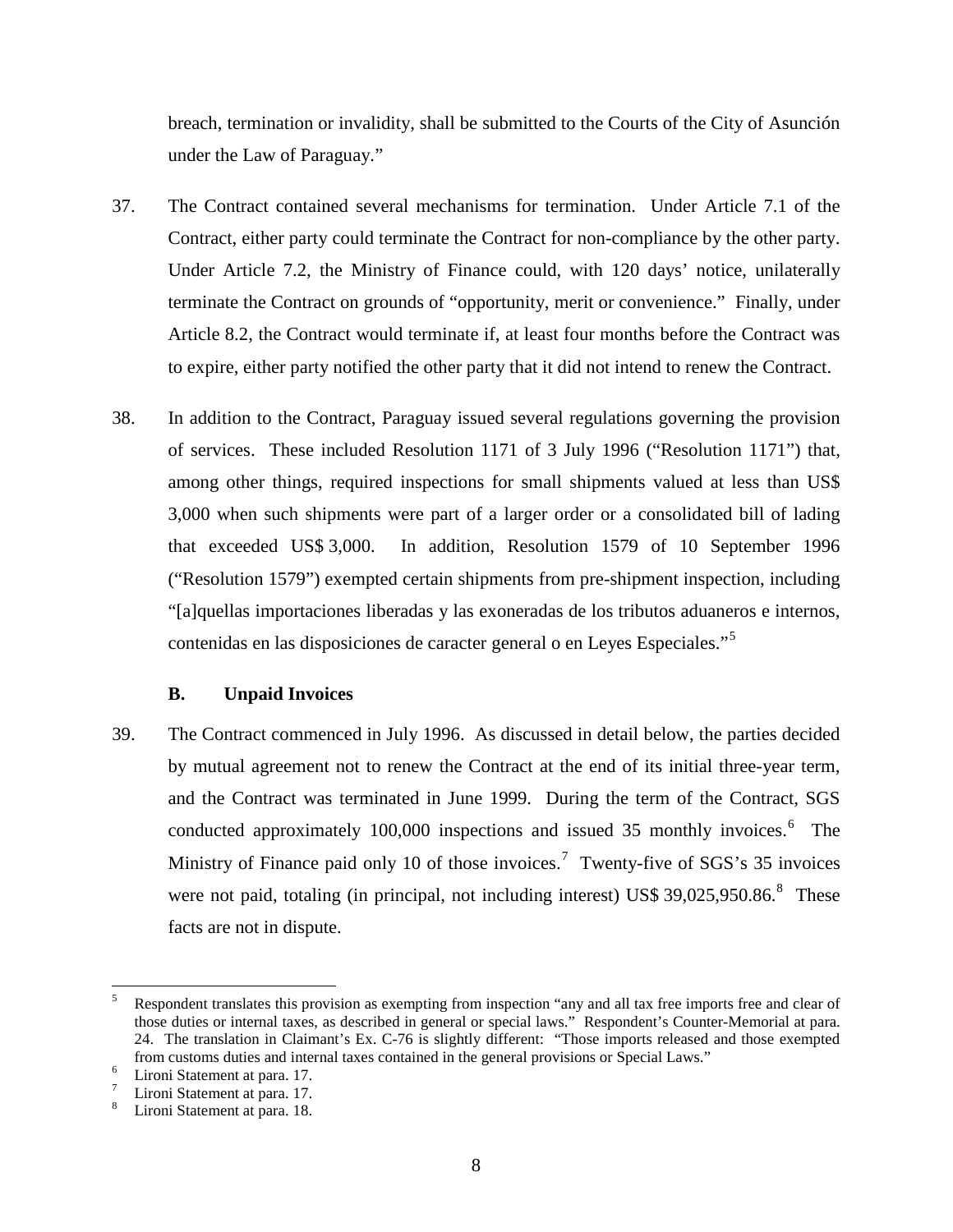# **C. Discussions Regarding Respondent's Failure to Pay Invoices During the Term of the Contract**

- 40. Between July 1996 and the time when the Contract was terminated in June 1999, officials from SGS and the Government of Paraguay engaged in an ongoing dialogue regarding the unpaid invoices and the terms of the Contract.
- 41. Paraguay paid the invoices covering the period July-November 1996. The December 1[9](#page-11-0)96 invoice was paid several months late<sup>9</sup> and the Paraguayan Congress failed to allocate funds to pay Claimant's invoices for  $1997$ .<sup>10</sup> According to Mr. Musalem, the Minister of Finance told SGS in March 1997 that the failure to allocate funds for 1997 was an oversight and that "a provision would be made for the payment of the invoices in the budget of the following year." $11$
- 42. In an exchange of letters with the Ministry of Finance in March and April 1997, SGS offered to modify the payment terms of the Contract, and the Ministry of Finance offered to pay SGS at least in part for services performed in  $1997<sup>12</sup>$  The Ministry of Finance also indicated in its letter that it "would propose a budget increase to the National Parliament" so that the payments might be increased later in 1997 and that, "starting in January 1998, the payments would be made normally and regularly since we would be including these expenses in the 1998 budget."[13](#page-11-4)
- 43. SGS eventually accepted a repayment plan proposed by Paraguay. It also agreed to reduce the minimum fee to US\$ 200 per inspection and agreed to two changes with respect to inspections of oil products.<sup>[14](#page-11-5)</sup> First, SGS agreed to reduce retroactively the *ad valorem* fee on oil products from 1.3% to 0.8% of the FOB value for the period January-

<span id="page-11-3"></span><span id="page-11-2"></span>

<span id="page-11-1"></span><span id="page-11-0"></span><sup>&</sup>lt;sup>9</sup><br>
Iironi Statement, Annex B.<br>
<sup>10</sup><br>
First Musalem Statement at para. 35; Ex. C-84.<br>
<sup>11</sup><br>
Claimant's Memorial at 57-58, *citing* Exs. C-82 and C-83; First Musalem Statement at para. 37.<br>
<sup>12</sup><br>
Letter from Ministry of Fi

<span id="page-11-4"></span>

<span id="page-11-5"></span>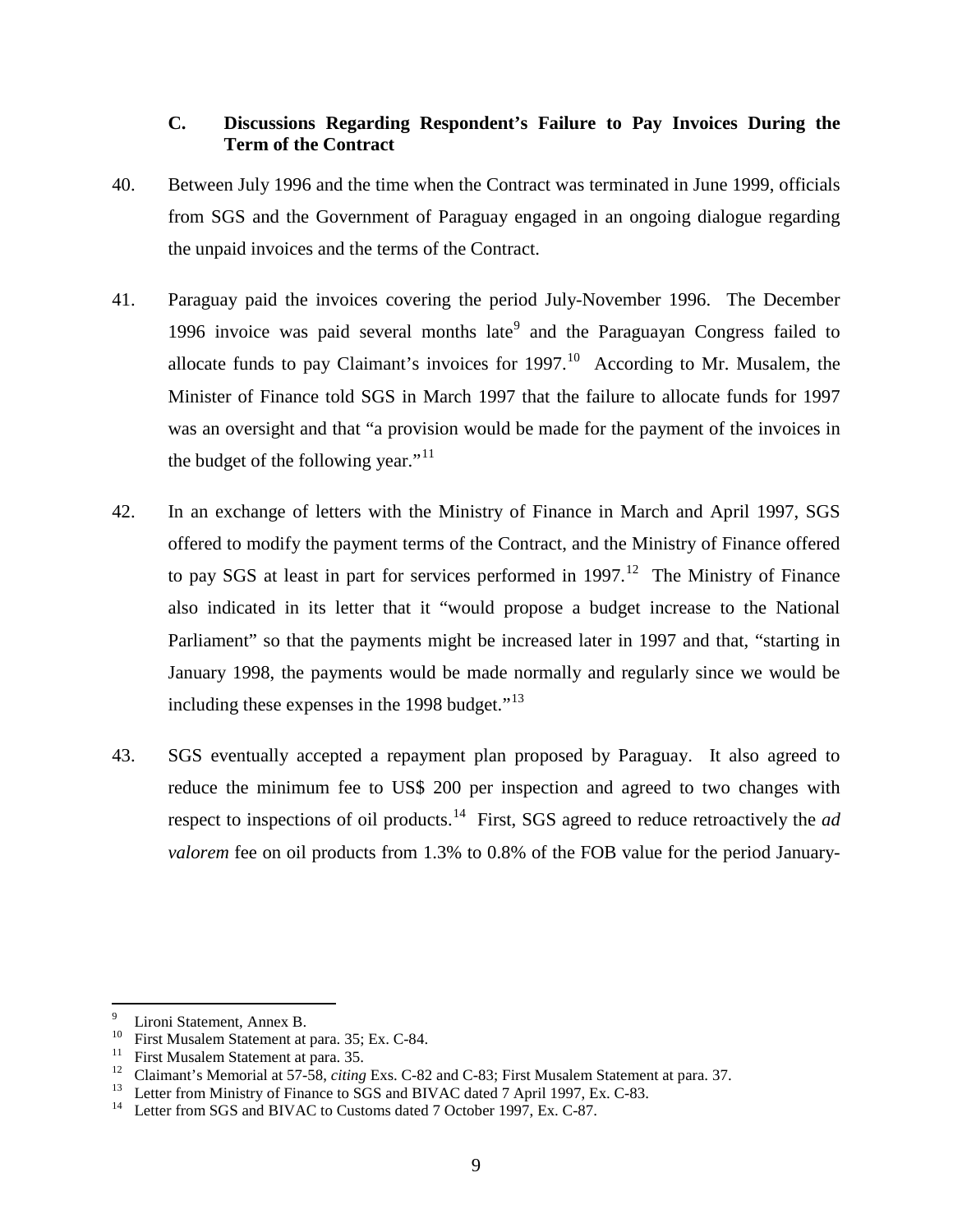August 1997. SGS credited the Ministry for the difference.<sup>[15](#page-12-0)</sup> Second, SGS agreed to stop inspections of oil products altogether as of 1 September 1997.<sup>[16](#page-12-1)</sup>

44. In the meantime, SGS continued to conduct inspections and submit monthly invoices to the Ministry. In July 1998, the Ministry sent a letter to SGS in which it "acknowledge[d] receipt of [SGS's invoices]" that "pertain[ed] to the preshipment inspection services rendered to the government of the Republic of Paraguay," totaling, at that time, approximately US\$ 24 million, and stated that "[t]his sum represents the outstanding debt payable by the Paraguayan State in favor of SGS."<sup>17</sup> The letter also stated as follows:

> This Ministry wishes to comply with the payment for the services rendered in 1998 pursuant to the contractual provisions and with respect to the debt accrued in 1997, we inform you that this Ministry is reviewing and analyzing the possibilities and legal mechanisms that would permit the regularization of this debt to our mutual satisfaction.<sup>[18](#page-12-3)</sup>

45. In September 1998, the Ministry of Finance requested that the Office of the Comptroller General of Paraguay review the SGS and BIVAC contracts.<sup>19</sup> SGS claims that it learned of this investigation through the newspapers.<sup>[20](#page-12-5)</sup> SGS informed the Ministry of Finance that it was willing to work with the Comptroller to resolve any outstanding issues.<sup>21</sup> At SGS's request, SGS met with the Comptroller General on 11 November 1998,<sup>[22](#page-12-7)</sup> and, on 2 December 1998, wrote a letter to the Comptroller General explaining that it believed payment was being withheld due to the Comptroller General's inquiry and offering its assistance to provide whatever information was needed.<sup>23</sup> In a letter to SGS dated 9 December 1998, the Comptroller General stated that "the work of the Office of the Comptroller General at the Ministry [of Finance] has nothing to do with the payment of

<span id="page-12-1"></span><span id="page-12-0"></span><sup>&</sup>lt;sup>15</sup> Letter from SGS to the Ministry of Finance dated 1 October 1997, Ex. C-86. Letter from SGS and BIVAC to<br><sup>16</sup> Letter from SGS to the Ministry of Finance dated 1 October 1997, Ex. C-86; Letter from SGS and BIVAC to<br>Cust

<span id="page-12-3"></span><span id="page-12-2"></span><sup>&</sup>lt;sup>17</sup> Letter No. 663 from Minister of Finance to SGS Liaison Office General Manager dated 28 July 1998, Ex. C-16.<br><sup>18</sup> Letter No. 663 from Minister of Finance to SGS Liaison Office General Manager dated 28 July 1998, Ex. C

<span id="page-12-5"></span><span id="page-12-4"></span><sup>&</sup>lt;sup>20</sup> Claimant's Memorial at paras. 71-72, *citing* Letter from SGS to the Ministry of Finance dated 16 November 1998, Ex. C-97.<br><sup>21</sup> Letter from SGS to the Ministry of Finance dated 16 November 1998, Ex. C-97.<br><sup>22</sup> First Musalem Statement at para. 41; Letter from SGS to the Comptroller General dated 2 December 1998, Ex.

<span id="page-12-6"></span>

<span id="page-12-7"></span>C-98. <sup>23</sup> Letter from SGS to the Comptroller General dated 2 December 1998, Ex. C-98.

<span id="page-12-8"></span>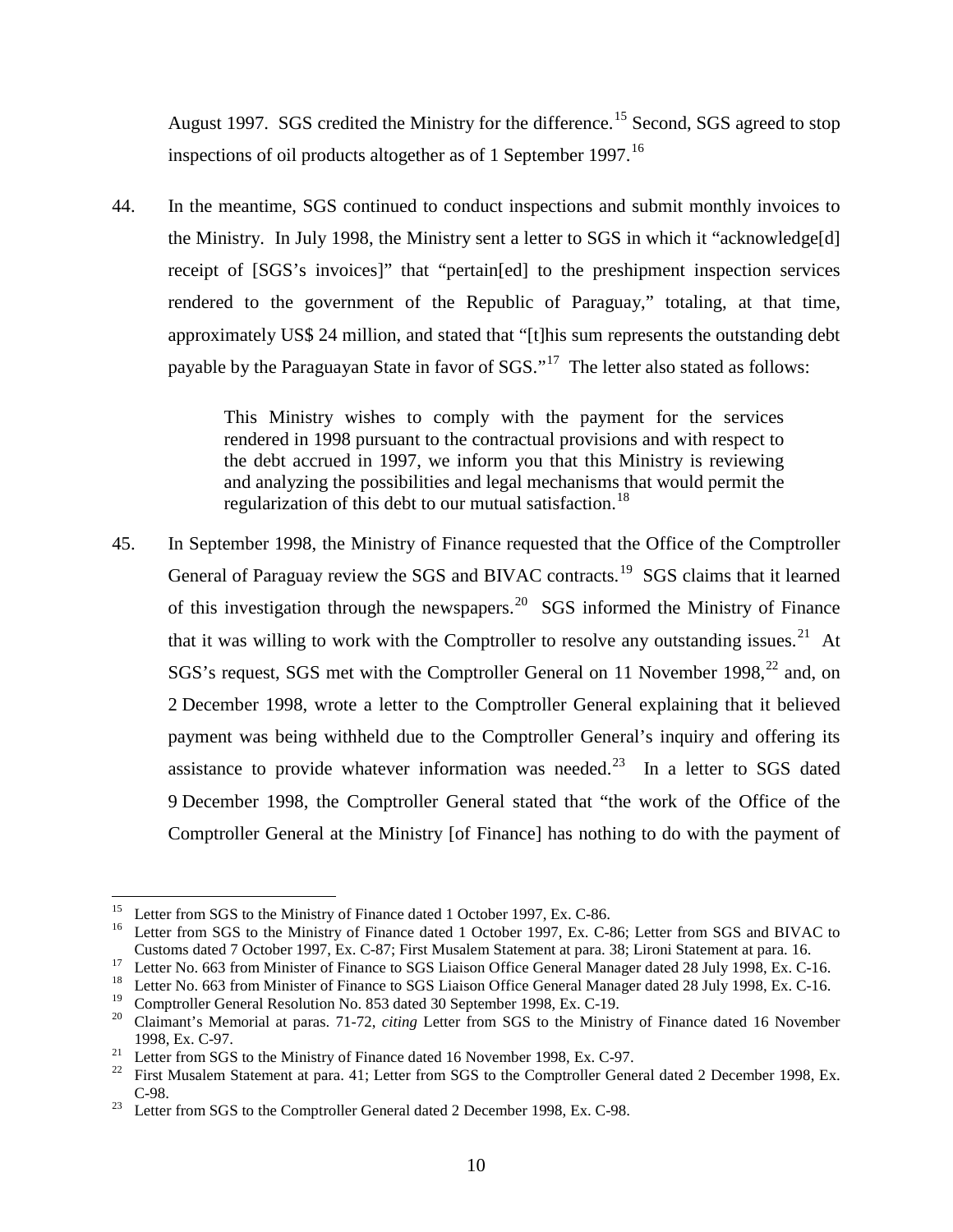fees for services rendered . . . .  $\cdot^{24}$  $\cdot^{24}$  $\cdot^{24}$  The Comptroller General issued its report on 22 February 1999, and recommended that the Ministry of Finance prepare technical studies to "determine whether the contracting of these inspection companies, really contribute [*sic*] to optimize the volume of the tax collections and to improve the mechanisms for controlling the compliance with the tax obligations, so as to be able to determine the economic convenience of this type of contracting  $\dots$ ."<sup>[25](#page-13-1)</sup>

- 46. By 1999, the parties began to speak openly of terminating the Contract. On 27 January 1999, SGS told the Ministry of Finance that it would be authorized to terminate the Contract within 15 business days if Paraguay did not make a good faith partial payment of US\$ 5,000,000.<sup>26</sup> The Ministry responded by a letter dated 29 January 1999, in which it stated that the delays in payment were due to "the mismanagement of the year 1998 Budget carried out by the previous Government, as it was publicly and timely denounced by this Administration and many of these commitments were not even accounted for, with the logical difficulty involved." The letter went on to state that the "current" Administration will soon start to make [dis]bursements in order to meet the obligations that have been assumed and fulfilled in accordance with the legal rules in force."<sup>[27](#page-13-3)</sup>
- 47. On 19 February 1999, the President of Paraguay issued a decree authorizing the Ministry of Finance to terminate its contracts with SGS and BIVAC pursuant to Article 8.2 of the Contract, which, as noted, allows a party not to renew the Contract after expiration of the initial three-year term.<sup>[28](#page-13-4)</sup> According to Mr. Musalem, the Minister of Finance told SGS a few days later that he would try to make a good faith payment on the outstanding debt, and, soon thereafter, the Ministry paid  $SGS$ 's August 1998 invoice.<sup>29</sup> SGS wrote to the

<span id="page-13-0"></span><sup>&</sup>lt;sup>24</sup> Claimant's Memorial at paras. 74-75; Letter from the Comptroller General to SGS dated 9 December 1998, Ex. C-99.

<span id="page-13-1"></span><sup>&</sup>lt;sup>25</sup> Report by the Comptroller General of Paraguay entitled "Special Exam on the Contracting Process of the Companies B.I.V.A.C. International and S.G.S. de Surveillance" dated 22 February 1999, Ex. C-101.

<span id="page-13-2"></span><sup>&</sup>lt;sup>26</sup> Claimant's Memorial at para. 77; Letter from SGS Senior Executive Vice President to Minister of Finance dated 27 January 1999, Ex. C-26.<br><sup>27</sup> Claimant's Memorial at para. 78, Letter No. 111 from Minister of Finance to SGS (Geneva) dated 29 January

<span id="page-13-3"></span><sup>1999,</sup> Ex. C-27. <sup>28</sup> Claimant's Memorial at para. 80, *citing* Decree No. 2003 dated 19 February 1999, Ex. C-28.

<span id="page-13-5"></span><span id="page-13-4"></span>

<sup>29</sup> Claimant's Memorial at paras. 85-86; First Musalem Statement at para. 44; Lironi Statement, Annex B; Letter from SGS to Ministry of Finance dated 23 February 1999, Ex. C-102.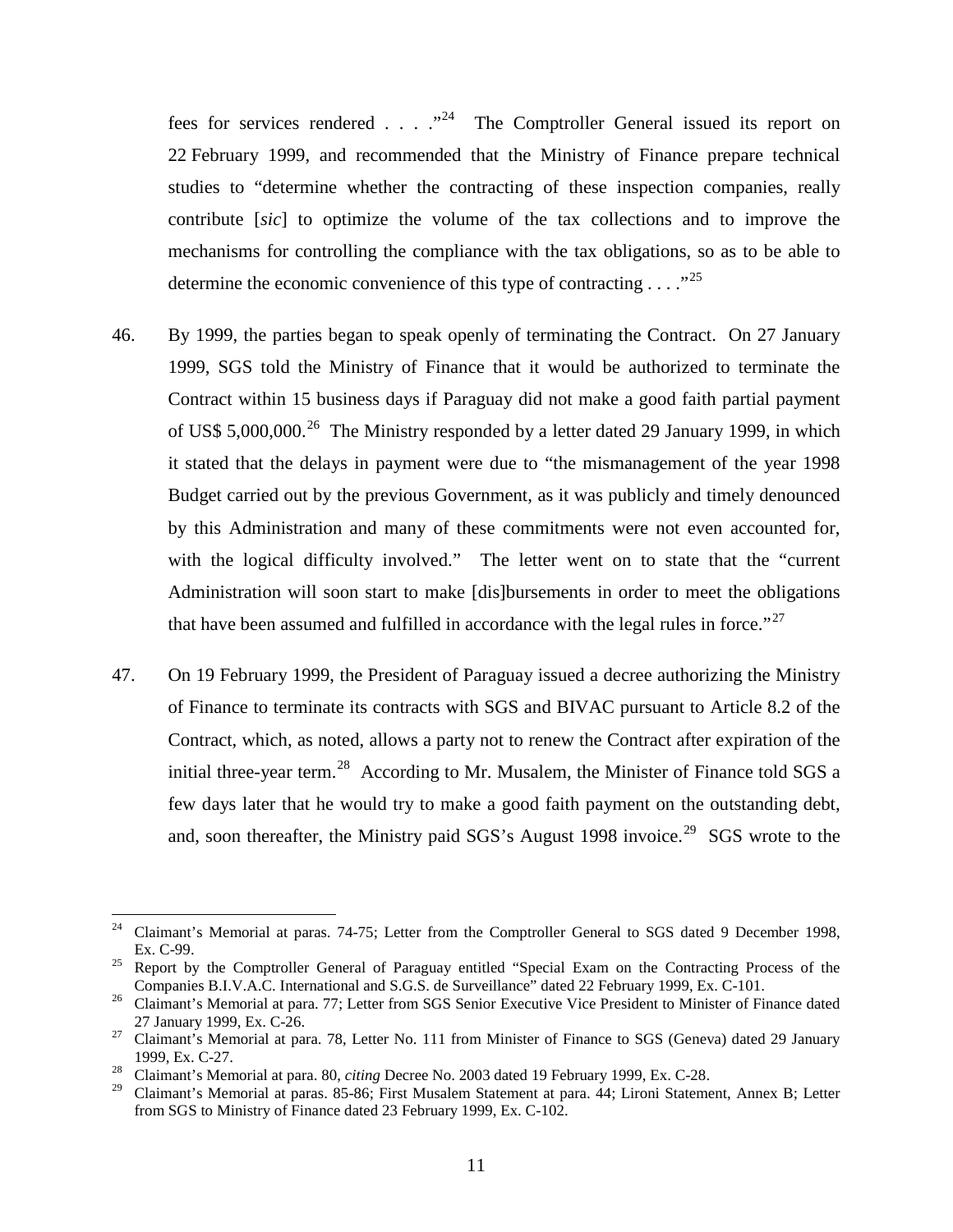Minister of Finance on 10 March 1999, stating that, in light of the payment, it would delay terminating the Contract. $30$ 

- 48. The Government of Paraguay resigned in March 1999 following the assassination of the Vice-President. According to Claimant, the new President, Luis González Macchi, met with SGS and asked that it continue providing services. According to Mr. Musalem, "[d]uring this meeting, the President also called the newly appointed Minister of Finance and instructed him to grant [SGS] a meeting in order to reach an agreement to put an end to  $[SGS's]$  claim."<sup>[31](#page-14-1)</sup> According to Mr. Musalem, a few days later "the Minister [of Finance] reiterated the Government's commitment to pay  $SGS$ ...."<sup>[32](#page-14-2)</sup> In April, SGS wrote a letter to the Minister of Finance explaining that it would postpone terminating the Contract and expressing the hope that it would be paid.<sup>33</sup> SGS also referred to the possibility of entering into a new agreement with the Ministry.
- 49. On 30 April 1999, the Ministry of Finance sent a letter to SGS indicating that the Ministry "has referred the case in question to various technical offices of the Institution for their information and consideration. Once these offices have made the relevant report, the Ministry of Finance will be ready to take a stance on the matter."<sup>[34](#page-14-4)</sup>
- 50. According to Mr. Musalem, the Ministry of Finance and SGS mutually agreed in a meeting on 1 June 1999 to terminate the Contract.<sup>35</sup> The effective date for termination was fixed as 7 June 1999.<sup>[36](#page-14-6)</sup> The Ministry wrote to SGS, stating the parties' obligations under the Contract would be terminated "except for the rights and actions already acquired  $\ldots$   $\cdot$   $\cdot$  SGS agreed and referred to the outstanding amounts owed under the

<span id="page-14-1"></span><span id="page-14-0"></span><sup>&</sup>lt;sup>30</sup> Claimant's Memorial at para. 86; Letter from SGS to Ministry of Finance dated 10 March 1999, Ex. C-106.<br><sup>31</sup> First Musalem Statement at para. 46.<br><sup>32</sup> First Musalem Statement at para. 47.<br><sup>33</sup> Claimant's Memorial at

<span id="page-14-2"></span>

<span id="page-14-3"></span>

<span id="page-14-4"></span>

<span id="page-14-5"></span>

<span id="page-14-6"></span>

<span id="page-14-7"></span>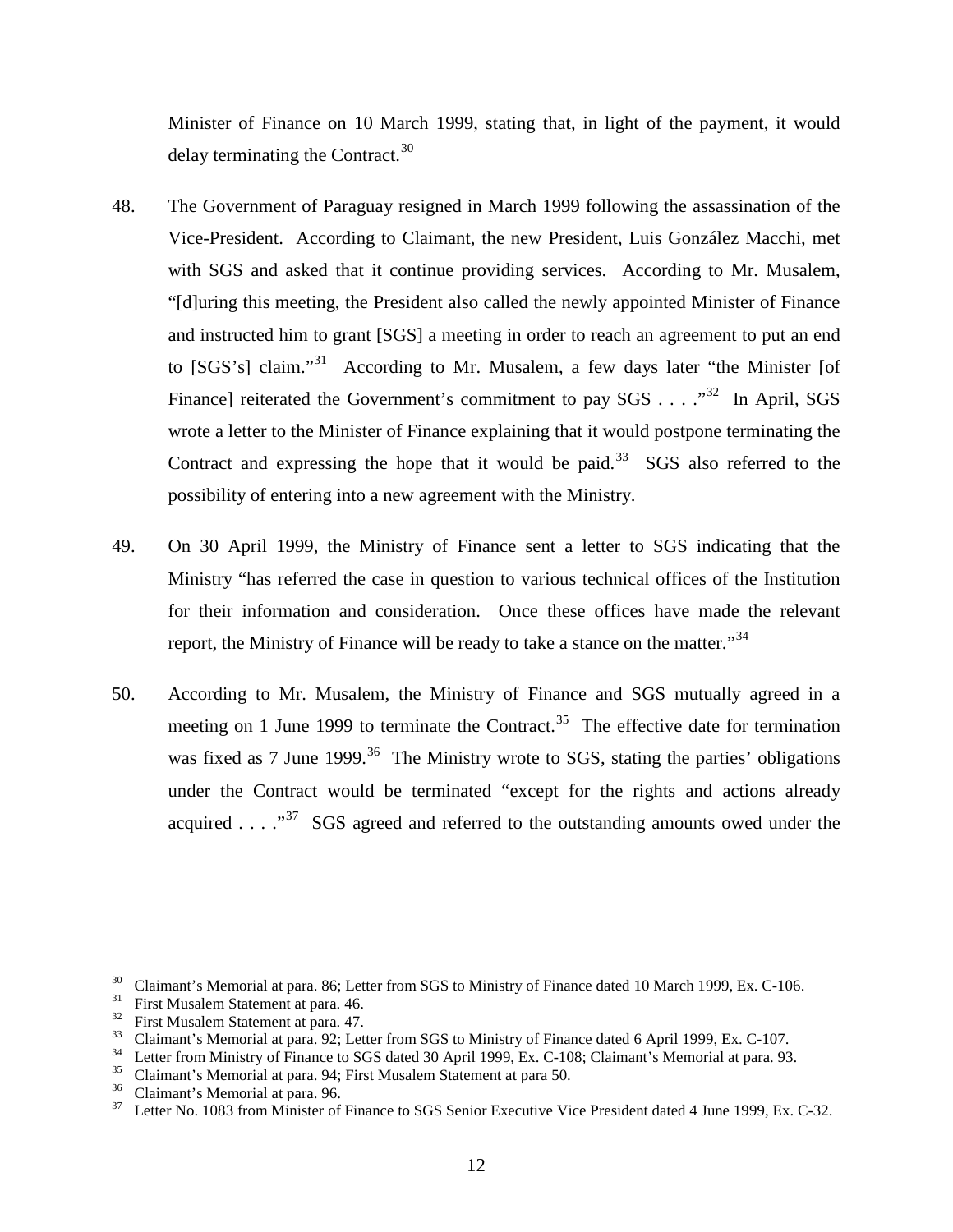Contract through May 1999.<sup>38</sup> The Ministry of Finance released the performance bond posted by  $SGS$ .<sup>[39](#page-15-1)</sup>

- 51. In July 1999, the Prosecutor General asked the Ministry of Finance to withhold payment from SGS and BIVAC "until such time as the [Comptroller General's] Special Examination has concluded, unless these firms submit supporting documentation to sufficiently prove the outstanding debt." $40$
- 52. In a letter dated 22 July 1999 from SGS to the Minister of Finance, SGS stated that the parties "agreed [at an earlier meeting] on the settling of the outstanding debt."<sup>[41](#page-15-3)</sup> However, on 27 August 1999, the Minister of Finance responded by stating that, "With respect to this, I am sorry to express that it is impossible to proceed as requested, due to the reasons personally described during [our] conversation  $\ldots$  . . ..<sup>42</sup> SGS expressed disappointment and offered new terms for resolving the matter.<sup>[43](#page-15-5)</sup> On 20 October 1999, the Administrative Director of the Ministry of Finance provided a chart to SGS summarizing the outstanding invoices totaling US\$  $39,025,950.31$ .<sup>44</sup>
- 53. Press reports from November 1999 indicated that the 2000 National Budget did not allocate funds to pay  $SGS$ .<sup>45</sup> According to Claimant, this fact was confirmed in a report by the Swiss Embassy of meetings in July 2000 between Swiss and Paraguayan officials.<sup>[46](#page-15-8)</sup> According to the report, Mr. Rubén Darío Maciel, Director General for Budget, stated:

<span id="page-15-0"></span><sup>&</sup>lt;sup>38</sup> Letter from SGS Vice President to Minister of Finance dated 4 June 1999, Ex. C-33.

<span id="page-15-1"></span><sup>39</sup> Claimant's Memorial at para. 97, *citing* Lironi Statement at para. 22; UBS Letter to SGS dated 12 October 1999,

<span id="page-15-2"></span>Ex. C-115. <sup>40</sup> Claimant's Memorial at para. 99; Letter from Prosecutor General to Ministry of Finance dated 14 July 1999, Ex. C-110. <sup>41</sup> Claimant's Memorial at para. 101; Letter from SGS Senior Executive Vice President to Minister of Finance

<span id="page-15-3"></span>dated 22 July 1999, Ex. C-34.<br><sup>42</sup> Claimant's Memorial at para. 103; Letter from Ministry of Finance to SGS dated 27 August 1999, Ex. C-112.<br><sup>43</sup> Claimant's Memorial at para. 104; Letter from SGS Senior Executive Vice Pres

<span id="page-15-4"></span>

<span id="page-15-6"></span><span id="page-15-5"></span>dated 16 September 1999, Ex. C-35.<br>
<sup>44</sup> Claimant's Memorial at para. 106; Letter No. 351 from Administrative Director, Ministry of Finance to SGS

<span id="page-15-7"></span><sup>(</sup>Geneva) dated 20 October 1999, Ex. C-37. <sup>45</sup> Claimant's Memorial at para. 107; Newspaper clipping titled "Switzerland Demands Paraguay Payment of

<span id="page-15-8"></span>US\$ 30 Million Debt" dated 26 November 1999, Ex. C-116 <sup>46</sup> Claimant's Memorial at para. 108; Internal Letter from the Swiss Chargé d'affaires dated 17 July 2000 (emphasis in original), Ex. C-120.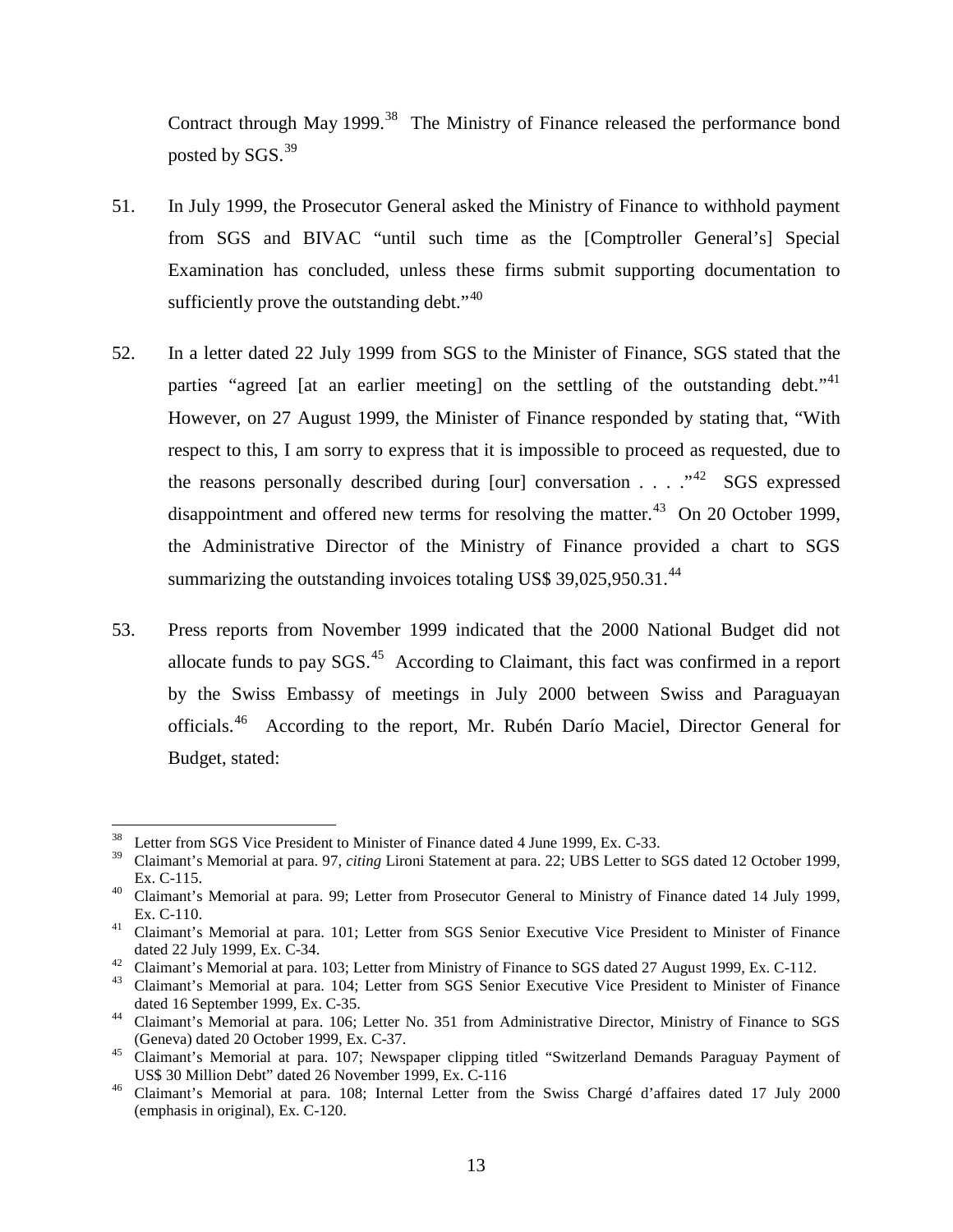**In 1999**, Paraguay disbursed an amount of 22,523,855,917 Guaranís . . . under the budgetary heading "Other Fees." According to [Rubén Dario Maciel], this amount was supposedly paid to SGS's competitor, Bureau Veritas/Bivac. The **2000 budget**, for which I was able to consult the entry "Other Fees," does not provide for any payment to SGS or Bivac. Still according to [Rubén Darío Maciel], parliament supposedly prohibited other payments from being recorded in this category without its approval, hence the need for the treasury department to submit an ad hoc legislative bill to parliament, which has not been done.

54. A local newspaper story reported on 16 September 2000 that the Minister of Finance stated that the SGS and BIVAC contracts were "illegal."<sup>[47](#page-16-0)</sup> According to the report:

> The head of the Treasury said that there was evidence that the accounts were unlawfully assumed during the Wasmosy administration. He recalled that on his first day in office, he was asked to sign an authorization for payment to the two companies for 28,000 million guaranis, which he refused to do. However, [the Minister] was not clear when asked whether the case would be taken to the Paraguayan courts.

55. In February 2001, the Ministry of Foreign Affairs wrote to the Ministry of Finance, asking that the Ministry "consider acknowledging the aforementioned debt obligations and also to analyze a payment plan that will allow us to negotiate with such firms."<sup>[48](#page-16-1)</sup> In response, the Counsel of the Treasury issued an opinion concluding that the contracts with SGS and BIVAC were valid. However, it also stated (in para. 5) that "the Comptroller General of Paraguay is verifying the services provided by the contracting companies in order to determine whether the works performed comply with the contract and the principles and rules governing this type of business transactions" and (in para. 7) that "the Paraguayan State cannot pay outstanding debts until the Comptroller General's Special Examination is concluded." The opinion recommended (in para. 10.2) that "[t]he Ministry of Finance shall take action to request the budget items for the payment of the debts owed to SGS and BIVAC INTERNACIONAL, in accordance with the final

<span id="page-16-0"></span><sup>&</sup>lt;sup>47</sup> Claimant's Memorial at paras. 111-112; Newspaper clipping titled "Debt Undertaken by [President] Wasmosy

<span id="page-16-1"></span>with SGS and BIVAC Is Illegal" dated 16 September 2000, Ex. C-121.<br><sup>48</sup> Opinion No. 139 issued by Legal Counsel for the Counsel of the Treasury, Ministry of Finance dated 12 February 2001, Ex. C-42.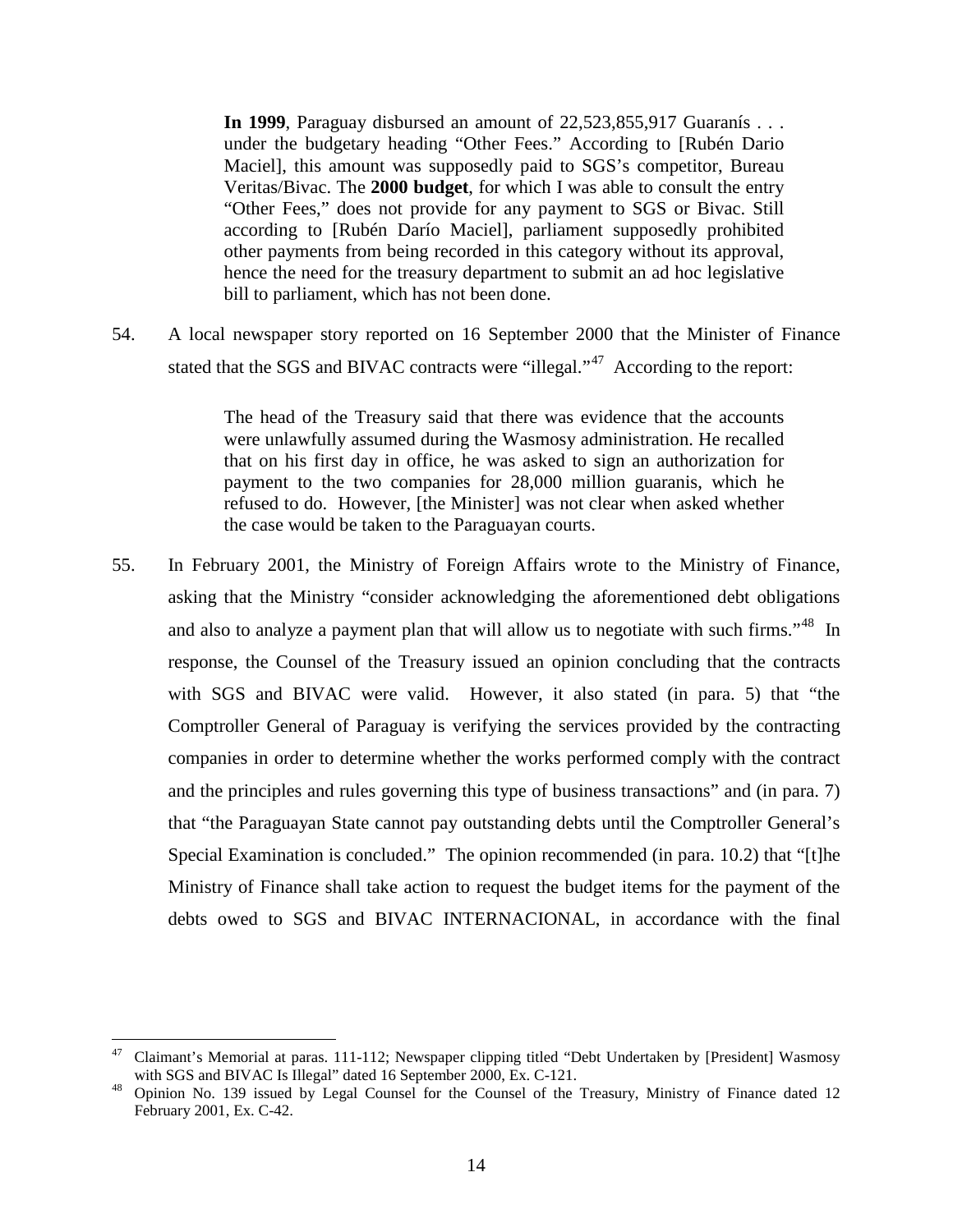settlement to be made based on the special examination performed by the Comptroller General of Paraguay."<sup>[49](#page-17-0)</sup>

- 56. On 31 July 2001, a Paraguayan newspaper reported an announcement by the Minister of Finance that "not a single guaraní [will be paid] without congressional authorization since the debts are not in the budget."<sup>[50](#page-17-1)</sup> According to the newspaper account, the Minister noted that the Comptroller General has raised questions "regarding the legality of the agreements signed with [SGS and BIVAC], which means that it is not appropriate to pay any debt" and that the Comptroller General's report had been sent to Treasury's legal office.
- 57. In late 2001, SGS sought confirmation from the Ministry of Finance that it should be clear of taxes, as provided in Article 4.6 of the Contract.<sup>[51](#page-17-2)</sup> On 4 January 2002, the Ministry of Finance sent SGS an opinion by an internal Ministry attorney confirming that SGS's work was tax-free.<sup>52</sup> Five days later, SGS forwarded the opinion to the Ministry's Tax Collections Office.<sup>53</sup>
- 58. On 18 January 2002, a criminal prosecutor requested that the Tax Collections Office confirm whether SGS was applying for a tax exemption.<sup>54</sup> The request was in connection with an investigation of an unnamed individual for "breach of trust." The Ministry of Finance told the prosecutor that SGS had not submitted any tax returns.<sup>[55](#page-17-6)</sup> In February 2002, the prosecutor determined that the tax issue did not relate to her investigation of the breach of trust case. However, she ordered that the information she had collected be sent

<span id="page-17-0"></span><sup>&</sup>lt;sup>49</sup> Opinion No. 139 issued by Legal Counsel for the Counsel of the Treasury, Ministry of Finance dated 12 February 2001, Ex. C-42.

<span id="page-17-1"></span><sup>&</sup>lt;sup>50</sup> Claimant's Memorial at para. 121; Newspaper clipping titled "Debt to SGS and BIVAC Will Not Be Paid" dated 31 July 2001, Ex. C-122.<br><sup>51</sup> Article 4.6 of the Contract, entitled "Tax incidence," states, "The fees and method of payment set forth herein

<span id="page-17-2"></span>have been agreed free of taxes. In the event of an amendment of the tax rules in force, the former shall be

<span id="page-17-5"></span><span id="page-17-4"></span>

<span id="page-17-3"></span>adjusted to the extent required in order to be kept at the level initially agreed upon." Contract, Ex. C-4.<br>
<sup>52</sup> Letter from the Ministry of Finance to SGS dated 4 January 2002, Ex. C-124.<br>
Claimant's Memorial at 125; Let

<span id="page-17-6"></span><sup>&</sup>lt;sup>55</sup> Letter from Ministry of Finance to Prosecutor Delvalle dated 25 January 2002, Ex. C-128.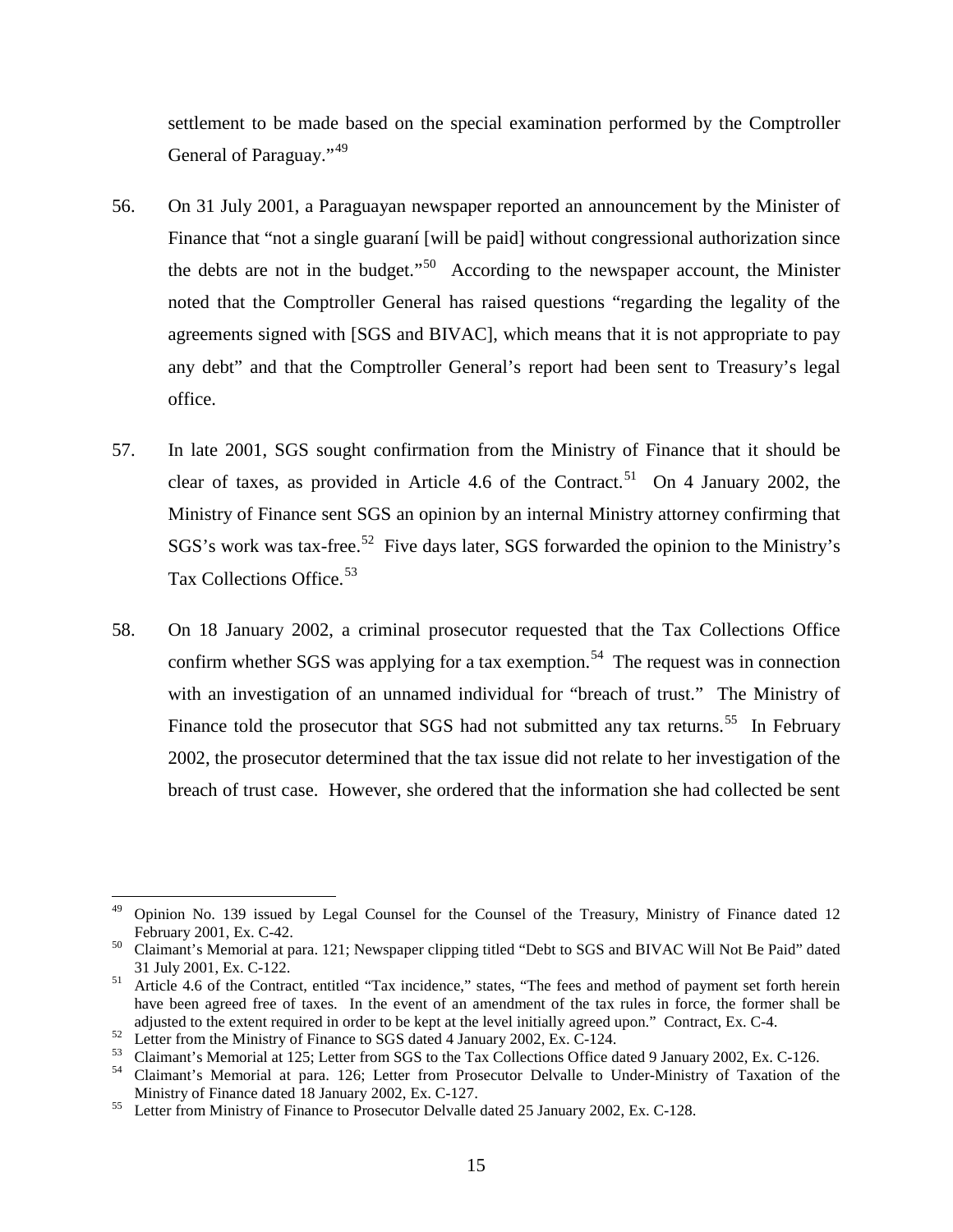to the Attorney General for "investigation into acts of tax evasion."<sup>56</sup> According to Claimant, the inquiry was dismissed on 16 December 2002.<sup>[57](#page-18-1)</sup>

- 59. According to press reports, after a new government took office in 2003, the Minister of Finance stated, with reference to the debt to SGS and BIVAC, that Paraguay would "seek to honor all commitments that are proper and within the law."<sup>58</sup> Nevertheless, in March 2004, the Vice-Minister of Finance issued Resolution 274, which suspended payments "until establishing whether it is true that there were possible irregularities on the part of the companies contracted in accordance with the contract  $\dots$  . . ... "<sup>[59](#page-18-3)</sup> Resolution 274 also established a Commission to negotiate any payment once it had "establish[ed] the final position of the Ministry of Finance concerning whether or not it is appropriate to pay the pending debt to the inspection companies." The Commission was to report back to the Minister of Finance by 3 September 2004; however, its mandate was extended and the Commission was eventually disbanded in February 2005 without issuing a substantive report. $^{60}$  $^{60}$  $^{60}$  The Commission concluded that "the determination of the level of compliance with the contract by the companies BIVAC and SGS goes beyond the financial scope of this Commission and requires highly specific technical customs studies, as well as the examination of all the back-up documentation of the operations carried out." It then recommended that Customs continue the examination.<sup>[61](#page-18-5)</sup>
- 60. The Ministry of Finance thereafter ordered Customs to start a new inquiry. However, in May 2005, the press reported that National Director of Customs Margarita Díaz de Vivar admitted that "[p]revious customs administrations acknowledged the existence of debts to the inspection companies SGS and BIVAC . . . [but] Díaz de Vivar explained that

<span id="page-18-1"></span><span id="page-18-0"></span><sup>&</sup>lt;sup>56</sup> Resolution No. 14 dated 11 February 2002, Ex. C-129.<br><sup>57</sup> Claimant's Memorial at paras. 127-128; Prosecution Request dated 19 November 2002, Ex. C-130; Judgment

<span id="page-18-2"></span>No. 1984 dated 16 December 2002, Ex. C-131.<br><sup>58</sup> Claimant's Memorial at para. 130; Newspaper clipping titled "Borda Believes that Certain Debts Are Litigious" dated 1 October 2003, Ex. C-132.

<span id="page-18-4"></span>

<span id="page-18-3"></span><sup>&</sup>lt;sup>59</sup> Claimant's Memorial at para. 133; Minister of Finance Resolution No. 274 dated 3 June 2004, Ex. C-47.<br><sup>60</sup> Claimant's Memorial at paras. 135-136; Minister of Finance Resolution No. 687 dated 4 November 2004, Ex. C-48; Ministry of Finance Resolution No. 43 dated 3 February 2005, Ex. C-50. <sup>61</sup> Ministry of Finance Resolution No. 43 dated 3 February 2005, Ex. C-50.

<span id="page-18-5"></span>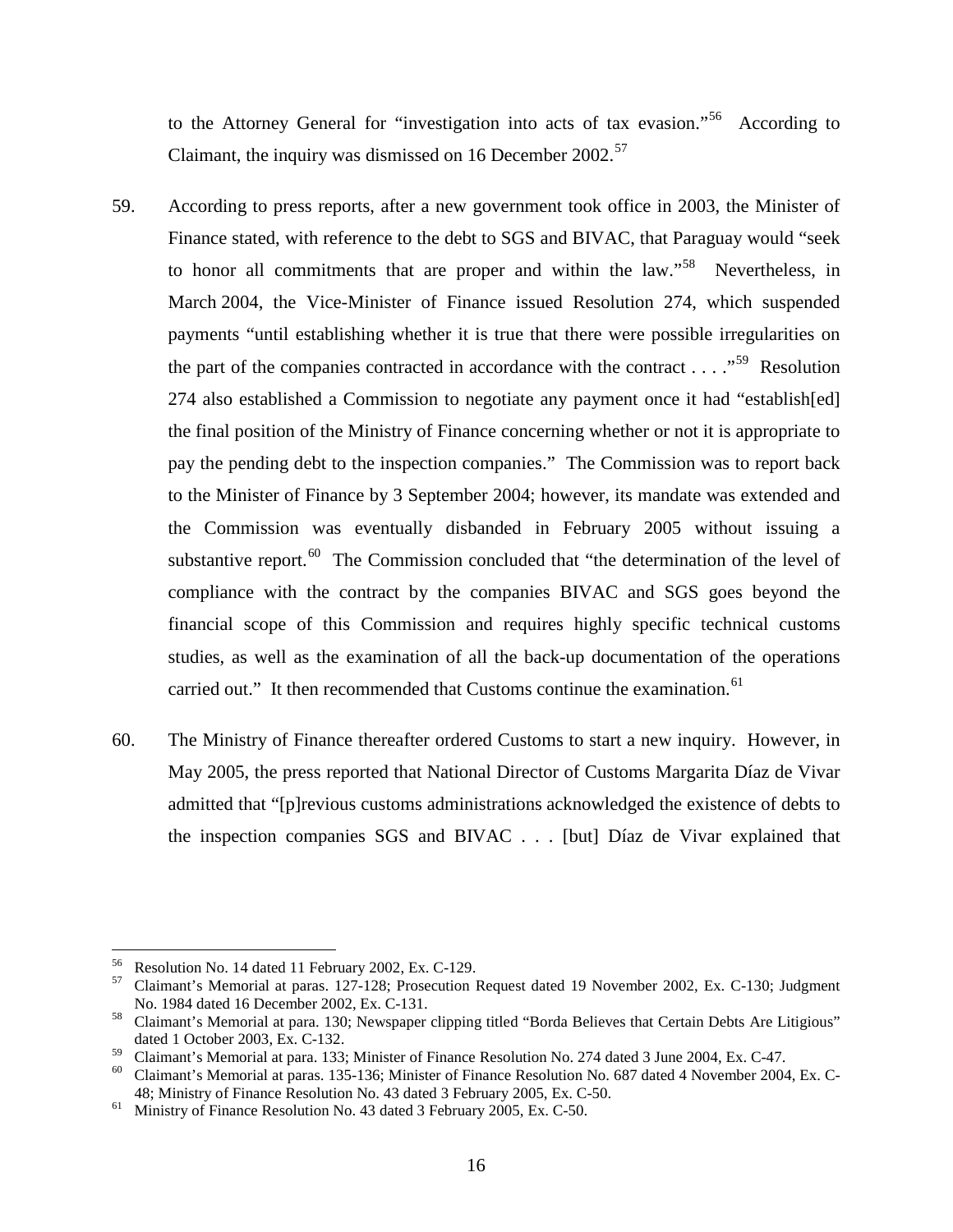currently the case is no longer in the hands of Customs and that the matter must be decided by the Ministry of the Treasury."<sup>[62](#page-19-0)</sup>

- 61. In May 2005, the Ministry of Finance launched an investigation of SGS's and BIVAC's performance, and, based on an exchange of letters between the parties, it appears that a special committee was continuing to investigate the matter as late as the second half of 2006.[63](#page-19-1)
- 62. In the meantime, SGS and the Ministry of Finance continued to discuss the matter, and the Paraguayan Government continued to struggle with how to proceed. In June 2005, SGS wrote to the Ministry of Finance requesting a proposed payment plan.<sup>[64](#page-19-2)</sup> In August 2005, the Comptroller General issued a report noting that the Ministry of Finance did not include the debt to SGS in the Ministry's balance sheet for the 2004 fiscal period.<sup>[65](#page-19-3)</sup> In 2006-2007, SGS wrote a number of letters to the Ministry of Finance, proposing settlement terms and requesting new negotiations. <sup>[66](#page-19-4)</sup> A letter from SGS from April 2007 recounts a meeting with the Minister of Finance on 18 December 2006 in which the Minister expressed an interest in SGS's proposal to negotiate a monthly payment plan.<sup>[67](#page-19-5)</sup> An SGS letter dated 24 May 2007 recounts a meeting with the Minister of Finance on 10 May 2007 in which the Minister offered to set up a meeting with the President to present the debt situation and make proposals to finalize an agreement.<sup>[68](#page-19-6)</sup> In addition to

<span id="page-19-0"></span> $62$  Newspaper clipping titled "Previous Customs Acknowledged Debts to SGS and BIVAC" dated 12 May 2005,

<span id="page-19-1"></span>Ex. C-136. <sup>63</sup> Claimant's Memorial at paras. 138, 143; Newspaper clipping titled "Ministry of Finance Announces Investigation of Debts to SGS and BIVAC" dated 7 May 2005, Ex. C-135; Letter from SGS to Ministry of Finance dated 8 November 2006, Ex. C-138.<br>
<sup>64</sup> Letter from SGS Legal Counsel to Minister of Finance dated 8 June 2005, Ex. C-51.<br>
<sup>65</sup> Comptroller General Internal Report dated 25 August 2005, Ex. C-54.<br>
<sup>66</sup> Letter from

<span id="page-19-2"></span>

<span id="page-19-3"></span>

<span id="page-19-4"></span>Finance dated 3 April 2006, Ex. C-56; Letter from SGS to Minister of Finance dated 1 September 2006, Ex. C-57; Letter from SGS to Minister of Finance dated 8 November 2006, Ex. C-138; Letter from SGS to Minister of Finance dated 9 November 2006, Ex. C-139; Letter from SGS to Minister of Finance dated 5 December 206, Ex. C-140; Letter from SGS to Minister of Finance dated 12 January 2007, Ex. C-60; Letter from SGS to Vice Minister of Finance dated 14 January 2007, Ex. C-61; Letter from SGS to Minister of Finance dated 17 April 2007, Ex. C-62; Letter from SGS to Minister of Finance dated 24 May 2007, Ex. C-63.<br>
Letter from SGS to Minister of Finance dated 17 April 2007, Ex. C-62.<br>
<sup>67</sup> Letter from SGS to Minister of Finance dated 24 May 2007, Ex.

<span id="page-19-5"></span>

<span id="page-19-6"></span>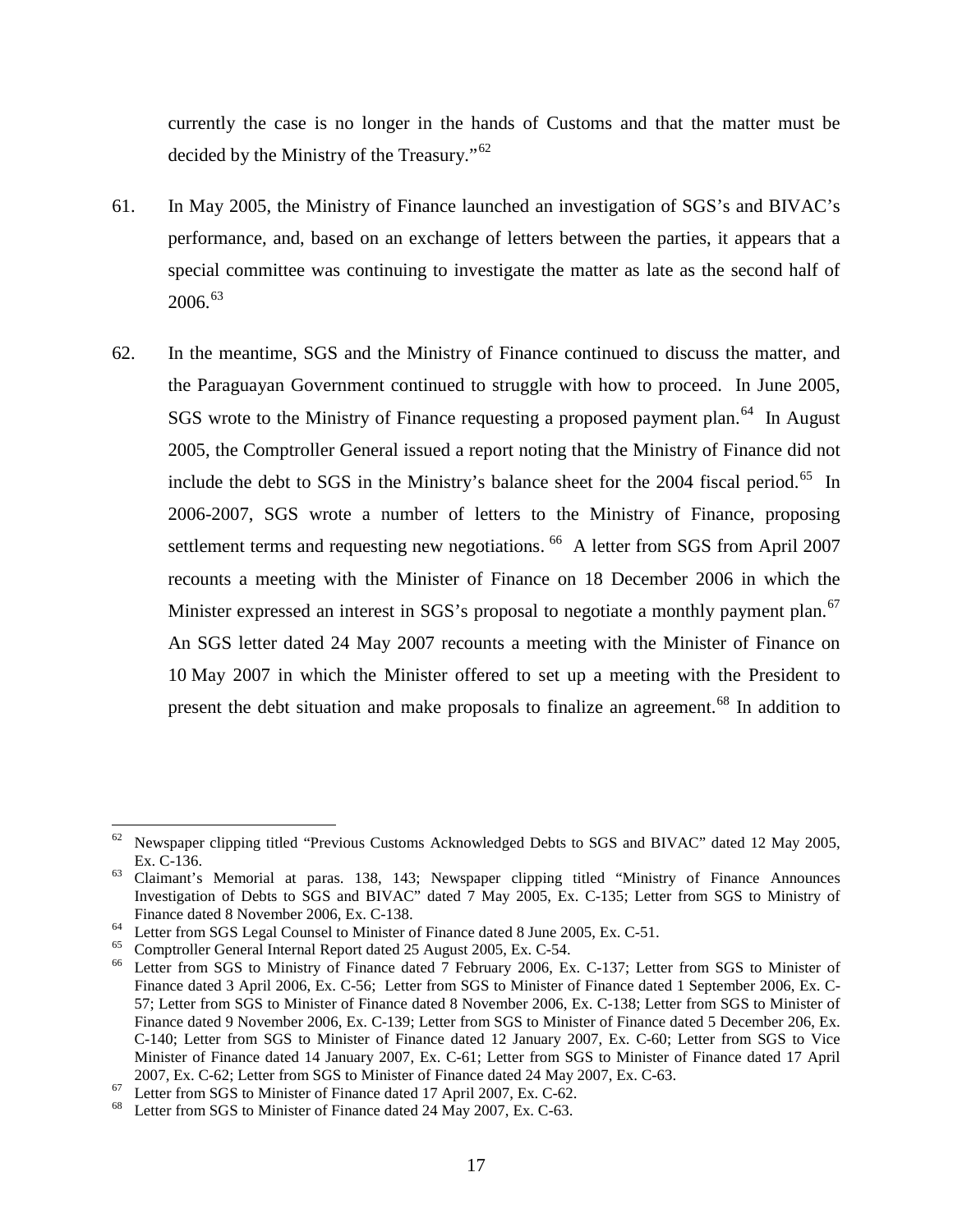the referenced letters, and after the Contract´s termination in June 1999, SGS sent interest invoices to the Ministry of Finance between April 2000 and March 2006.<sup>[69](#page-20-0)</sup>

- 63. After SGS continued to demand payment of the outstanding debt under the Contract, and after BIVAC initiated arbitration proceedings in February 2007 with respect to unpaid debts accrued under its own contract, the President of Paraguay issued Decree No. 10485 on June 22, 2007, directing the Attorney General to "determine the existence and legal enforceability of the claims" by BIVAC and SGS. Decree 10485 stated, "In order to safeguard the proprietary interests of the Government, it is first necessary to verify that the services were actually performed in order to determine the material and legal existence of the alleged credit claimed, with the pertinent clarification that the administrative measure does not signify recognition, confirmation or acceptance of the claims of the affected companies and/or cause disruptions or suspensions in statutory periods."[70](#page-20-1)
- 64. Claimant initiated this arbitration in October 2007.

### **D. Uncontested Nature of the Facts**

65. The general sequence of events described above and contemporaneous written documentation are not in dispute. Respondent questions the recollection of Mr. Musalem, as his written and oral testimony was prepared several years after the events in question took place. Respondent also asserts that at no point did Paraguay make an unequivocal promise to pay and that much of the discussion between the parties is protected by settlement privilege. The Tribunal will address the relevance of these matters in due course. However, apart from these points, neither party contests the occurrence of the events as described.

### **III. MERITS OF CLAIMS**

66. Claimant alleges that Respondent breached its obligations under Article 11 of the BIT to observe commitments it entered into with SGS. Claimant also alleges that Respondent impaired Claimant's investment by undue and discriminatory measures in violation of

<span id="page-20-1"></span><span id="page-20-0"></span><sup>&</sup>lt;sup>69</sup> Lironi Statement at para. 19; Interest Invoices, Ex. C-144.<br><sup>70</sup> Decree No. 10485 dated 22 June 2007, Ex. C-141.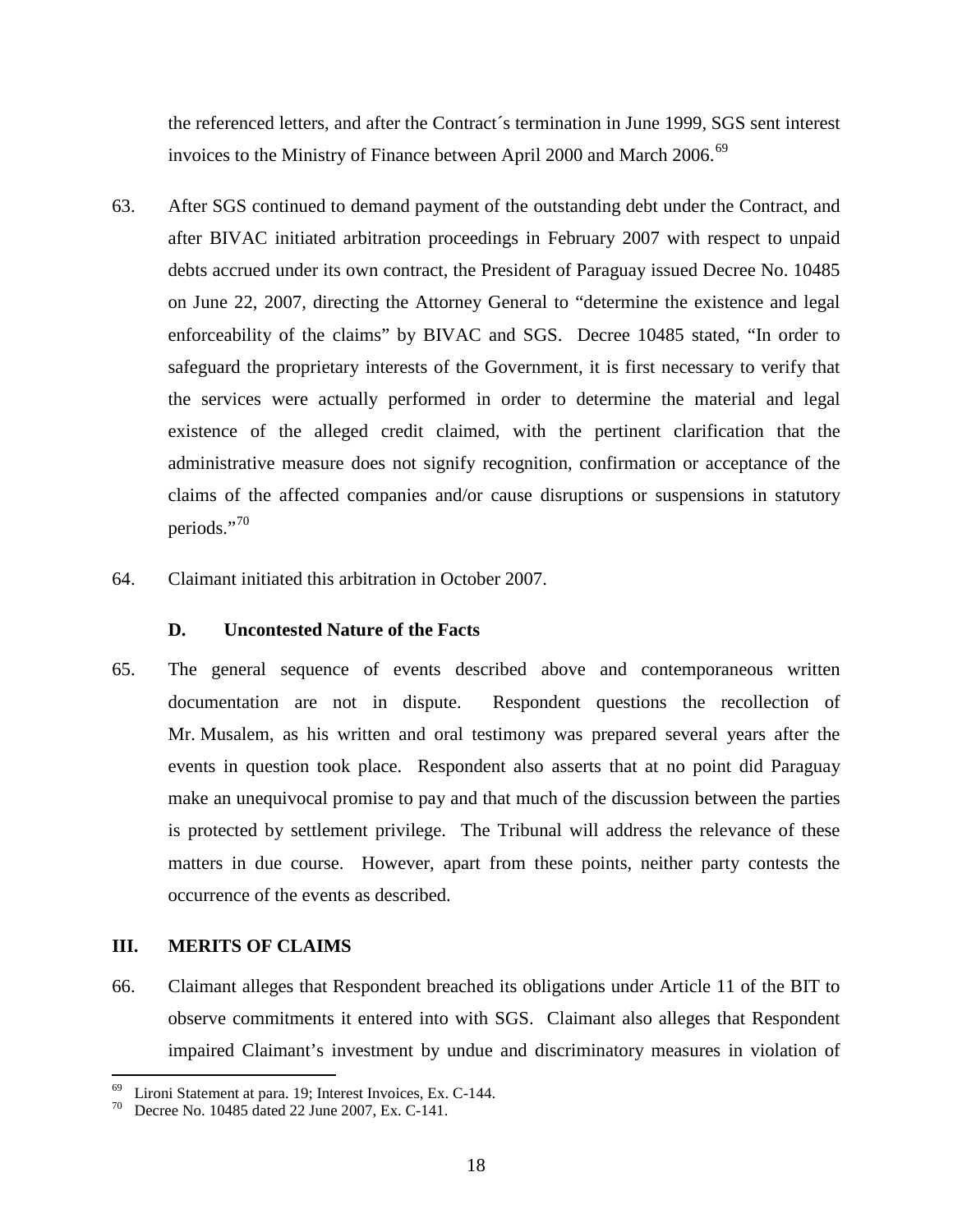Article 4(1) of the BIT and denied Claimant fair and equitable treatment in violation of Article 4(2) of the BIT.

67. For the reasons explained below, the Tribunal concludes that Respondent breached its obligations under Article 11 of the BIT. Therefore, it need not address Claimant's claims under Article 4(1) and 4(2) of the BIT, as they arise out of identical facts and would not, even if the Tribunal were to find a violation, result in increasing the damages owed to Claimant. The Tribunal shall return to this matter after its discussion of the claims under Article 11.

#### **A. Assessment of Claims Under Article 11 of the BIT**

- 68. Article 11 of the BIT, the so-called "umbrella clause," states that "[e]ither Contracting Party shall constantly guarantee the observance of the commitments it has entered into with respect to the investments of the other investors of the Contracting Party."
- 69. Claimant makes two related but independent claims under Article 11. First, Claimant asserts that Respondent breached the Contract by failing to meet its payment obligations, and such breach in itself amounts to a breach of Article 11. Second, Claimant asserts that Respondent made – and broke – additional promises to pay SGS's invoices through various oral and written representations during and after the term of the Contract. Claimant asserts that these additional representations are enforceable commitments under Article 11.
- 70. Respondent raises several objections to Claimant's claims under Article 11, each of which will be addressed below. However, prior to doing so, and given the overlap between Respondent's defenses on the merits and the arguments it raised during the jurisdictional stage of the proceedings, the Tribunal shall begin its examination of Claimant's Article 11 claims with a summary of its relevant findings from the Decision on Jurisdiction. The Tribunal will then refer to these findings in its analysis of the specific arguments Claimant and Respondent presented during the merits phase.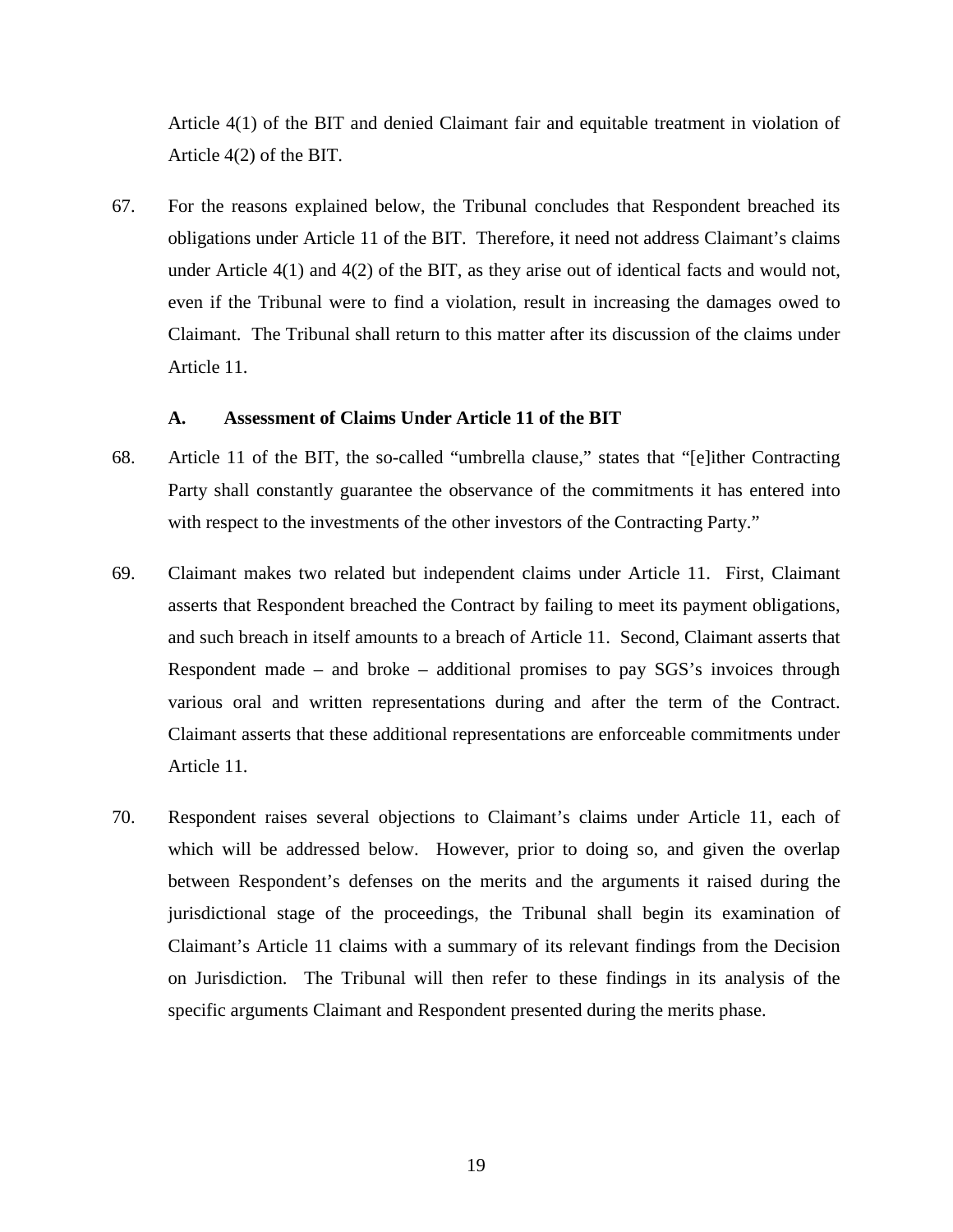#### **1. Tribunal's Decision on Jurisdiction**

- 71. In its Decision on Jurisdiction, the Tribunal made three findings with respect to Claimant's claims under Article 11: (a) the Tribunal had jurisdiction over the claims; (b) having taken jurisdiction over the claims, the Tribunal was required to decide them notwithstanding the existence of the forum selection clause in the Contract; and (c) the claims were admissible. We will not repeat the reasoning behind each of these findings, as the Decision on Jurisdiction is incorporated in full here. However, in the course of its analysis, the Tribunal reached several conclusions that are directly relevant to its assessment of the merits of the claims and that bear repeating.
- 72. First, the Tribunal rejected Respondent's argument that a mere breach of contract cannot rise to the level of a breach of Article 11 unless it is coupled with additional "sovereign" action. The Tribunal concluded (at para. 167) that, "even as to the Article 11 claims that are predicated directly on Paraguay's alleged breach of the Contract, we have no hesitation in treating the Contract's obligations as 'commitments' within the meaning of Article 11." The Tribunal explained as follows (at para. 168):

Given the unqualified text of Article 11 of the Treaty, and its ordinary meaning, we see no basis to import into Article 11 the non-textual limitations that Respondent proposed in its Reply. Article 11 does not exclude commercial contracts of the State from its scope. Likewise, Article 11 does not state that its constant guarantee of observance of such commitments may be breached only through actions that a commercial counterparty cannot take, through abuses of state power, or through exertions of undue government influence. . . . In effect, we see no basis on the face of the clause to believe that it should mean anything other than what it says—that the State is obliged to guarantee the observance of its commitments with respect to the investments of the other State party's investors. (Citations omitted).

73. The Tribunal also concluded that, even if it were necessary to show an abuse of sovereign authority in order to prove an Article 11 claim, a breach of contract by Paraguay could very well constitute a sovereign act. As stated in the Decision on Jurisdiction (at para. 135), "Logically, one can characterize every act by a sovereign State as a 'sovereign act'—including the State's acts to breach or terminate contracts to which the State is a party. It is thus difficult to articulate a basis on which the State's actions, solely because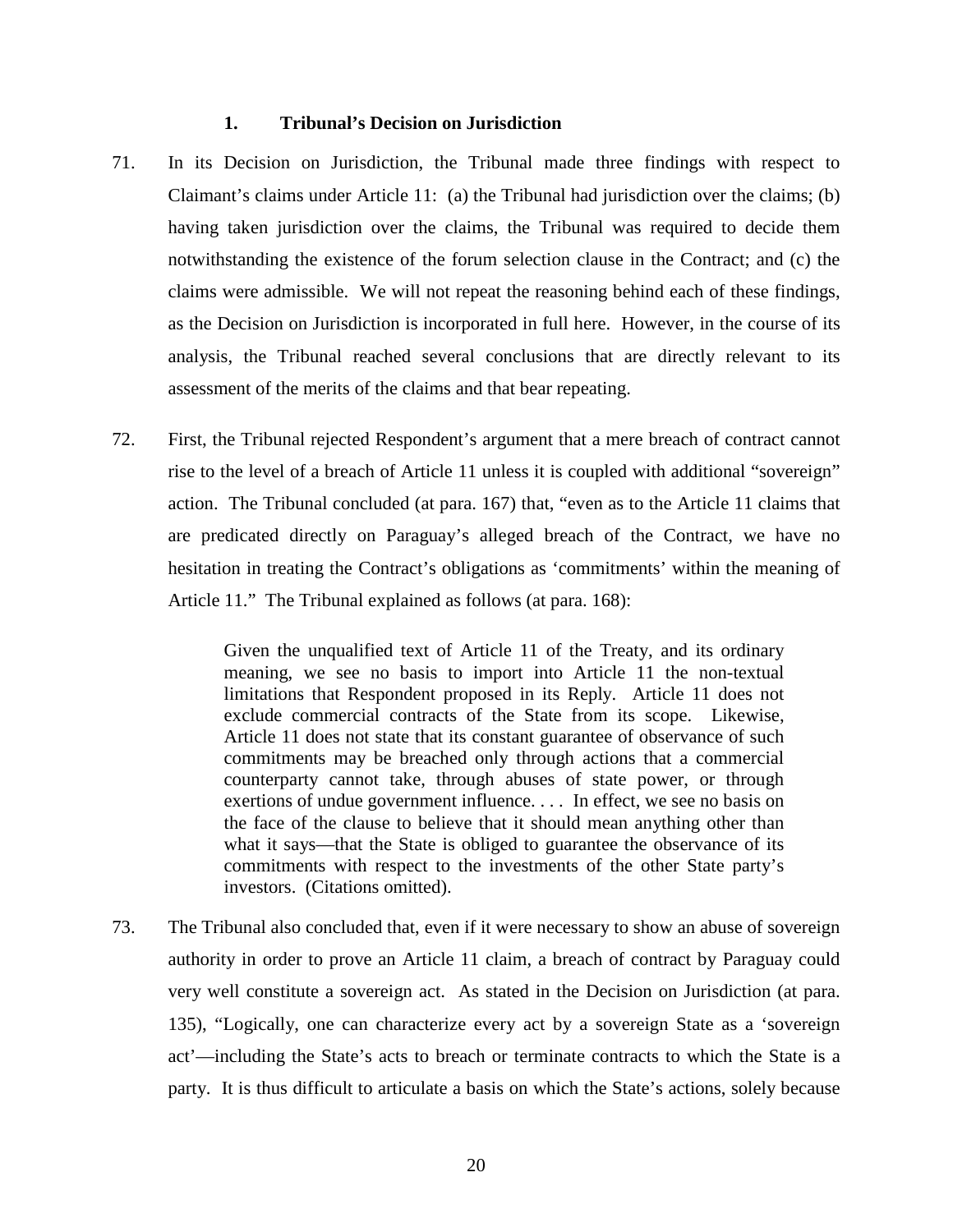they occur in the context of a contract or a commercial transaction, are somehow no longer acts of the State, for which the State may be held internationally responsible."

- 74. The consequence of the Tribunal's holding is that Claimant can prove an Article 11 claim if it can prove that Paraguay failed to observe its commitments under the Contract, regardless of whether Paraguayan officials subsequently acknowledged the debt to Claimant through additional written or verbal assurances of payment, or took some other form of "sovereign action" such as amending a law or regulation in a manner that prevented payment of SGS's invoices.
- 75. Second, the Tribunal (at paras. 173-185) rejected Respondent's argument that the forum selection clause in the Contract deprived the Tribunal of jurisdiction to hear Claimant's Article 11 claims or rendered such claims inadmissible to the extent such claims were premised on a theory that Respondent breached the Contract. The Tribunal found that, having already decided that it had jurisdiction over the claims, it was compelled to decide them. The Tribunal concluded (at para. 172) that "a decision to decline to hear SGS's claims under Article 11 on the grounds that they should instead be directed to the courts of Asunción would place the Tribunal at risk of failing to carry out its mandate under the Treaty and the ICSID Convention."
- 76. Third, the Tribunal concluded that its finding that it had jurisdiction over claims for Paraguay's alleged failure to observe its contractual commitments under Article 11 is consistent with the Parties' intent when negotiating the BIT. The Tribunal stated (at para. 176), "[t]he State parties to the BIT intended to provide this Treaty protection in addition to whatever rights the investor could negotiate for itself in a contract or could find under domestic law, and they gave the investor the option to enforce it, including through arbitrations such as this one" (citations omitted).
- 77. None of the above findings excluded the possibility that any additional statements or alleged promises to pay made by Paraguayan officials might in themselves constitute binding commitments under Article 11 of the BIT. Indeed, the Tribunal concluded (at para. 167) that Article 11 "creates an obligation for the State to constantly guarantee observance of its commitments entered into with respect to investments of investors of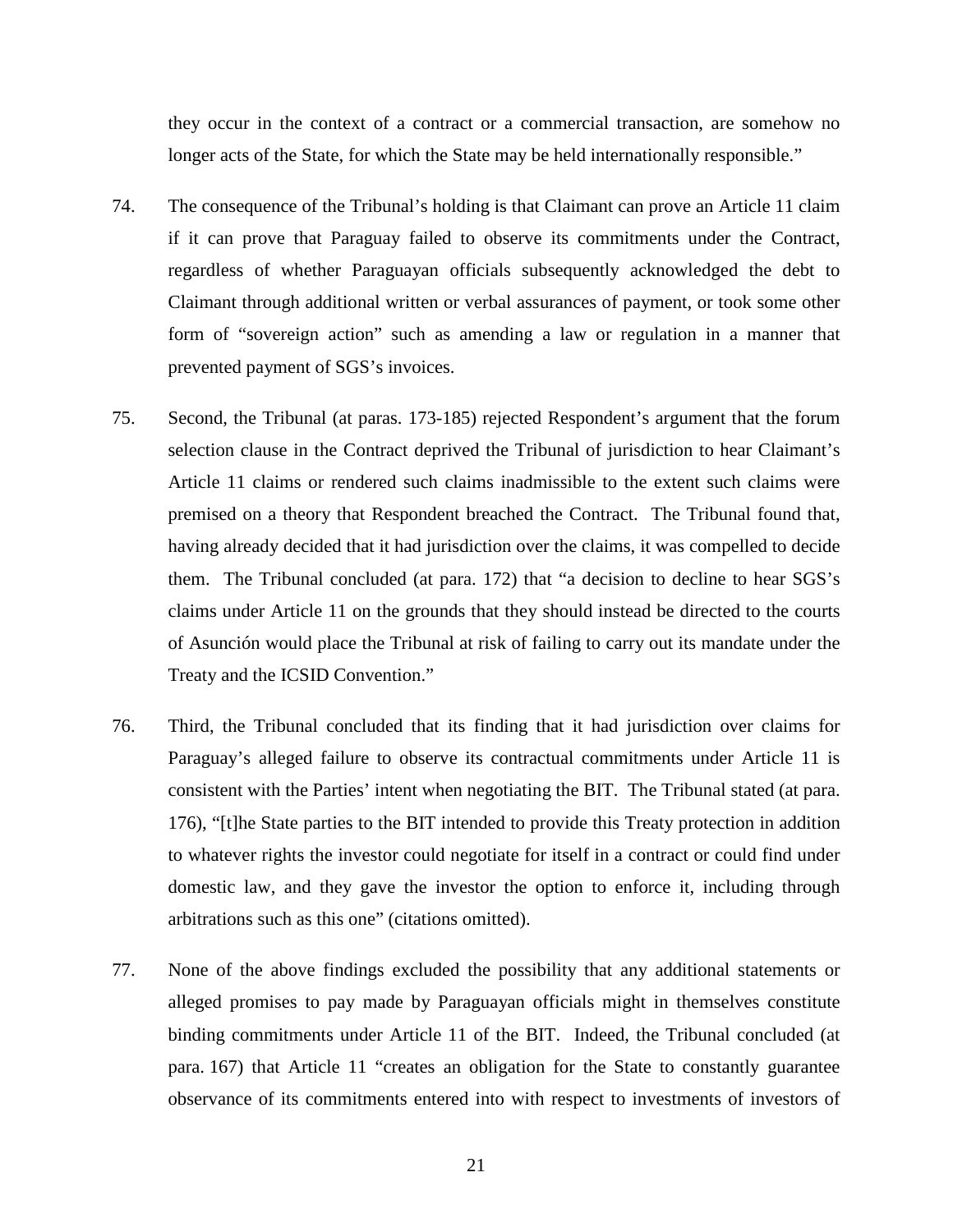the other Party. The obligation has no limitations on its face—it apparently applies to all such commitments, whether established by contract or by law, unilaterally or bilaterally, etc." Oral and written representations outside the Contract could, therefore, be enforceable under Article 11 in certain circumstances. However, the Tribunal clearly found in its Decision on Jurisdiction that it was not necessary to prove the binding nature – or even the relevance – of such statements outside the Contract in order to prove a claim that a party's failure to meet its contractual commitments itself violated Article 11.

78. With this background, the Tribunal will now turn to the parties' arguments presented during the merits phase of the proceeding.

# **2. Whether Respondent Has Failed to Guarantee the Observance of Its Contractual Commitments**

# **a. Claimant Has Met Its Initial Burden of Proof That Respondent Has Failed to Guarantee the Observance of Its Contractual Commitments**

- 79. As stated in *Soufraki v. United Arab Emirates*, "In accordance with accepted international (and general national) practice, a party bears the burden of proof in establishing the facts that he asserts."<sup>[71](#page-24-0)</sup> Consequently, Claimant bears the initial burden of proof in substantiating its claims, and Respondent bears the burden of proving its defenses. Claimant thus bears the burden of proving that Respondent's failure to pay SGS's invoices breached Respondent's contractual commitments and, therefore, Article 11 of the BIT. Respondent bears the burden of proving its defenses by showing, for example, that Respondent's failure to pay the invoices is justified by Claimant's own breaches of its contractual obligations or is otherwise excused.
- 80. On the facts before us, it is clear that Claimant has met its initial burden of proof. It is not disputed that Paraguay has failed to pay 25 invoices to SGS, totaling in principal US\$ 39,025,950.86. It is also undisputed that such invoices were issued pursuant to the

<span id="page-24-0"></span> <sup>71</sup> *Hussein Nuaman Soufraki v. United Arab Emirates*, ICSID Case No. ARB/02/7, Award, 7 July 2004, para. 58. See also *Middle East Cement Shipping and Handling Co. S.A. v. Arab Republic of Egypt*, ICSID Case No. ARB/99/6, Award, 12 April 2002, para. 90; *Alpha Projektholding GMBH v. Ukraine*, ICSID Case No. ARB/07/16, Award, 8 November 2010, para. 236; *Asian Agricultural Products Ltd. (AAPL) v. Republic of Sri Lanka*, ICSID Case No. ARB/87/3, Final Award, 27 June 1990, para 56.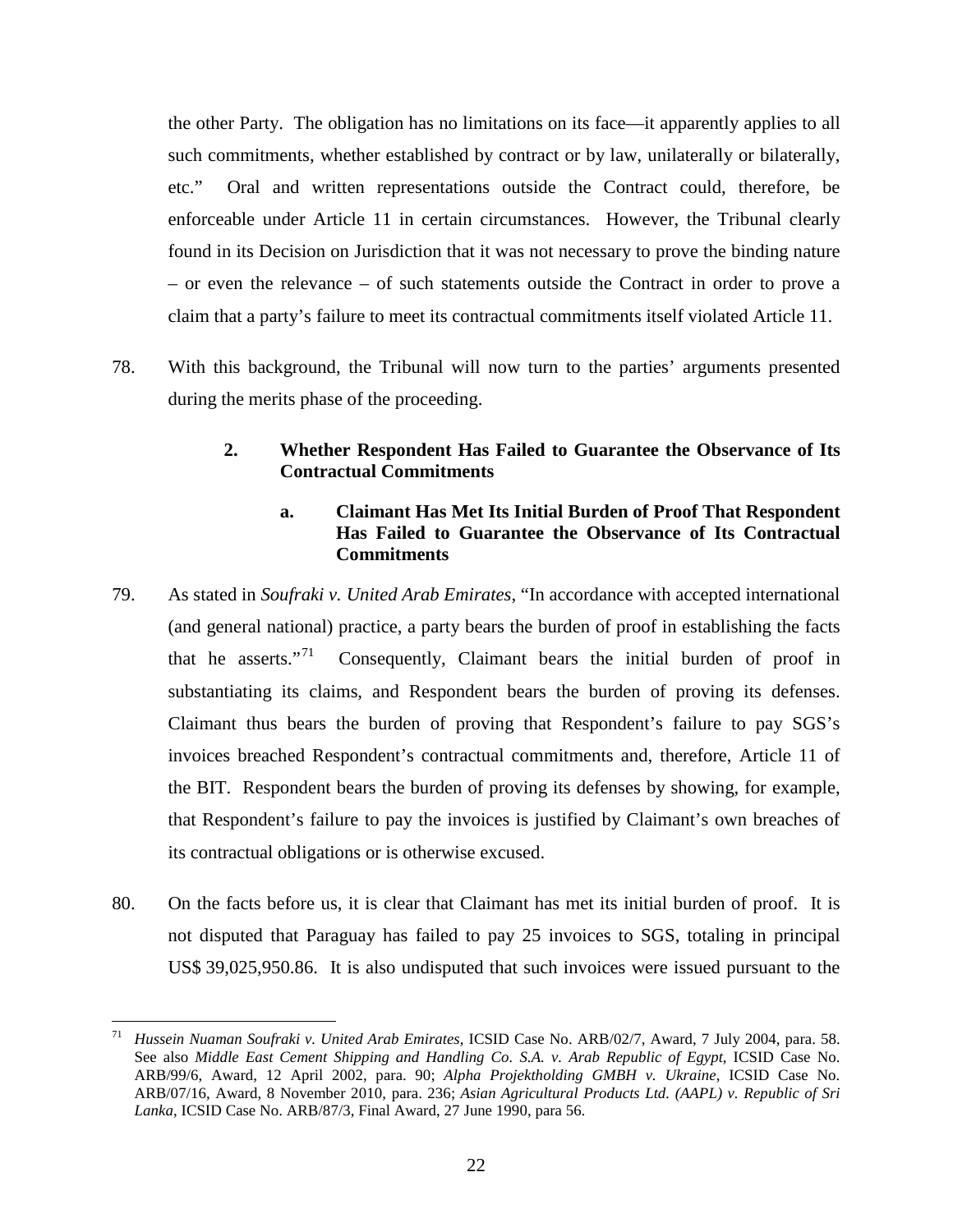Contract, and failure to pay properly issued invoices constitutes a breach of Paraguay's contractual commitments. Furthermore, as the Tribunal has already found, a Party's failure to observe its contractual commitments may in itself constitute a breach of Article 11 of the BIT. Therefore, Claimant has met its initial burden of proof that Paraguay has failed to observe its contractual commitments and has shifted the burden onto Respondent to prove its defenses that the non-payment was justifiable.

#### **b. Respondent's Defenses**

81. Respondent makes three principal arguments in its defense: (i) the alleged breach of its contractual commitments was "committed by Paraguay (if at all) as a normal market player and did not involve abuse of its sovereign powers"; (ii) in any event, the forum selection clause in the Contract precludes a finding of liability; and (iii) Claimant itself breached the Contract, and such breach relieves Respondent of its contractual obligations. The Tribunal shall examine each of these defenses in turn.

### **(i) Respondent's Argument That Paraguay Did Not Abuse Its Sovereign Powers**

#### **(a) Respondent's Position**

82. Respondent asserts that a breach of contract by a State may only violate an umbrella clause in a BIT if the government action in question constituted an abuse of sovereign authority. According to Respondent, "SGS must establish that Paraguay abused its government power," and mere non-payment of invoices is not sufficient to establish a breach of Article  $11.^{72}$  $11.^{72}$  $11.^{72}$  Even assuming Respondent breached its contractual commitments, Respondent argues, Paraguay's actions "are of the kind that can and often do occur in private commercial transactions, and without more, they cannot be characterized as instances of 'abuse of government power.'" "After all," Respondent argues, "mere non-payment of sums allegedly due under a contract is an act that any private party could engage in."<sup>[73](#page-25-1)</sup>

<span id="page-25-0"></span><sup>&</sup>lt;sup>72</sup> Respondent's Counter-Memorial at para. 78.<br><sup>73</sup> Respondent's Counter-Memorial at para. 87.

<span id="page-25-1"></span>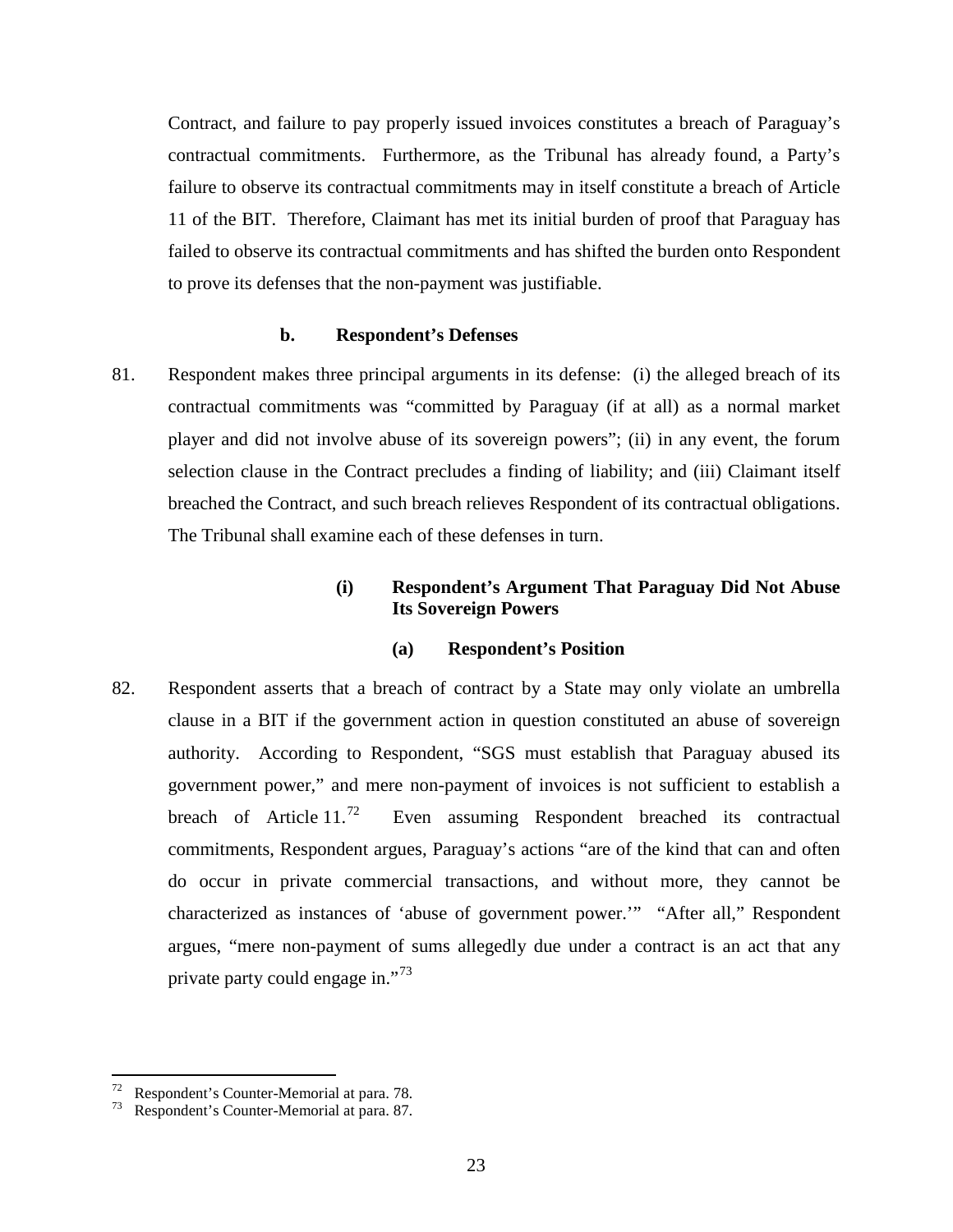83. Respondent recognizes that the Tribunal has already concluded in its Decision on Jurisdiction that a mere breach of contract could in itself violate Article 11 without being coupled with an abuse of sovereign authority. However, Respondent argues that the Tribunal mischaracterized its argument in the Decision on Jurisdiction. To ensure that there is no confusion on the matter, the Tribunal shall quote Respondent's clarification of its position: $74$ 

> Paraguay does not sustain that every breach of contract by the State will automatically be insulated from international liability. Some contractual breaches may in certain circumstances not present here may [*sic*] derive from an abuse of government power, and as a result may be actionable under a fair and equitable treatment standard or even an umbrella clause. However, other contractual breaches, such as simple breaches of payment obligations do not entail abuse of government power, and as a result are not protected by the umbrella clause.

- 84. In support of its position, Respondent cites a string of cases including *Siemens v. Argentina*, *Bayindir v. Pakistan*, *RFCC v. Morocco*, *Waste Management v. Mexico*, *Impregilo v. Pakistan* and *Duke v. Ecuador*<sup>[75](#page-26-1)</sup> for the proposition that a government's breach of contract can only rise to the level of a breach of the BIT if it involved an abuse of sovereign authority.
- 85. Respondent also urges the Tribunal not to construe Article 11 in broader terms than the Swiss Government has construed a similar provision in the Swiss-Pakistan BIT.<sup>[76](#page-26-2)</sup> In addition, Respondent argues that the Tribunal should conclude, like the *SGS v. Pakistan* tribunal, that the umbrella clause does not extend to breach of contract claims.<sup>[77](#page-26-3)</sup>
- 86. Respondent argues that Claimant has not proven that Paraguay abused its sovereign authority, and, therefore, has not proven that Respondent breached Article 11 of the BIT.

<span id="page-26-1"></span><span id="page-26-0"></span><sup>74</sup> Respondent's Counter-Memorial at para. 79. <sup>75</sup> *Siemens A.G. v. Argentine Republic*, ICSID Case No. ARB/02/8, Award, 6 February 2007, para. 253; *Bayindir Insaat Turizm Ticaret Ve Sayani A.S. v. Islamic Republic of Pakistan,* ICSID Case No. ARB/03/29, Award, 27 August 2009, para. 179; *Consortium R.F.C.C. v. Kingdom of Morocco*, ICSID Case No. ARB/00/6, Award, 22 December 2003, paras. 51, 100; *Waste Management Inc. v. United Mexican States*, ICSID Case No. ARB(AF)/00/3, Award, 30 April 2004, para. 115; *Impregilo S.p.A. v. Islamic Republic of Pakistan*, ICSID Case No. ARB/03/3, Decision on Jurisdiction, 22 April 2005, paras. 259-62; *Duke Energy Electroquil Partners v. Republic of Ecuador*, ICSID Case No. ARB/04/19, Award, 18 August 2008, para. 340.<br><sup>76</sup> Respondent's Counter-Memorial at para. 92.<br><sup>77</sup> Respondent's Counter-Memorial at para. 93 and n. 94.

<span id="page-26-2"></span>

<span id="page-26-3"></span>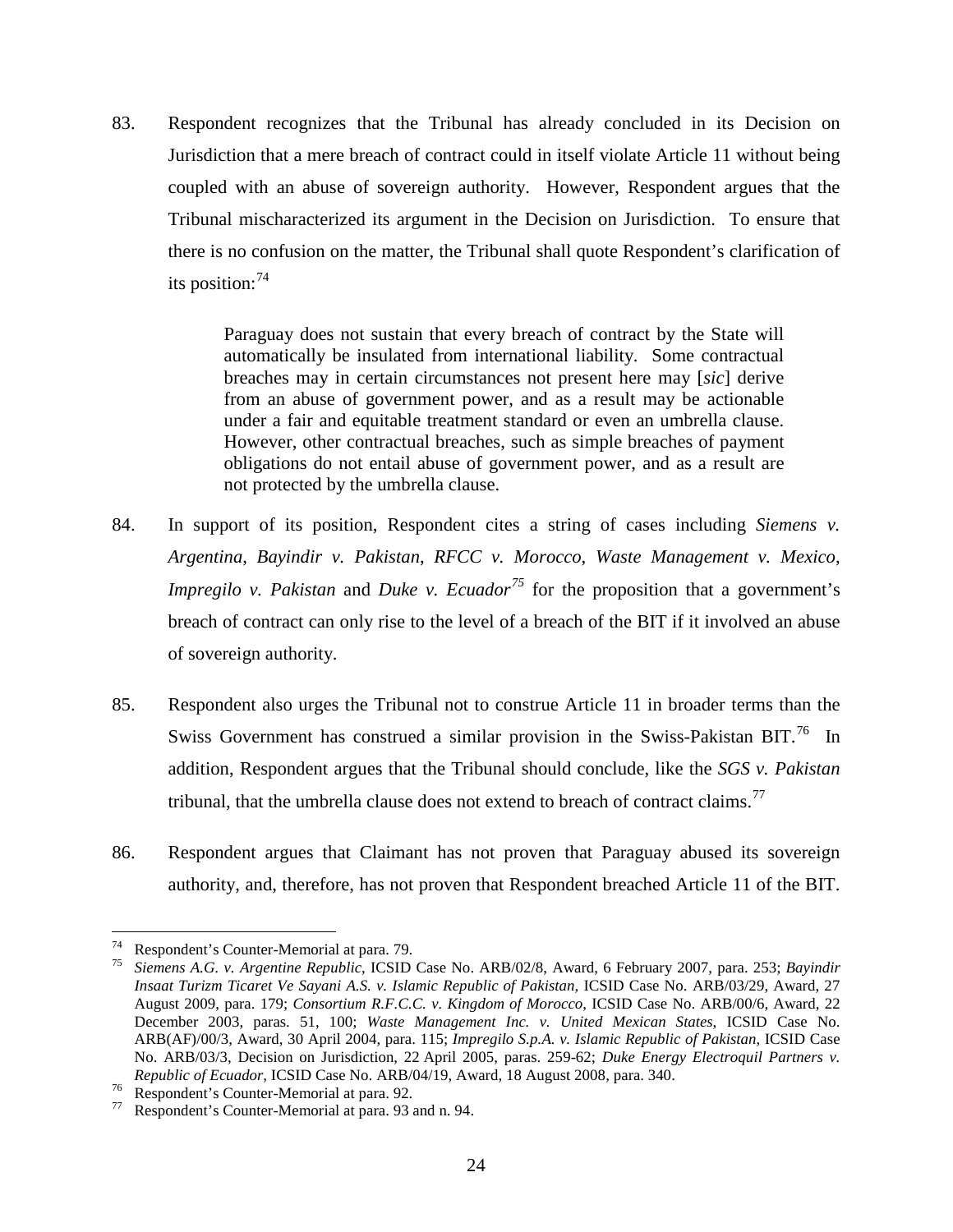While Claimant pointed to several acts and statements by Paraguayan government authorities as "sovereign" acts that blocked payment to SGS, Respondent argues that such acts were not sufficient to prove Claimant's claim. According to Respondent:<sup>[78](#page-27-0)</sup>

Paraguay's supposedly obstreperous post-breach conduct makes it no different . . . . Like Paraguay here, any commercial party could have multiple changes in leadership in a short period of time, conduct more than one internal inquiry into its rights and obligations under a contract and object at various times and in different ways to aspects of the counterparty's performance. And, like a private commercial party would do, the government of Paraguay made itself subject to the jurisdiction of its judicial system for the resolution of disputes over its conduct.

### **(b) Claimant's Position**

- 87. Claimant notes that the Tribunal has already decided in the Decision on Jurisdiction that a breach of contract could violate Article 11 even if there was no abuse of sovereign authority. Claimant argues that the decisions that Respondent cites in favor of its position either did not require the exercise of sovereign power in order to establish a breach of an international obligation or, with respect to the sections of the awards upon which Respondent relies, did not deal with a claim under an umbrella clause. In fact, Claimant contends, the *Siemens* tribunal actually adopted an approach similar to that taken in the Decision on Jurisdiction.<sup>[79](#page-27-1)</sup>
- 88. Claimant furthermore argues that, even if it must prove an abuse of sovereign authority in order to prove an Article 11 claim, "in the years that followed the termination of the Contract, Paraguay commissioned investigations and inquiries into the Contract and the debt to SGS, with the effect of stalling payment."<sup>[80](#page-27-2)</sup> In Claimant's view, these acts constitute the type of sovereign acts that Respondent claims are necessary prerequisites to an Article 11 claim. According to Claimant, these are not the acts of a private party. In Claimant's view, "A private corporation cannot cloak its acts with the mantle of governmental authority. Nor can a private corporation invoke at will the machinery of the criminal justice system. Nor would SGS have seen parties distinct from its

<span id="page-27-1"></span><span id="page-27-0"></span><sup>&</sup>lt;sup>78</sup> Respondent's Counter-Memorial at para. 87.<br><sup>79</sup> Claimant's Reply at para. 80.<br><sup>80</sup> Claimant's Reply at para. 66.

<span id="page-27-2"></span>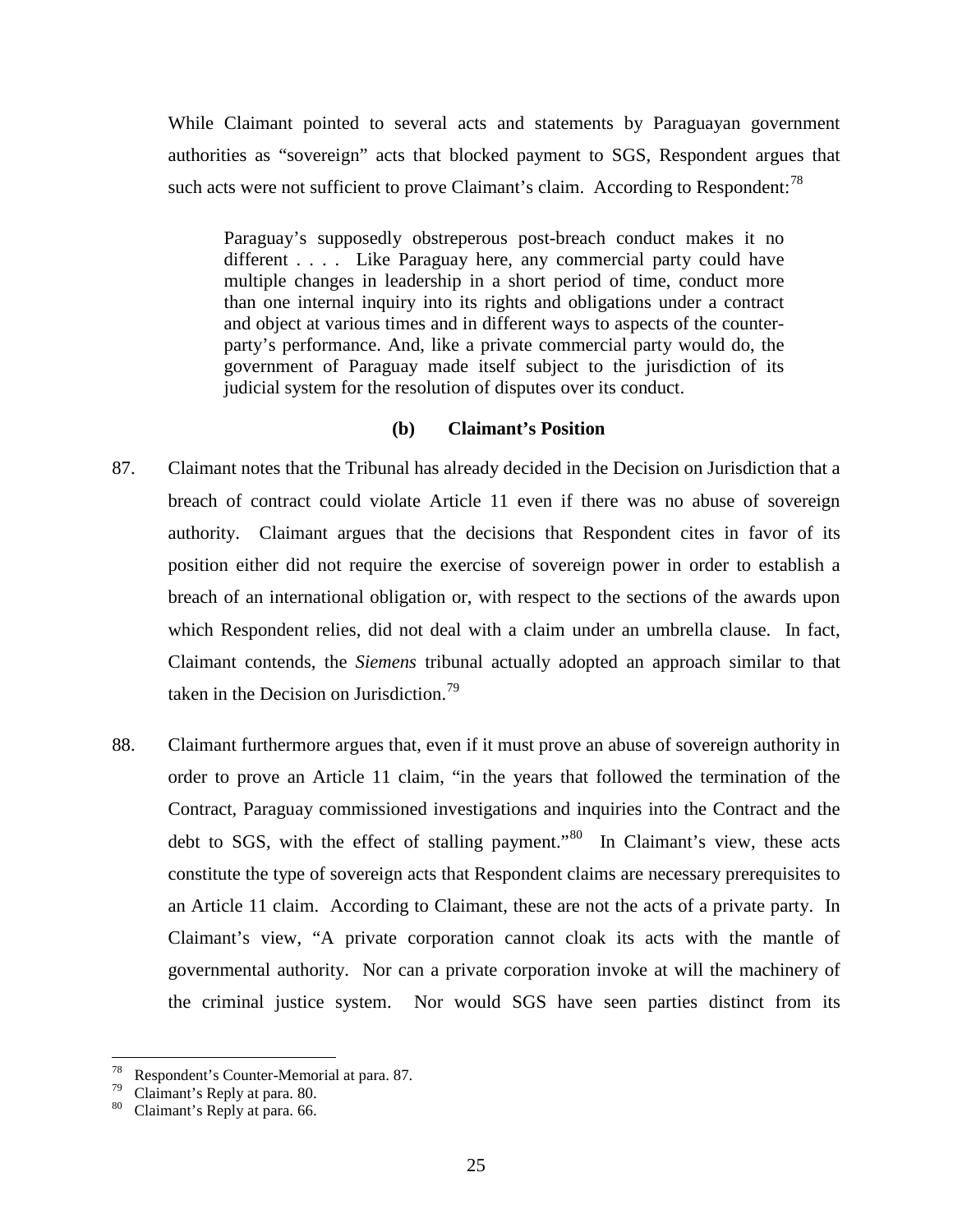contractual counter-party, such as the Prosecutor General and the Comptroller General, inject themselves into the performance of the Contract, had it been dealing with a private corporation."<sup>[81](#page-28-0)</sup>

#### **(c) Tribunal's Analysis**

- 89. The Tribunal does not accept Respondent's argument that an abuse of sovereign authority is necessary to prove a violation of Article 11. Indeed, despite Respondent's protestations to the contrary, there is no meaningful distinction between the argument Respondent has raised in the merits phase and the argument that Respondent raised – and the Tribunal rejected – during the jurisdictional phase of the proceeding.
- 90. Article 11 of the BIT states, "Either Contracting Party shall constantly guarantee the observance of the commitments it has entered into with respect to the investments of the investors of the other Contracting Party." As a matter of the ordinary meaning of the term, a contractual obligation is the prototypical legally binding "commitment." Hence, applying standard principles of treaty interpretation,  $82$  a contractual obligation is a "commitment" within the meaning of Article 11.
- 91. Article 11 requires the "observance" of commitments. Also as a matter of the ordinary meaning of the term, a failure to meet one's obligations under a contract is clearly a failure to "observe" one's commitments. There is nothing in Article 11 that states or implies that a government will only fail to observe its commitments if it abuses its sovereign authority. Hence, again applying standard principles of treaty interpretation, a breach of contract by Paraguay with respect to an investment of a Swiss investor is a breach of Article 11.
- 92. Most of the decisions that Respondent cites in support of its position are inapposite, in that they do not stand for the proposition that an abuse of sovereign authority is necessary in order to establish a breach of an umbrella clause. The section of *Bayindir* (at para. 180) upon which Respondent relies dealt with a fair and equitable treatment claim. The

<span id="page-28-1"></span><span id="page-28-0"></span><sup>&</sup>lt;sup>81</sup> Claimant's Reply at para. 69.<br><sup>82</sup> Article 31(1) of the Vienna Convention on the Law of Treaties states that, "[a] treaty shall be interpreted in good faith in accordance with the ordinary meaning to be given to the terms of the treaty in their context and in the light of its object and purpose."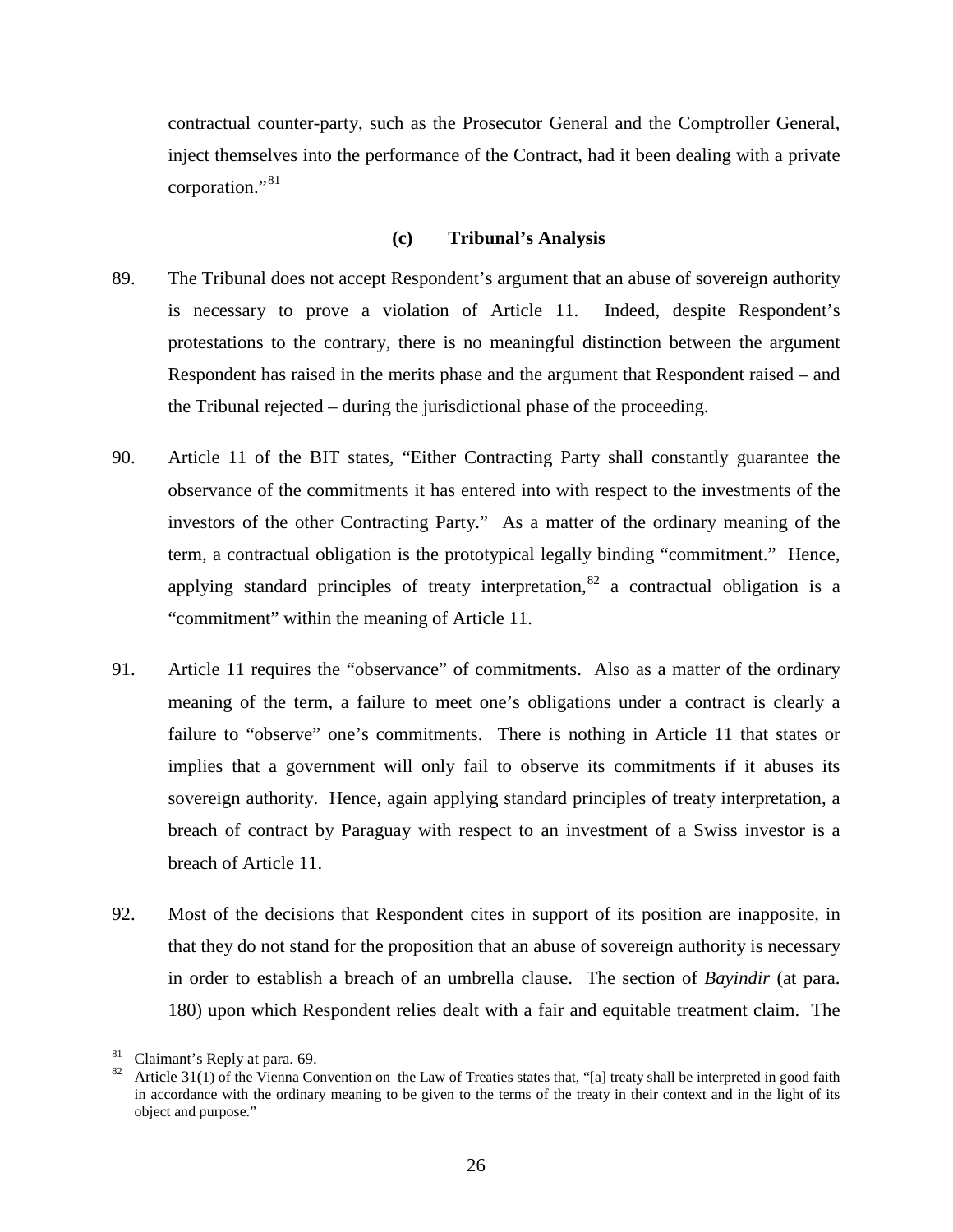same is true with respect to Respondent's citation to the *RFCC* (at paras. 51, 100), *Waste Management* (at para. 115), and *Duke* (at paras. 332-345) awards. *Impregilo* (at paras. 259-285) dealt with claims for breach of the fair and equitable treatment standard, imposition of unfair and discriminatory measures, and expropriation without compensation.

- 93. Respondent cites *SGS v. Pakistan* for the proposition that the "commitment" protected by an umbrella clause does not include mere contracts. $83$  However, as the Tribunal already decided in the Decision on Jurisdiction, Article 11 of the BIT provides no basis for excluding contracts from the scope of "commitments" covered in the article. As stated in the Decision on Jurisdiction (at para. 169), on this point it is "parting ways with the decision in *SGS v. Pakistan* . . . ." Similarly, the Tribunal disagrees with the *Siemens* award to the extent that it concluded that an abuse of sovereign power was necessary to establish a breach of an umbrella clause. In so doing, the Tribunal follows the reasoning of other ICSID tribunals that have concluded that the umbrella clause may apply whether or not the exercise of sovereign power is involved.<sup>[84](#page-29-1)</sup>
- 94. With respect to Respondent's concern that the Tribunal is construing the umbrella clause more broadly than the Swiss Government,<sup>[85](#page-29-2)</sup> the Tribunal need only note that both it and the Swiss Government are in accord that Article 11 extends to contractual commitments. Again, the Tribunal already addressed this matter in the Decision on Jurisdiction (at para. 169).
- 95. In light of these conclusions, the parties' discussion of whether Paraguay took actions of a sovereign nature, and, if so, whether such actions were an abuse of government authority, is irrelevant. In short, if Paraguay failed to observe its contractual commitments, then it breached Article 11. No further examination of whether Paraguay's actions are properly characterized as "sovereign" or "commercial" in nature is necessary.

<span id="page-29-1"></span>

<span id="page-29-0"></span><sup>83</sup> Respondent's Counter-Memorial at para. 93. <sup>84</sup> *See, e.g.*, *Burlington Resources Inc. and others v. Republic of Ecuador and Empresa Estatal Petróleos del Ecuador (PetroEcuador)*, ICSID Case No. ARB/08/5, Decision on Jurisdiction, 2 June 2010, para. 190; *Duke Energy Electroquil Partners & Electroquil S.A. v. Republic of Ecuador*, ICSID Case No. ARB/04/19, Award, 18 August 2008, para. 320 (recognizing that the majority of decisions that have addressed the issue have not found that "sovereign interference" is necessary to establish a breach of an umbrella clause). <sup>85</sup> Respondent's Counter-Memorial at paras. 92-93.

<span id="page-29-2"></span>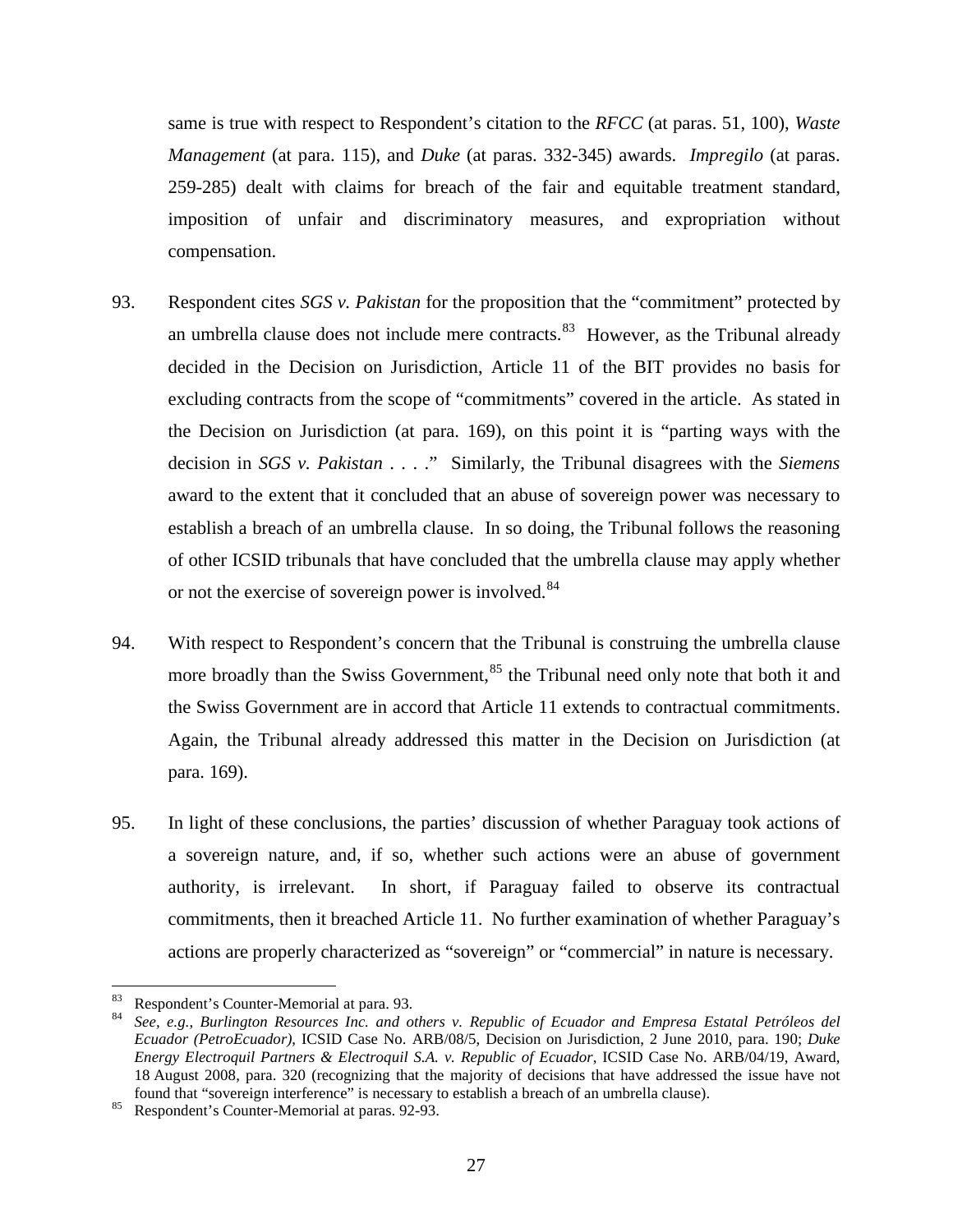### **(ii) Respondent's Argument That the Forum Selection Clause Precludes a Finding of Liability**

### **(a) Respondent's Position**

- 96. Respondent argues that, under Paraguayan law and the terms of the Contract, the forum selection clause in Article 9 of the Contract precludes a finding of liability by the Tribunal. As explained above, Article 9 of the Contract states that "[a]ny conflict, controversy or claim deriving from or arising in connection with this Agreement, breach, termination or invalidity, shall be submitted to the Courts of the City of Asunción under the Law of Paraguay." Respondent argues that the forum selection clause precludes the Tribunal from finding Respondent liable for its failure to observe its contractual commitments because any determination of whether Respondent breached the Contract must be submitted to local courts.
- 97. Respondent asserts that this argument pertains to the merits of the dispute. According to Respondent, the forum selection clause in Article 9 of the Contract and the payment obligations set forth in Article 4 of the Contract comprise a single, unified obligation. According to Respondent, "the 'commitment' that Paraguay made was to pay SGS or to resolve disputes about payment in the local courts. It has not breached that commitment; the Paraguayan courts have been available throughout the parties' dispute to resolve SGS's claims to payment."[86](#page-30-0)
- 98. Respondent recognizes that the Tribunal has already concluded in the Decision on Jurisdiction that the forum selection clause does not deprive the Tribunal of jurisdiction or render Claimant's claims inadmissible. Respondent argues that the position it has articulated at the merits stage is not incompatible with the Tribunal's previous decision. Respondent argues that "the issue for the merits is not whether the Tribunal should decline to hear the claim based on the forum-selection clause (*i.e.*, in favor of an alternative local forum), but whether SGS has failed to prove its claim because Paraguay

<span id="page-30-0"></span>Respondent's Rejoinder at para. 45.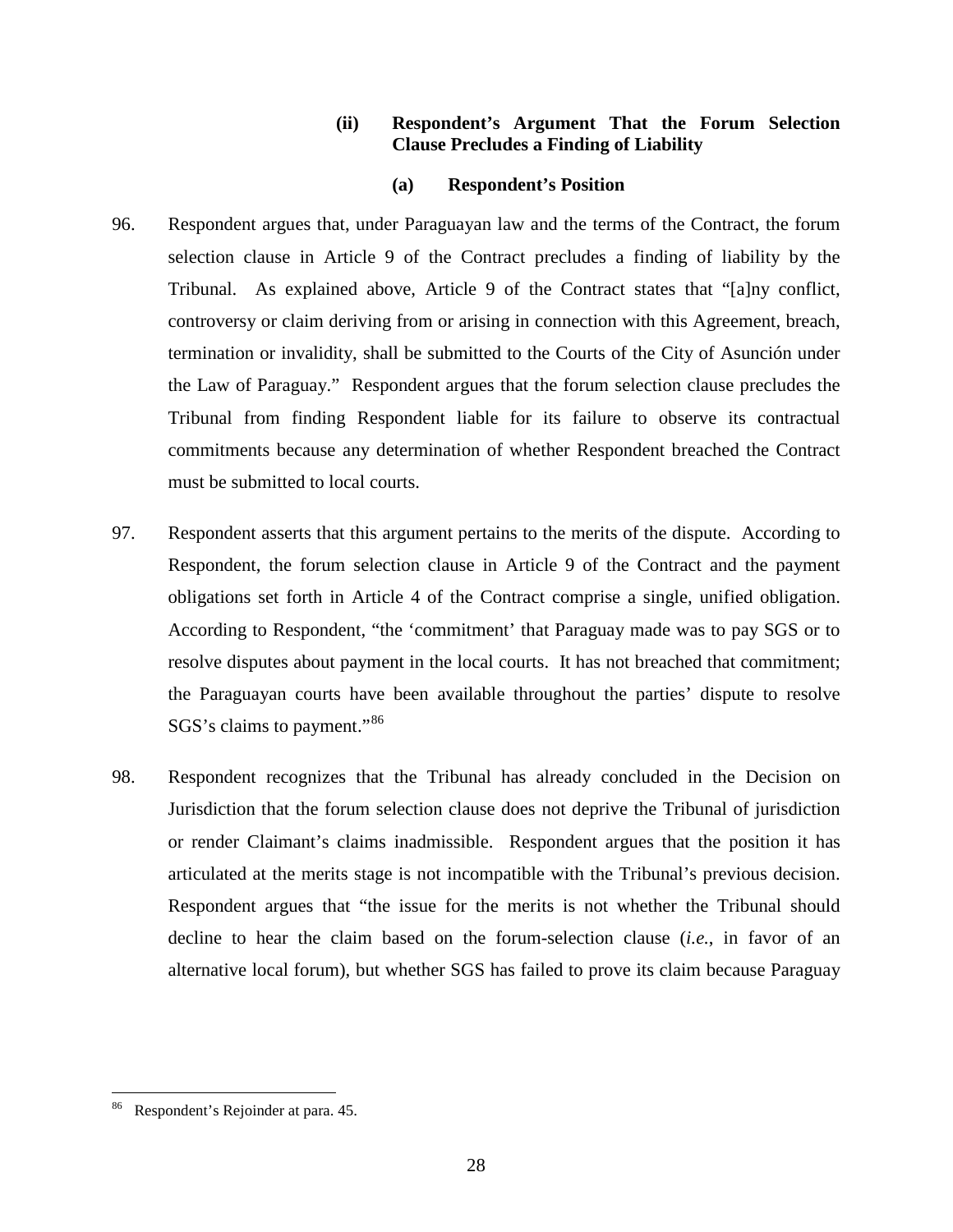has never repudiated its commitment of a local forum to resolve disputes regarding payment. That merits issue has not been decided."<sup>87</sup>

99. Respondent further recognizes that the Swiss Government, one of the Parties to the BIT, has taken the position that an umbrella clause covers claims for mere breaches of contract but argues that "[t]he Swiss government did not address whether a contract as a whole makes up the relevant contractual commitment (as Paraguay maintains), or whether each contractual clause can be divided into a separate commitment (as SGS argues).<sup>88</sup> In other words, Respondent argues that the Swiss Government's position on the scope of an umbrella clause did not preclude the possibility that a forum selection clause in a contract could prevent a finding of liability under the BIT, at least as long as the Respondent remains willing to submit the contractual dispute for resolution in accordance with such clause.

### **(b) Claimant's Position**

100. Claimant argues that the Tribunal's Decision on Jurisdiction already rejected Respondent's argument that the forum selection clause in the Contract prevented the Tribunal from finding Respondent liable under Article 11.<sup>89</sup> According to Claimant, "What Paraguay seems to suggest is that this Tribunal is not the permissible forum to make such a finding of breach. This conclusion, of course, flies in the face of the Tribunal's earlier findings in its Decision on Jurisdiction that the Tribunal has jurisdiction over SGS's Article 11 claim and that such claim is immediately admissible despite the forum selection clause."<sup>[90](#page-31-3)</sup>

#### **(c) Tribunal's Analysis**

101. The Tribunal does not accept Respondent's argument. The law applicable to Claimant's claim is the BIT, including Article 11 of the BIT and the investor-state dispute settlement provisions in Article 9 of the BIT. Article 11 requires Respondent to observe its commitments with respect to Swiss investors. The "commitment" at issue in this dispute

<span id="page-31-0"></span><sup>&</sup>lt;sup>87</sup> Respondent's Rejoinder at para. 46.<br><sup>88</sup> Respondent's Rejoinder at para. 48.<br><sup>89</sup> Claimant's Registrational at 26.80.

<span id="page-31-1"></span>

<span id="page-31-2"></span> $\frac{89}{90}$  Claimant's Reply at paras. 86-89.

<span id="page-31-3"></span>Claimant's Reply at para. 88.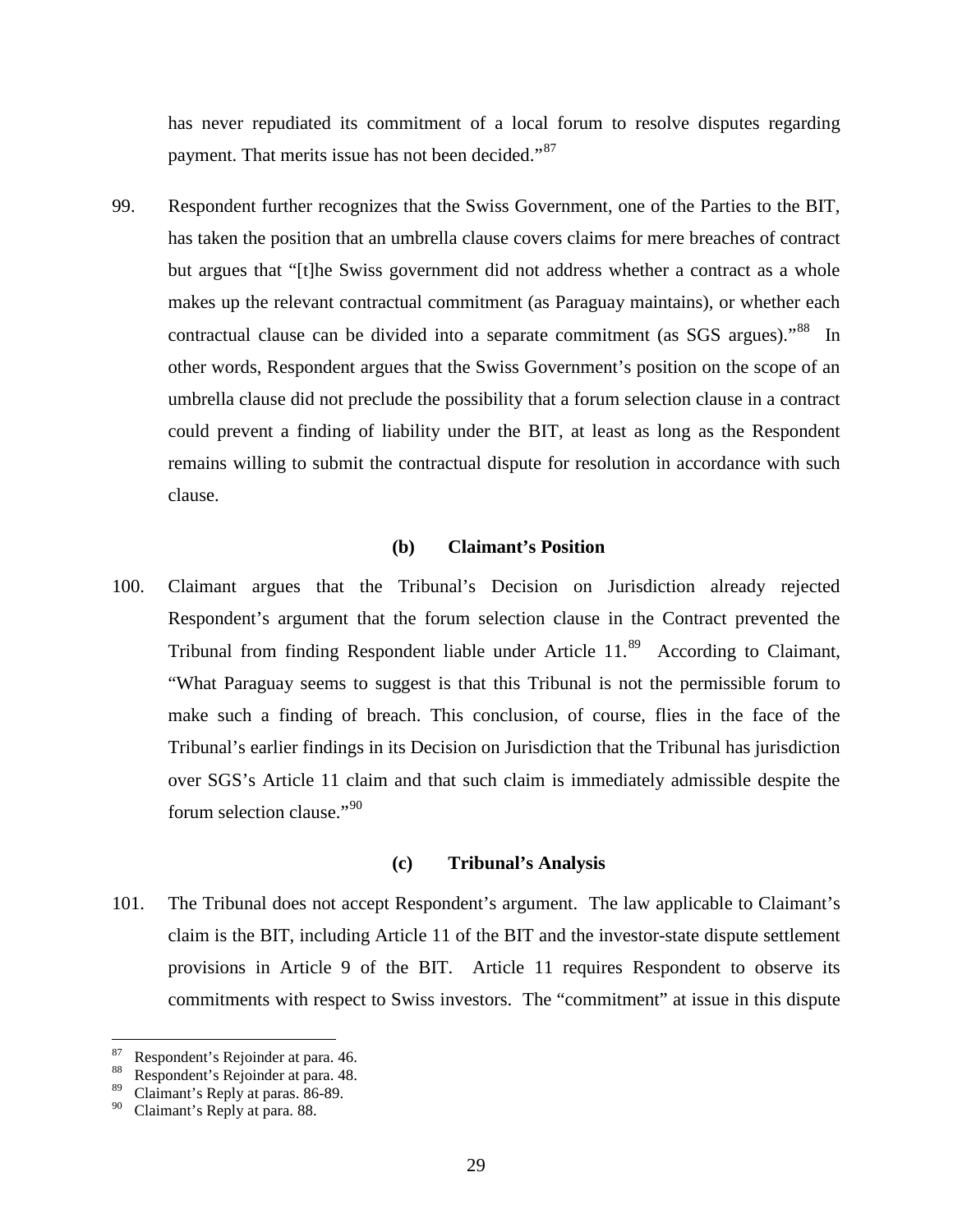is the Contract. There is no dispute that the Contract requires payment in accordance with the invoicing procedures set forth therein and that Respondent has not paid the vast majority of the invoices SGS issued. In these circumstances, the Tribunal has no difficulty concluding that Respondent did not fulfill its contractual commitments.

- 102. Respondent goes to great pains to argue that it is not rearguing the Tribunal's jurisdictional finding but is making a defense on the merits. Respondent argues that it cannot be found to have failed to observe its contractual commitments unless Claimant proves that Respondent has failed to meet its payment obligations under the Contract *and* frustrated the operation of the forum selection clause. These two elements are, in Respondent's view, part and parcel of a single contractual commitment. Therefore, Respondent argues, a mere failure to meet its payment obligations does not in itself breach the Contract, much less the BIT.
- 103. Respondent's argument can be summarized as follows: (1) Article 11 of the BIT requires compliance with the Contract; (2) the Contract requires that Respondent pay SGS; (3) while Respondent has not paid most of SGS's invoices, the Contract states that any disputes regarding payment must be submitted to local courts; and (4) until the local courts resolve the dispute, Respondent is not in breach of its contractual obligations.
- 104. There are several problems with Respondent's defense. First, Respondent has not cited any legal authority, including under Paraguayan law, in support of its position. Certainly, there is nothing explicit in the Contract on that point. In fact, Article 7.1 of the Contract, which allows one party to terminate the Contract for the other party's breach of contract, implies the opposite, *i.e.*, that no court determination or frustration of the forum selection clause is necessary for a breach to have occurred.<sup>91</sup>

<span id="page-32-0"></span><sup>&</sup>lt;sup>91</sup> Article 7.1 of the Contract states as follows:

The parties may terminate this Agreement by reason of non-compliance with the provisions set forth herein and with the applicable legal provisions.

If non-compliance is attributable to THE MINISTRY, SGS shall notify the grounds invoked which, if not remedied in a reasonable period of time, shall authorize the termination of the agreement.

If the non-compliance is attributable to SGS, THE MINISTRY shall notify the grounds invoked, setting forth a term within which contractual and legal provisions shall be fulfilled, as required by the public interest, and which, if not met duly and timely, shall produce the agreement termination effect by law.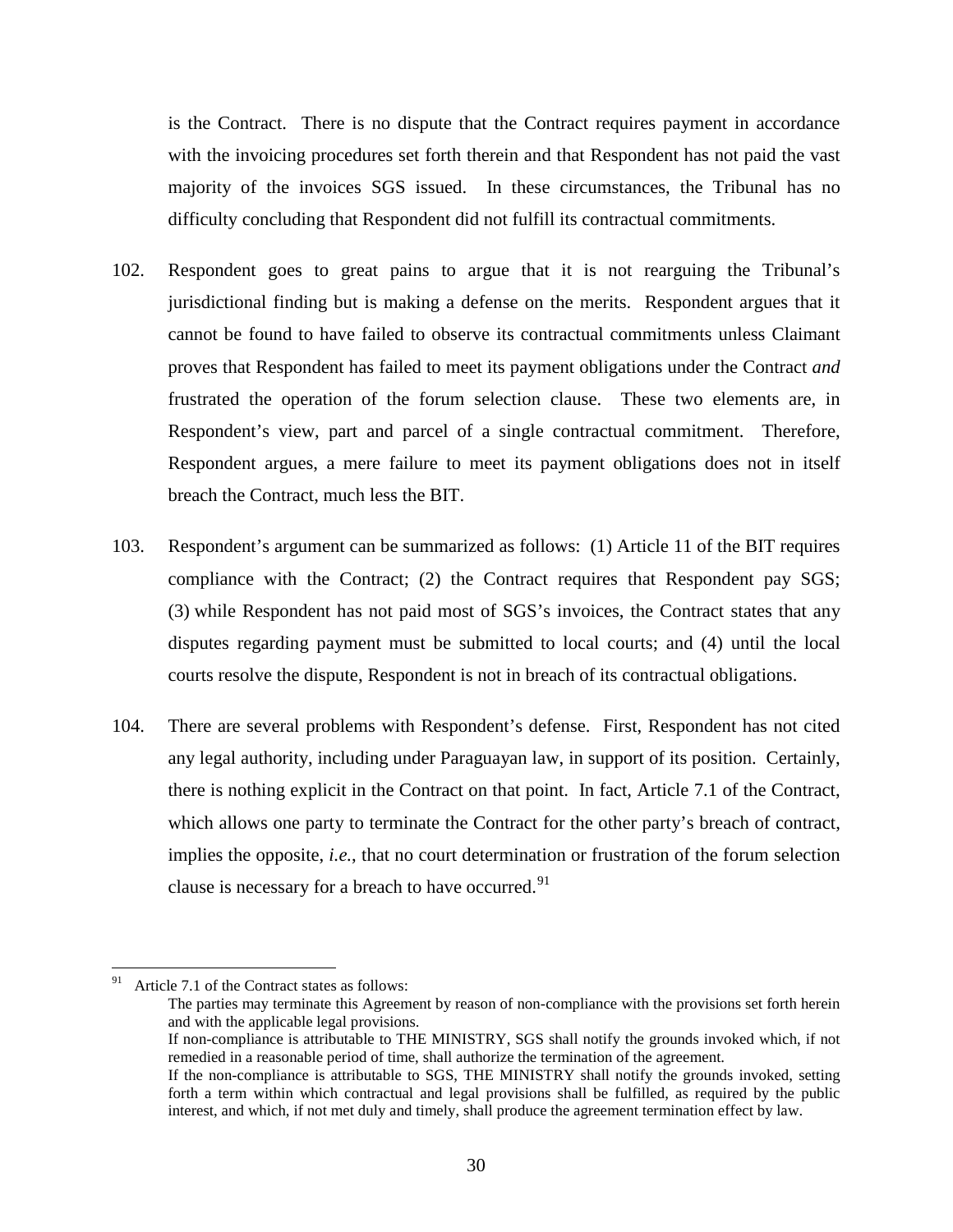- 105. Second, in the absence of any legal authority to the contrary, in the Tribunal's view, it is clear that the payment and dispute resolution provisions in the Contract are not alternative options but two discrete obligations. If Respondent failed to comply with its payment obligations and if it frustrated Claimant's attempt to submit disputes to local courts in accordance with the forum selection clause, then, in the Tribunal's view, Respondent would have failed to comply with two commitments under the Contract, not one. The two obligations are discrete, separate commitments as between the parties. Assuming the contrary would, in effect, imply that one can only breach a contract when it breaches, not one, but more than one of its clauses.
- 106. Stated differently, Respondent's argument, taken on its face, lacks logical coherence. Paraguay argues that "the 'commitment' that Paraguay made was to pay SGS or to resolve disputes about payment in the local courts."<sup>92</sup> This cannot be correct. It cannot be that Paraguay had the option of *either* paying its invoices *or* submitting the dispute to local courts.
- 107. Third, if Respondent negotiated the Contract in the expectation that the forum selection clause in the Contract would negate its responsibility under the BIT, then Respondent's assumptions were misplaced. Respondent argues that the forum selection clause was part of the bargain the parties struck when negotiating the Contract, and that a finding of liability by the Tribunal would undermine that bargain because all of the substantive requirements of the Contract were negotiated under the expectation that any disputes would be submitted to local courts. However, Respondent ignores the fact that, in addition to agreeing to the forum selection clause in the Contract, it separately agreed to arbitration in accordance with the BIT. By doing so, Respondent offered to Swiss investors an alternative forum for dispute settlement. The BIT arbitration mechanism formed part of the applicable legal framework and became, in effect, an irrevocable part of the bargain.
- 108. The flaw in Respondent's position is well illustrated by the position it has taken in this arbitration as to its own allegations of breach. As discussed in further detail below,

<span id="page-33-0"></span> <sup>92</sup> Respondent's Rejoinder at para. 45.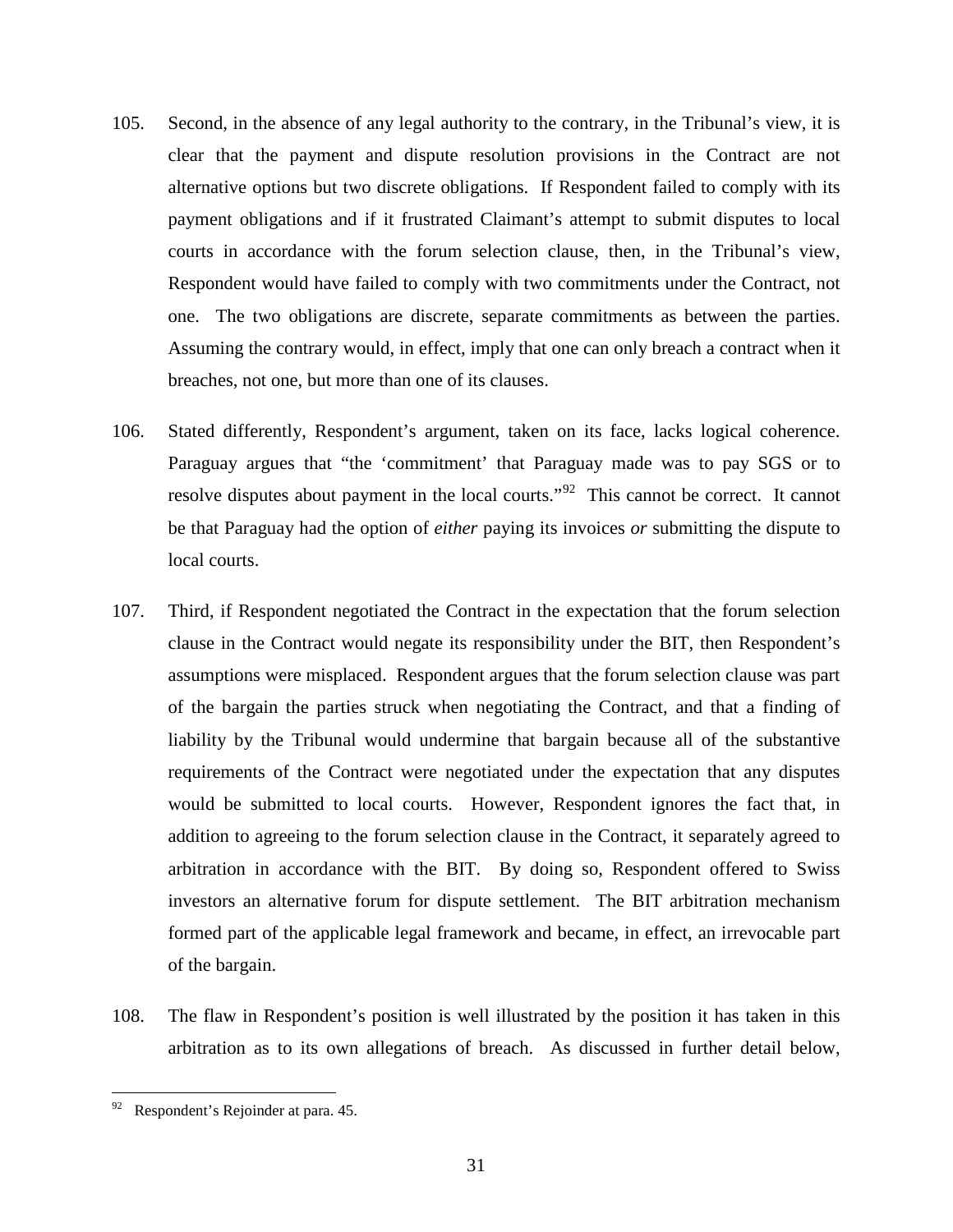Respondent argues at length that it was justified in withholding payment because Claimant breached its obligations under the Contract. For example, in Respondent's Rejoinder (at para. 49), Respondent argues, "Because the Contract requires SGS to comply strictly with the terms of the Contract, any of these three grounds [related to SGS's alleged failure to meet its obligations] rendered SGS in breach of the Contract. Under Paraguayan law, therefore, Paraguay was entitled to withhold payments and did not breach its contractual 'commitments.'" Yet, if Respondent is correct that its payment obligations are part of a unified obligation with the forum selection clause, then so too are Claimant's performance commitments. There was certainly no disclaimer in Respondent's discussion of Claimant's alleged breaches – or in any contemporaneous documentation that Respondent has produced regarding Claimant's performance – that would indicate that Claimant cannot breach its contractual obligations until such time as it may refuse to submit disputes for resolution in local courts.

109. Respondent's argument is, in effect, simply an attempt to relitigate the arguments it raised in the jurisdictional stage, and which the Tribunal rejected. In the Decision on Jurisdiction, the Tribunal found that the forum selection clause did not deprive the Tribunal of jurisdiction over the dispute nor did it render Claimant's claims inadmissible. Furthermore, the Tribunal found that, once having taken jurisdiction over the claims, it was compelled to decide them. The Tribunal would not be deciding the claims if it now concludes that the claims must be resolved by local courts. Respondent's attempt now to repackage its argument as a defense on the merits does not change that conclusion.

### **(iii) Respondent's Argument That Claimant Breached the Contract**

110. Respondent argues that its failure to pay SGS's invoices is excused by the fact that Claimant breached its own obligations under the Contract. According to Respondent, "Even a small deviation from the Programme's requirements—and SGS's deviation was anything but small—excused Paraguay's performance."<sup>[93](#page-34-0)</sup> Respondent claims that,

<span id="page-34-0"></span> <sup>93</sup> Respondent's Counter-Memorial at para. 114.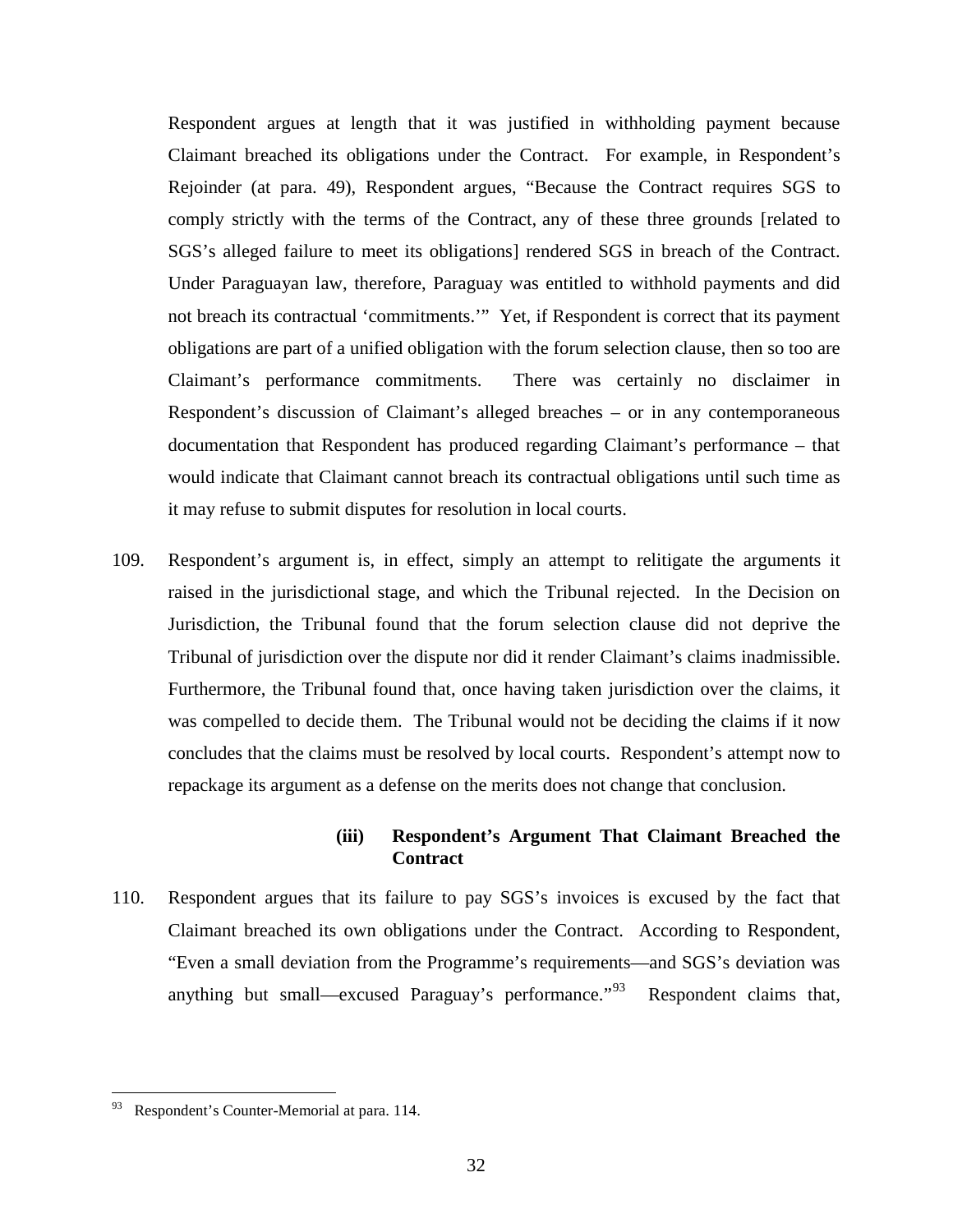"[u]nder Paraguayan law, therefore, Paraguay was entitled to withhold payments and did not breach its contractual 'commitments."<sup>[94](#page-35-0)</sup>

111. Respondent argues that Claimant breached its obligations by: (a) failing to train Customs officials and establish a usable database; (b) issuing multiple invoices for certain Certificates of Inspection; (c) improperly conducting inspections and issuing invoices for imports from the Mercosur region; and (d) improperly conducting inspections and issuing invoices for imports of petroleum products. The Tribunal shall examine each of these allegations below.

# **(a) Whether Claimant Breached Its Contractual Obligations with Respect to Training Customs Officials and the Establishment of a Database**

# **(1) Respondent's Position**

- 112. Respondent alleges that Claimant breached its obligations under Articles 2.9 and 2.10 of the Contract. Under Article 2.9 of the Contract ("Technical Cooperation"), SGS was required to provide training twice a year for up to six Customs officials. The training program was to "include, but not [be] limited to, the techniques used by SGS personnel, the technical, administrative and organizational procedures, with the purpose of reaching an efficient and effective execution and protection of tax revenues and to make up a body of officials specialized in customs valuation."
- 113. Under Article 2.10 of the Contract, SGS was to help create a database for Customs "based upon the information contained in the Inspection Certificates issued by it." SGS was also to "provide Customs with technical assistance and advice for the creation of programs and procedures that may enable the monitoring of the database . . . ."
- 114. According to Respondent, the training and database were intended not simply to enhance revenue collection but to enable local customs authorities to operate a customs system independently, with the longer term objective of creating an efficient and modern customs system to strengthen the local economy. Respondent argues that SGS merely held a few small training sessions in Paraguay and simply turned over the raw data in the

<span id="page-35-0"></span>Respondent's Rejoinder at para. 49.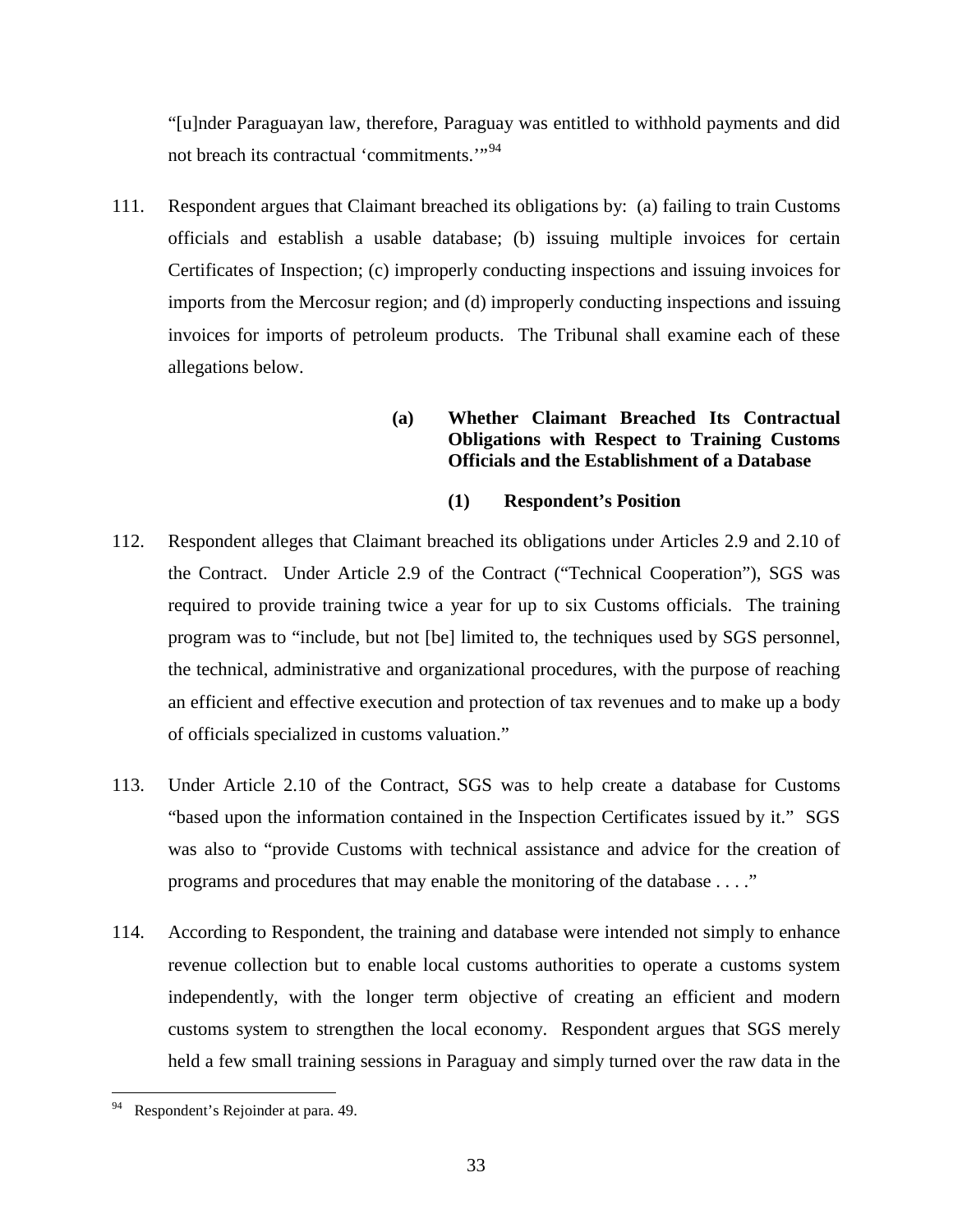Inspection Certificates in digital form. According to Respondent, "These actions, although important, are insufficient to demonstrate that SGS discharged its technical assistance obligations so as to permit Customs to perform price comparisons using a database developed by SGS and BIVAC. No database or usable data was ever given to Paraguay."<sup>[95](#page-36-0)</sup>

115. In support of its position, Respondent refers to a 30 March 1999 report by the Comptroller General of Customs,  $96$  a 22 June 1999 report to the Minister of Finance,  $97$ and a 28 January 2003 report of the Ministry of Finance's internal auditor,  $98$  which, Respondent claims, found that SGS had not met its obligations under the Contract.

#### **(2) Claimant's Position**

- 116. Claimant argues that it met its obligation to provide training under Article 2.9 of the Contract by providing equipment to Customs and training officials on the methodologies and procedures of tariff classification and valuation.<sup>99</sup> SGS claims that it met its obligations under Article 2.10 of the Contract by providing Customs with software, computers, and modem connections, and providing Customs with data from the Inspection Certificates in electronic form. Furthermore, Mr. Musalem testified that SGS conducted several training seminars for Customs officials and trained Customs officials on the equipment and the database that SGS provided. According to Claimant, SGS employees traveled to Paraguay from Miami, Peru and Ecuador to provide training. SGS claims that it spent approximately US\$ 317,000 on these training programs, and Customs never complained directly to SGS about the training program.
- 117. Claimant questions the accuracy of the 30 March 1999 Customs report and the 28 January 2003 report of Ministry of Finance's internal auditor. Claimant notes that neither report provided evidence for its conclusions. Claimant believes that Customs' conclusions in the March 1999 report were due to a general lack of knowledge of the

<span id="page-36-1"></span>

<span id="page-36-0"></span><sup>&</sup>lt;sup>95</sup> Respondent's Counter-Memorial at para. 39.<br><sup>96</sup> Report from Victor José Soler to Celso Guillermo Romero Rolón dated 30 March 1999, Ex. RE-2 ("Customs Report").<br><sup>97</sup> Report from Internal Auditors to Minister of Finance dated 22 June 1999, Ex. RE-17.

<span id="page-36-2"></span>

<span id="page-36-4"></span><span id="page-36-3"></span><sup>98</sup> Report from Internal Audit Coordinator to Minister of Finance dated 28 January 2003, Ex. RE-18. <sup>99</sup> *See* First Musalem Statement at paras. 32-34.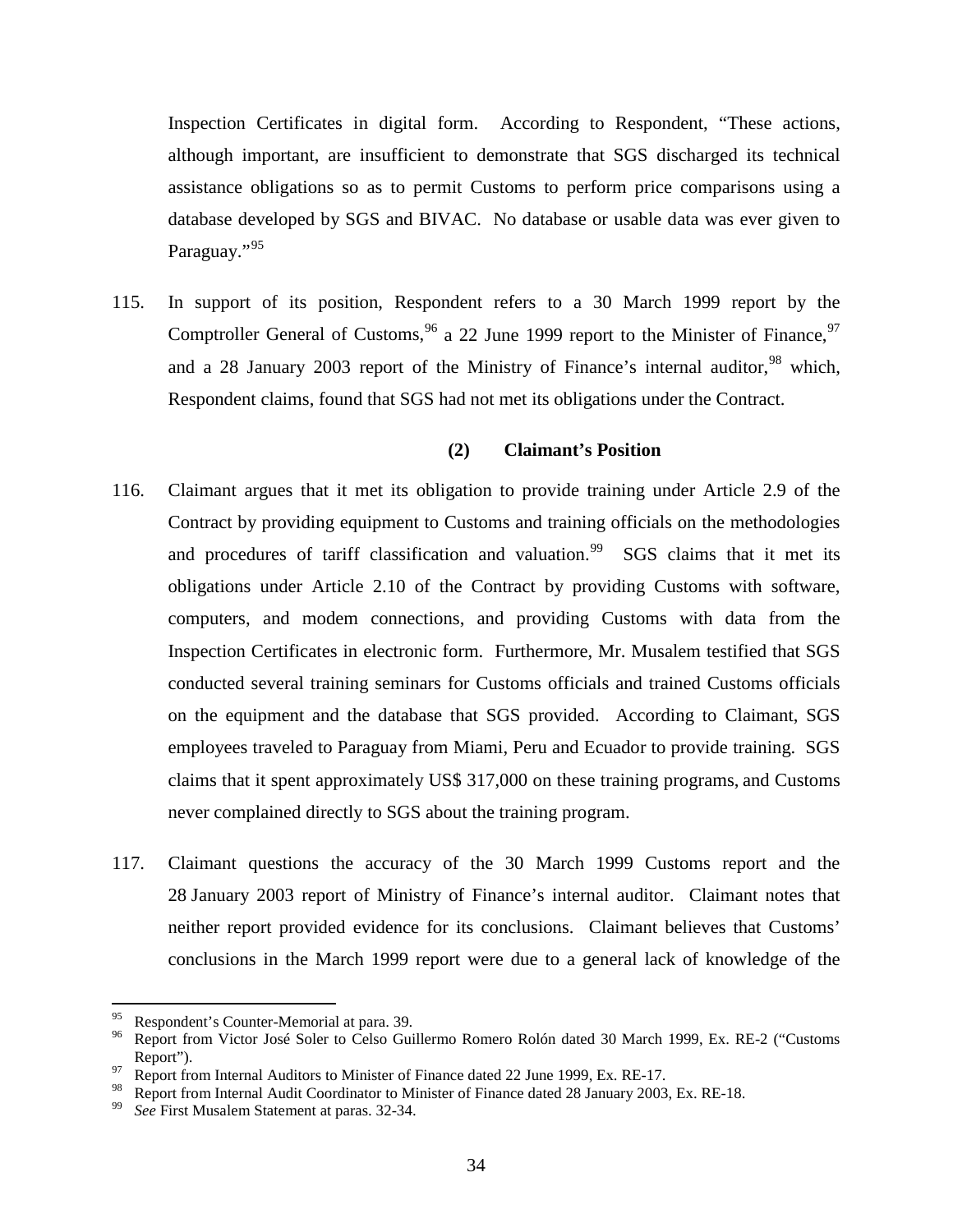services SGS was providing. For example, in response to a 30 July 1998 request by Customs, SGS provided a full report showing that "[t]he analysis, development, testing and approval of the databases for Customs have been performed and coordinated . . . ." and that the relevant customs information had been transferred and updated weekly.<sup>[100](#page-37-0)</sup> According to Claimant, the fact that Customs did not already possess this information, and instead required a full reporting by SGS, indicates that Customs was not fully aware of the services that SGS had been providing. According to Claimant, "As with Customs' unawareness in July 1998 of the technical services provided by SGS with respect to the database (clarified through SGS's August 1998 letter), the Customs inspector's unawareness in March 1999 of SGS's training services can be explained only by a lack of internal coordination and thoroughness."<sup>[101](#page-37-1)</sup>

118. Claimant argues that both the 2003 report and the June 1999 report that Respondent cites merely refer back to the March 1999 report and, therefore, have the same deficiencies.<sup>[102](#page-37-2)</sup>

### **(3) Tribunal's Analysis**

119. In the Tribunal's view, Respondent has not carried its burden of proving that Claimant failed to meet its contractual obligations under Articles 2.9 and 2.10 of the Contract. Claimant has provided contemporaneous documentation (in the form of its 1998 letter to Customs) as well as testimony from Mr. Musalem, a knowledgeable and credible witness, regarding the services that it provided.<sup>[103](#page-37-3)</sup> Such services included training, the provision of hardware and software, and the provision of data for the database. No evidence has been provided that Respondent contested the information in SGS's 1998 letter. The author of the first document invoked by Respondent, *i.e.*, the Customs Report dated 30 March 1999,  $104$  expressly admits that he is "totally ignorant" ("cabe manifestar el total desconocimiento") of most of the issues referred to in the Report and in the Contract. The Report simply states that the training "has not been done" but does not provide any

<span id="page-37-0"></span><sup>&</sup>lt;sup>100</sup> Letter from SGS to Customs dated 4 August 1998, Ex. C-90. SGS also provided an internal company e-mail dated 3 August 1998 that explains how SGS coordinated with a Customs representative to provide weekly file updates for the database. Internal e-mail dated 3 August 1998, Ex. C-89.

<span id="page-37-2"></span>

<span id="page-37-4"></span><span id="page-37-3"></span>

<span id="page-37-1"></span><sup>&</sup>lt;sup>102</sup> Claimant's Memorial at para. 52.<br><sup>102</sup> Day 1 Tr. (Merits) at p. 44.<br><sup>103</sup> See First Musalem Statement at paras. 32-34.<br><sup>104</sup> Customs Report dated 30 March 1999, Ex. RE-2.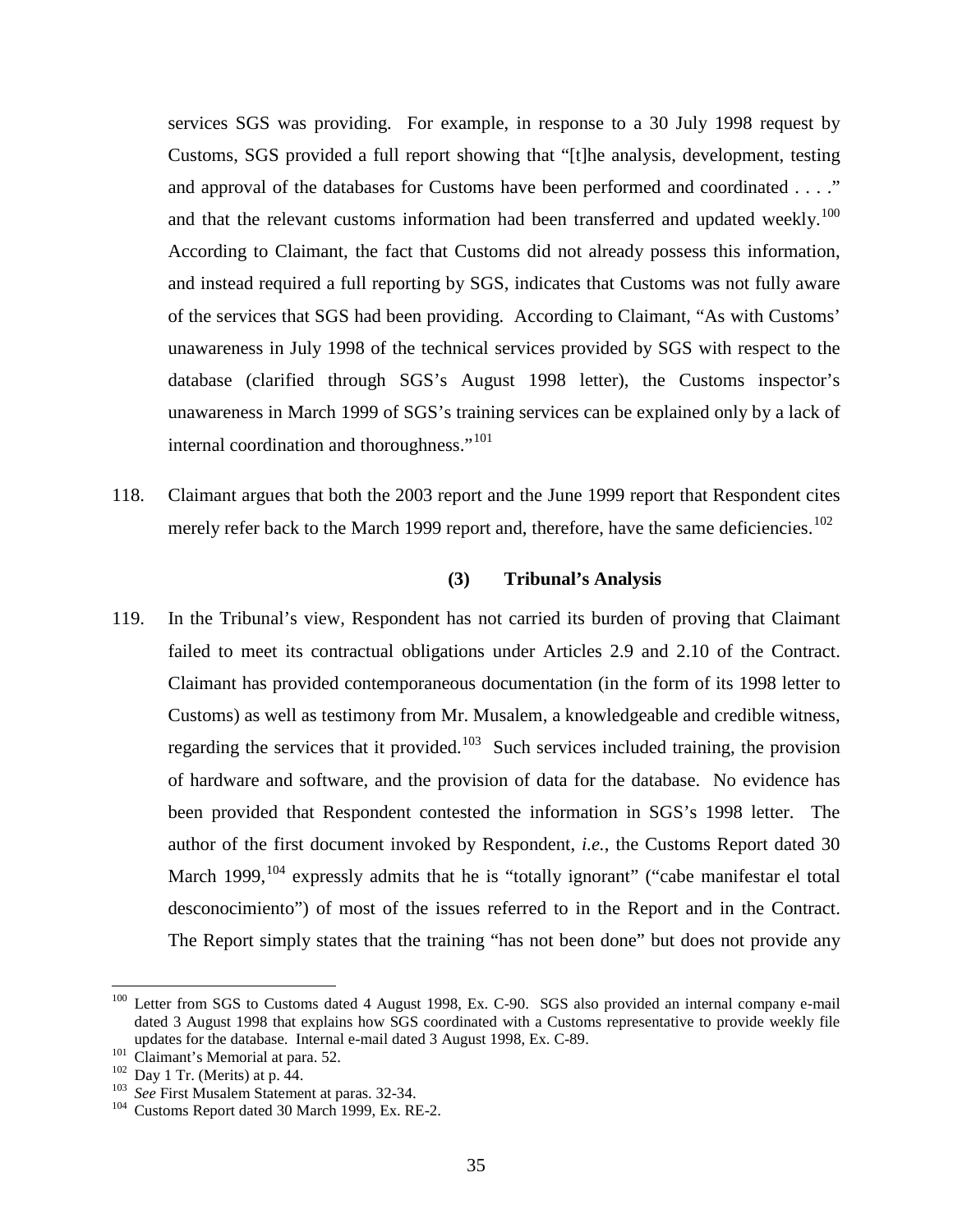further justification. The other two documents that Respondent relies upon are conclusory and fail to identify deficiencies in the services SGS provided with any meaningful specificity.

- 120. Furthermore, as Claimant notes and Respondent does not dispute, the reports were never provided to Claimant and, therefore, any discrepancies were clearly not significant enough to be brought to Claimant's attention during the life of the Contract. In fact, there is no evidence that any problem with respect to SGS's training program was raised during any of the weekly (and sometimes more frequent) meetings between SGS and Customs.[105](#page-38-0) The Tribunal finds it telling that, so far as the record reflects, Respondent made no contemporaneous complaints about SGS's compliance with its training obligations under the Contract.
- 121. In any case, even if SGS has breached its obligations, Respondent has provided no legal authority supporting its position that it would therefore be relieved of any obligation to make payments under the Contract even while continuing to accept SGS's inspection services. No provision in the Contract provides such authority. In fact, under Article 7.1 of the Contract, if one party believes that the other has breached its contractual obligations, the proper remedy for the aggrieved party is to terminate the Contract for non-performance and, subject to the limitation of liability in Article 5.3, seek damages for any harm suffered. But the Contract does not allow the allegedly aggrieved party to continue to demand performance while simply ceasing to meet its own contractual obligations.

<span id="page-38-0"></span><sup>&</sup>lt;sup>105</sup> Day 1 Tr. (Merits) at pp. 166:14-22, 167:1-9. Mr. Musalem testified that "meetings were held on a weekly basis, or even twice weekly, with the government, with customs, with the director of customs, specifically who was the person who would receive our certificates and was going to use them for clearance of merchandise through customs . . . . We never, on the part of the government, nor the ministry or customs, did we hear any protests regarding any poor practice or poor implantation [*sic*] of the contract. Until the day I left Paraguay, I never received anything from the government, from any authority, from the three administrations during that period."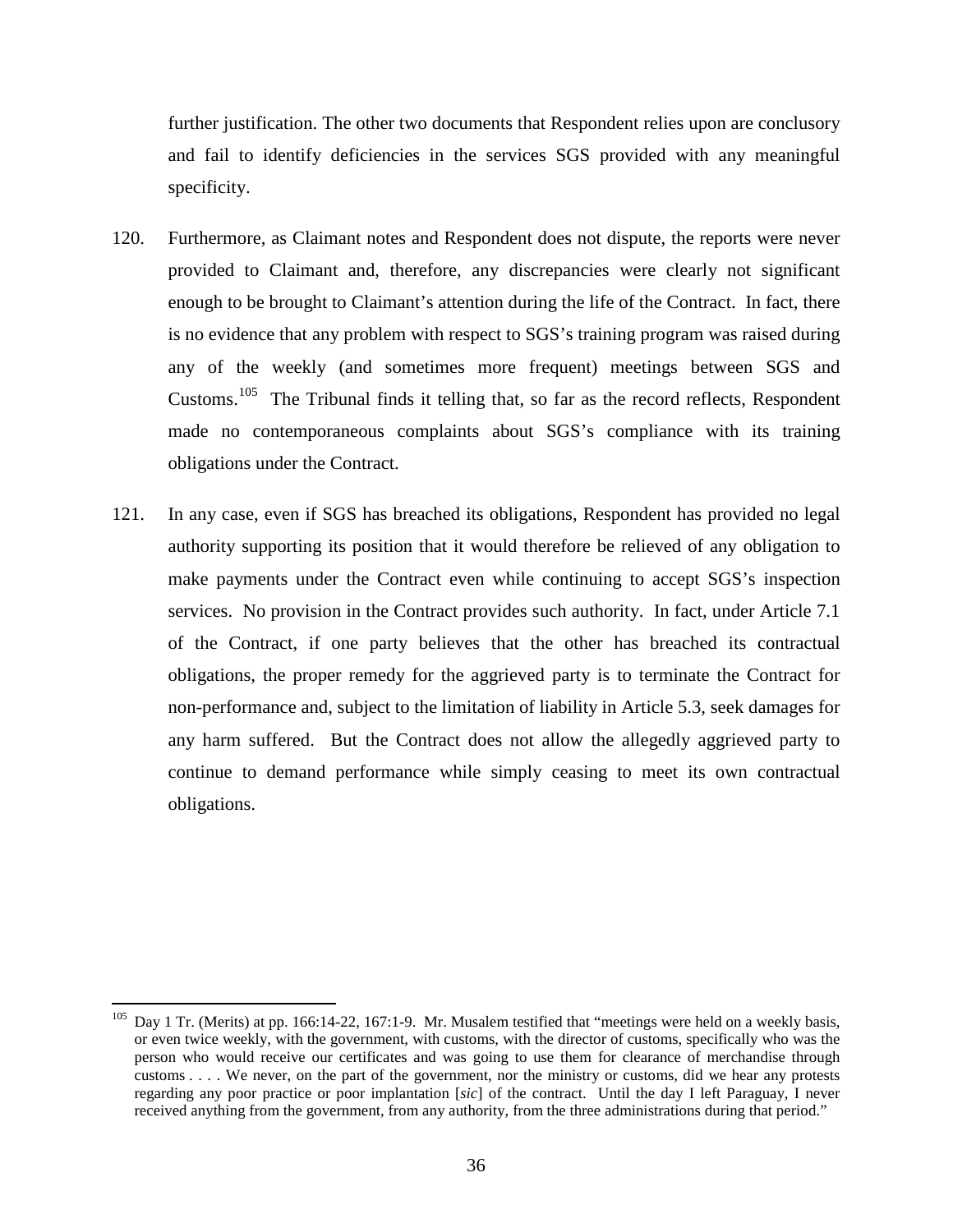# **(b) Multiple Invoices for Certain Inspection Certificates**

# **(1) Respondent's Position**

- 122. According to Respondent, Articles 6 and 16 of Resolution 1171 required that SGS issue only a single Inspection Certificate for each commercial invoice associated with an imported shipment. Respondent translates Article 16 of Resolution 1171 to require the issuance of "one" Inspection Certificate.<sup>[106](#page-39-0)</sup>
- 123. Respondent argues that Claimant violated this requirement by "routinely" issuing multiple Inspection Certificates. In support of its position, Respondent points to a 22 June 1999 internal report to the Minister of Finance, which concluded as follows: $107$

There is . . . evidence of bills of lading for amounts higher than \$21,800 that have two, three or more Certificates of Inspection, which, in many cases, do not reach individually the minimum amount. The inspection companies present their assessment as separate inspections, and in cases of convenience they charge the minimum fee, in open contradiction to what is established in Article No. 6, 4th paragraph, which requires in all cases that the inspection company treat these together, when they refer to a single operation.

### **(2) Claimant's Position**

124. Claimant notes that SGS was never provided with the 1999 report of the Ministry of Finance to which Respondent refers, and was not otherwise put on notice of any problems with its invoicing practices during the weekly meetings with Customs. In any

<span id="page-39-0"></span><sup>&</sup>lt;sup>106</sup> Respondent's Counter-Memorial at para. 44, n. 45. Article 16 of Resolution 1171 states, "[U]na vez recibida del exportador la factura comercial y/u otros documentos requeridos por las Empresas Verificadoras, y después de comprobar que la cantidad, precio y descripción de los bienes consignados en dicha factura correspondan a los resultados de la inspección física y comparación de precio, o cuando las anomalías observadas hayan sido corregidas, las Empresas Verificadoras emitirán un Certificado de Inspección." Respondent translates Article 16 as follows: "[O]nce the commercial invoice or other documents requested by the Verifying Companies is received from the exporter, and after the verification that the quantity, price and description of goods consigned in said commercial invoice correspond to the results of the physical inspection and price comparison, or, in the event of any discrepancies, once these discrepancies have been resolved and corrected, the Verifying Companies shall issue one Inspection Certificate."<br><sup>107</sup> Respondent's Counter-Memorial at para. 46, n. 47.

<span id="page-39-1"></span>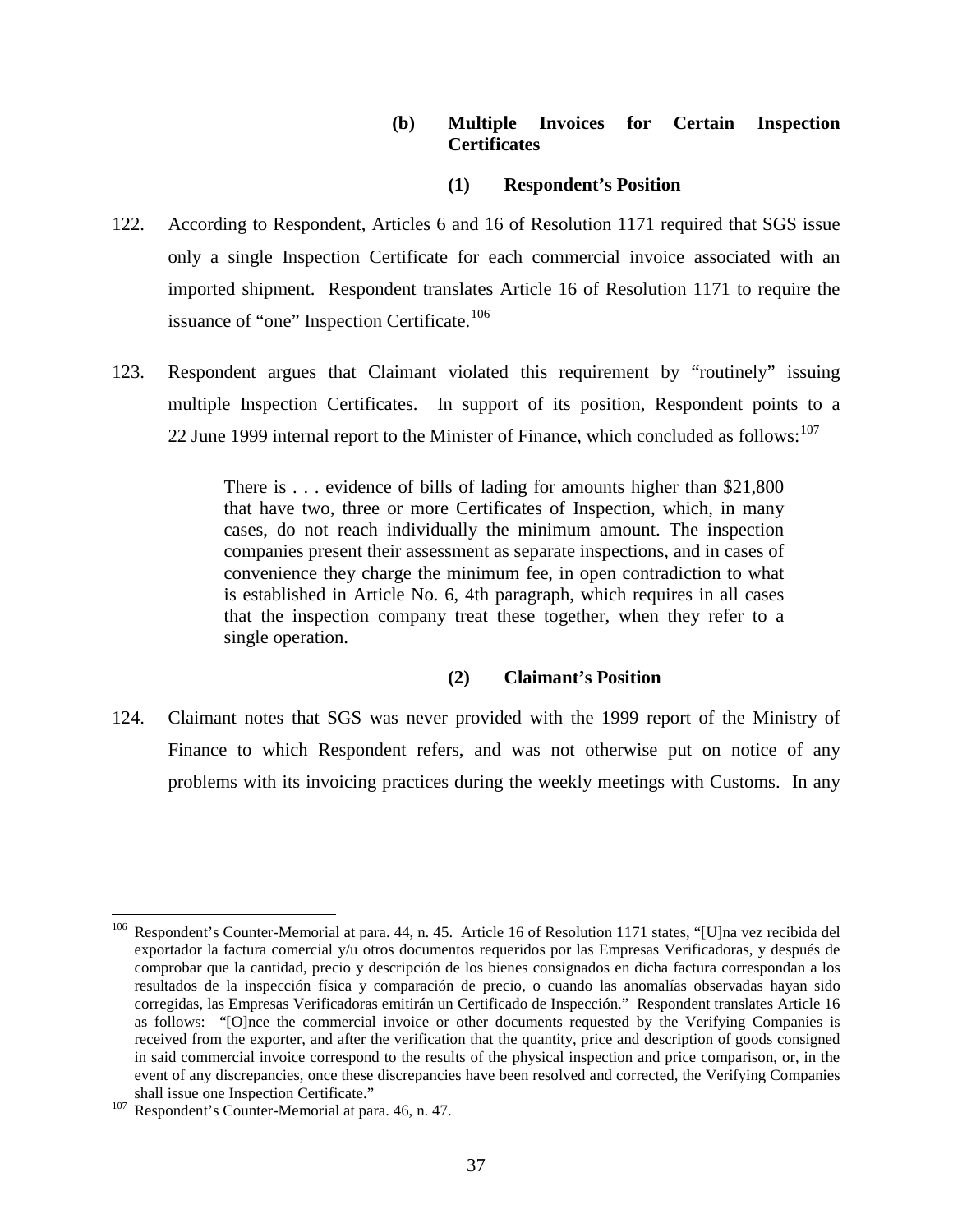case, according to Claimant, the report did not find that SGS engaged in wrongdoing but merely stated that it was:  $108$ 

necessary to improve the legal framework governing the work of the inspection companies, especially as concerns payments for services, as such framework does not today contemplate several situations that currently result in a significant loss for the State, contrary to what we consider to be the object of implementation of this program, *i.e.*, increase tax collection.

- 125. In other words, according to Claimant, the report was describing certain adjustments that needed to be made to the Contract but did not conclude that Claimant was breaching its existing contractual obligations.
- 126. Furthermore, Claimant argues, its conduct was appropriate and, in fact, necessary in order to meet its contractual commitments. Claimant describes two situations in which multiple Inspection Certificates would be necessary for a single invoice. First, large sales associated with a single invoice might be divided into a number of lower value shipments. In these situations, SGS would need to inspect each individual shipment and issue multiple Inspection Certificates, even though there would be only one commercial invoice. Claimant believes that this procedure fully conformed with Article 6, paragraph 2, of Resolution 1171, which states that "Partial shipments with values of less than THREE THOUSAND U.S. DOLLARS (US\$ 3000) FOB that are part of a request or purchase/sale order exceeding THREE THOUSAND U.S. DOLLARS (US\$ 3000) FOB shall be subject to Pre-shipment Inspection."
- 127. Second, SGS would need to issue multiple Inspection Certificates when several exporters shipped goods that were combined into a single import shipment. In this situation, SGS would need to inspect the goods of each exporter separately. Claimant argues that this approach was mandated by Article 6, paragraph 4, of Resolution 1171, which states that "Merchandise shipped to the same importer or by a single shipper from several suppliers and consolidated in a single bill of lading shall be subject to the Pre-shipment Inspection

<span id="page-40-0"></span> <sup>108</sup> Claimant's Reply at para. 36, *citing* Report from Internal Auditors to Minister of Finance dated 22 June 1999, Ex. RE-17.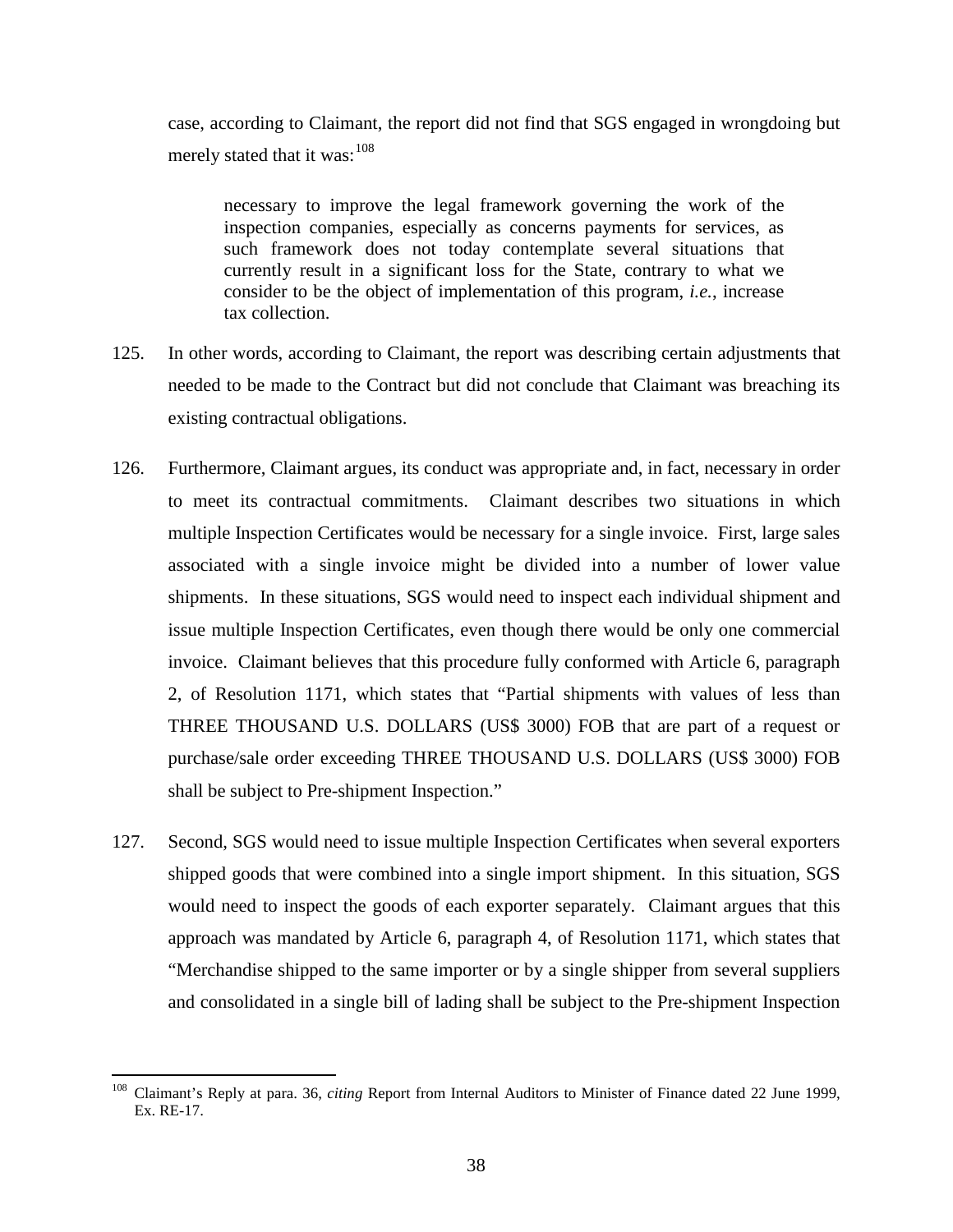Program if the total amount thereof equals or exceeds THREE THOUSAND U.S. DOLLARS (US\$ 3000) FOB."

128. Claimant argues that, properly translated, Article 6 of Resolution 1171 does not limit the number of Inspection Certificates to one per invoice.<sup>109</sup> It also argues that, pursuant to Article 4.1.1 of the Contract, it was entitled to submit an invoice for each inspection.<sup>[110](#page-41-1)</sup>

### **(3) Tribunal's Analysis**

- 129. The Tribunal finds that Respondent has not carried its burden of proof that Claimant's invoicing practices were impermissible.
- 130. Resolution 1171 states that, in the two circumstances described by Claimant, SGS was required to conduct a pre-shipment inspection. The only apparent way SGS could do so was for SGS to inspect the small shipments associated with the larger invoice.
- 131. Resolution 1171 is not clear how such inspections should be charged, and neither party has provided legal authority to assist the Tribunal in understanding how Resolution 1171 should be interpreted. In the Tribunal's view, it would not be reasonable to conclude that the parties intended that SGS charge nothing for the inspections. We are left, then, with deciding whether SGS should have charged the minimum fee for each inspection, or whether it should have charged Respondent based on a percentage of the shipment as a whole.
- 132. SGS charged the minimum amount. In the Tribunal's view, this was a reasonable approach, as there is no evidence to show that the cost of any individual inspection would be lower if the component shipments were of lower value. Furthermore, there is no dispute that SGS's uniform practice throughout the performance of the Contract was to charge the minimum fee in these circumstances, yet Respondent has provided no evidence that it told SGS that it objected to this approach. As noted above, Claimant's witness, Mr. Musalem, testified that SGS and Customs met on a weekly basis, and

<span id="page-41-1"></span><span id="page-41-0"></span><sup>&</sup>lt;sup>109</sup> Claimant's Reply at para 33, n. 35.<br><sup>110</sup> Dav 1 Tr. (Merits) at p. 35. Article 4.1.1 of the Contract states, "The fees for the Technical Services shall be calculated upon 1.3 % (one point three percent) on the FOB value of the goods shown in the Inspection Certificate or in the Discrepancy Report and expressed in United States dollars."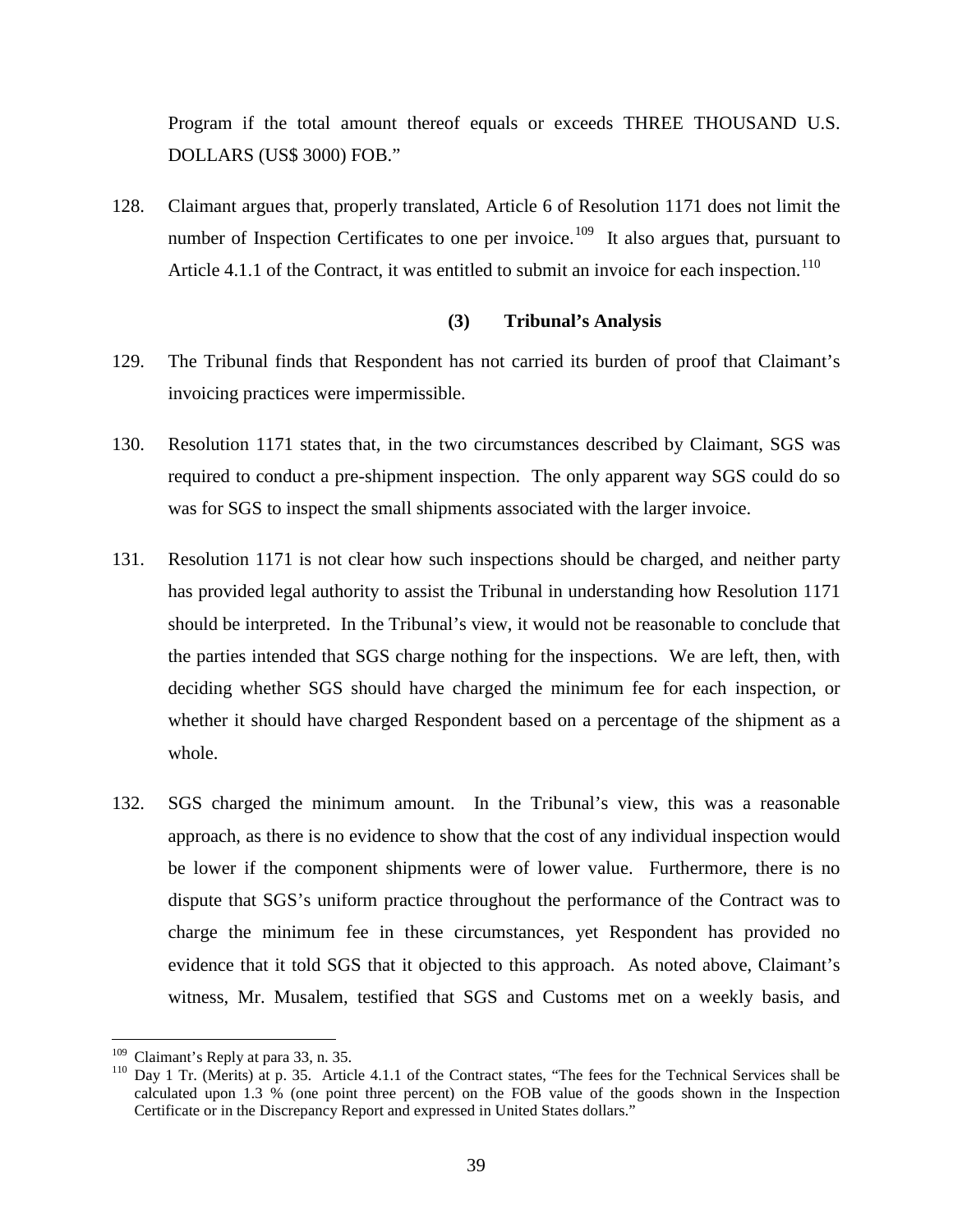sometimes twice weekly, and Customs never raised concerns.<sup>111</sup> Even if the March 1999 report concluded that Claimant's methodology was inappropriate, Claimant notes – and Respondent does not dispute – that the report was not communicated to Claimant at the time.<sup>[112](#page-42-1)</sup> In the circumstances here, we find persuasive in interpreting the Contract the parties' uncontentious conduct in performing it. The Tribunal therefore concludes that Claimant's invoicing methodology did not violate its contractual obligations.

#### **(c) Mercosur Program**

#### **(1) Respondent's Position**

- 133. Respondent argues that SGS improperly inspected goods originating from the Mercosur region. Resolution 1579 exempted from inspection "[a]quellas importaciones liberadas y las exoneradas de los tributos aduaneros e internos, contenidas en las disposiciones de caracter general o en Leyes Especiales," which Respondent translates as "any and all tax free imports free and clear of those duties or internal taxes, as described in general or special laws."<sup>113</sup> Respondent argues that duty-free goods coming from free trade areas (such as Mercosur) were thereby exempt from pre-shipment inspection.
- 134. Respondent argues that inspections of imports from the Mercosur region likely accounted for a very significant portion of SGS's total inspections. According to Respondent, imports from Mercosur countries represented over 50% of all imports into Paraguay during the life of the Contract.<sup>114</sup> (Respondent later estimated that imports from the Mercosur region accounted for closer to  $70\%$  of the goods SGS inspected).<sup>[115](#page-42-4)</sup> Extrapolating from the import data, Respondent argues that at least 50% of all of SGS's Inspection Certificates were associated with Mercosur imports and, therefore, improper. Citing a 28 January 2003 internal report of the Ministry of Finance, Respondent argues that "[t]he indiscriminate inspection of goods without regard to the Programme's

<span id="page-42-1"></span>

<span id="page-42-3"></span><span id="page-42-2"></span>

<span id="page-42-0"></span><sup>&</sup>lt;sup>111</sup> Day 1 Tr. (Merits) at p. 166:14-167:9.<br><sup>112</sup> Claimant's Reply at para. 32.<br><sup>113</sup> Respondent's Counter-Memorial at para. 24.<br><sup>115</sup> Day 1 Tr. (Merits) at p. 75:1-11.

<span id="page-42-4"></span>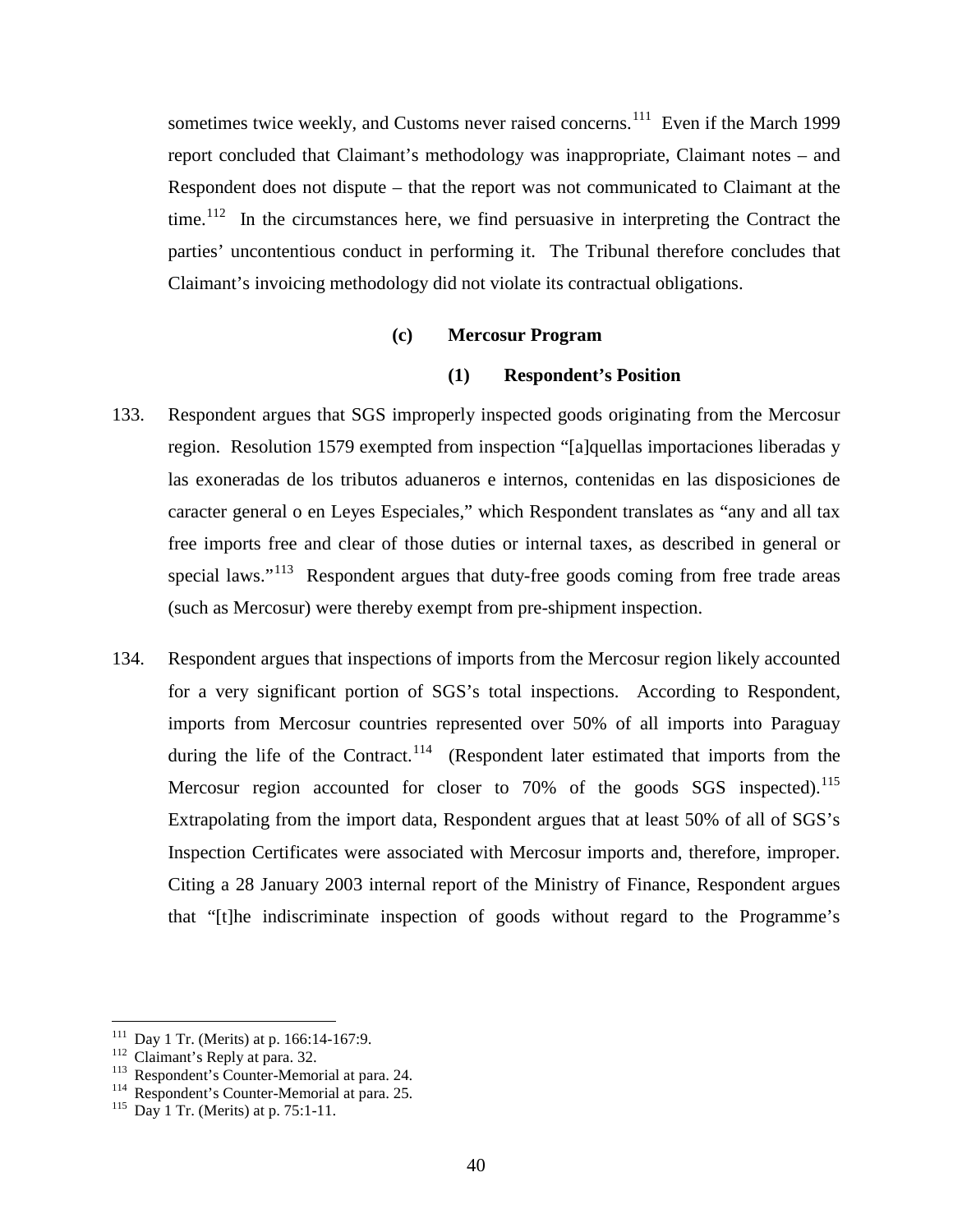regulations was duly noted by the Paraguayan authorities during SGS's performance and afterward."<sup>[116](#page-43-0)</sup>

- 135. Respondent also argues that inspections were not necessary to confirm the origin of Mercosur goods as the Treaty of Asunción requires Paraguay to accept at face value the import declaration that goods originate in a Mercosur country. Respondent notes that Mercosur goods could only be imported with a declaration certifying that the goods came from a Mercosur country and that, under the terms of the Treaty of Asunción, "[i]n no case may the importing country hold up import procedures for products covered by the certificates [of origin]."  $^{117}$  $^{117}$  $^{117}$
- 136. Respondent argues that an internal report to the Minister of Finance, dated 22 June 1999, concluded that, for imports from Mercosur countries, Paraguay receives no customs duties and can receive as little as 1.5% in VAT. Therefore, Respondent argues, if Paraguay has to pay SGS fees of 1.3%, it only retains 0.2% in revenue. The report therefore concludes that the legal framework should be improved.<sup>[118](#page-43-2)</sup>
- 137. Respondent notes Claimant's argument (discussed in further detail below) that the exemption in Resolution 1579 applied only to imports that were exempt from both duties *and* taxes. However, Respondent argues that the exemption should be interpreted to apply to goods that were exempt from *either* duties *or* taxes.<sup>[119](#page-43-3)</sup>
- 138. Respondent also notes Claimant's argument that inspections were necessary because VAT and other taxes were assessed based on import value, and most Mercosur imports were subject to taxes. However, Respondent argues that even if goods imported from Mercosur countries were subject to VAT and other taxes assessed on the basis of import value, Paraguay was obligated to accept the importer declarations at face value, and so no inspection was needed.<sup>[120](#page-43-4)</sup> Respondent also argues that Claimant admits that not all imports from the Mercosur region were subject to VAT or other taxes, Claimant has not

<span id="page-43-0"></span><sup>&</sup>lt;sup>116</sup> Respondent's Counter-Memorial at para. 51, *citing* Report from Internal Audit Coordinator to Minister of Finance dated 28 January 2003, Ex. RE-18.

<span id="page-43-2"></span>

<span id="page-43-1"></span><sup>117</sup> See Annex II, Chapter II, Articles 11 and 16 of the Treaty of Asunción, Ex. RE-26.<br><sup>118</sup> See Report from Internal Auditors to Minister of Finance dated 22 June 1999, Ex. RE-17.

<span id="page-43-3"></span><sup>&</sup>lt;sup>119</sup> Respondent's Rejoinder at paras. 15-18.<br><sup>120</sup> Respondent's Rejoinder at para. 19.

<span id="page-43-4"></span>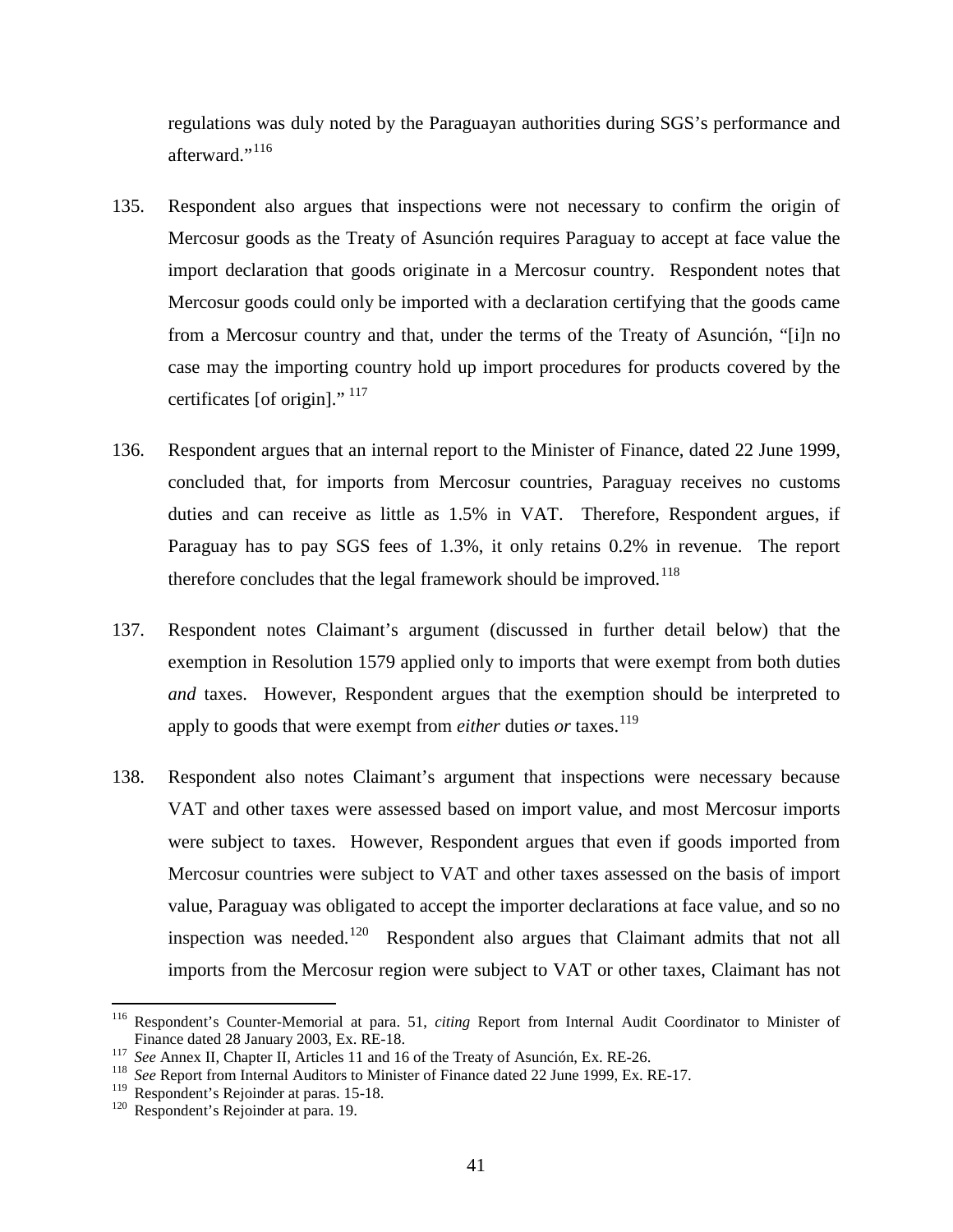adequately proven the percentage of such imports that were subject to taxes, and Claimant has not shown that it did not inspect the portion of Mercosur imports that were exempt from taxes.<sup>[121](#page-44-0)</sup>

#### **(2) Claimant's Position**

- 139. Claimant does not deny that it inspected imports from the Mercosur region but argues that it was required to do so. Claimant argues that it would be "inconceivable" that Customs and the Ministry of Finance had not caught the error if SGS was, in fact, improperly inspecting more than 50% of the imports into Paraguay or that Customs would not have brought it to Claimant's attention.<sup>[122](#page-44-1)</sup>
- 140. Claimant raises several arguments in support of its position. First, according to Claimant, SGS was required to confirm that the origin of the goods was properly designated. Claimant refers specifically to Article 2(6) of the Contract, which stated that "SGS shall prove the country of origin of goods based upon the documents issued by official entities or authorized agencies, submitted by the supplier upon the importer's request, for the consideration thereof in the cases of tariff treatments and special regimes." In Claimant's view, imports from the Mercosur region are subject to a "special regime."[123](#page-44-2)
- 141. Second, according to Claimant, Resolution 1579 did not exempt imports from the Mercosur region from inspection. Claimant translates Resolution 1579 as exempting "[t]hose imports released and those exempted from customs duties and internal taxes contained in the general provisions or Special Laws."<sup>[124](#page-44-3)</sup> In Claimant's view, Resolution 1579 exempted from inspection only those goods that were exempted from *both* customs duties *and* internal taxes, such as VAT and sales  $\text{tax.}^{125}$  While goods originating from the Mercosur region were usually exempt from customs duties, they were not usually exempt from VAT. Claimant notes that more than 90% of goods from Mercosur were subject to VAT and taxed, and VAT and sales tax were paid based on the price

<span id="page-44-0"></span><sup>&</sup>lt;sup>121</sup> Respondent's Rejoinder at para. 20.<br><sup>122</sup> Claimant's Reply at para. 43.<br><sup>123</sup> Day 1 Tr. (Merits) at p. 29:1-5.<br><sup>124</sup> Claimant's Reply at para. 40.<br><sup>125</sup> Claimant's Reply at para. 41.

<span id="page-44-1"></span>

<span id="page-44-2"></span>

<span id="page-44-3"></span>

<span id="page-44-4"></span>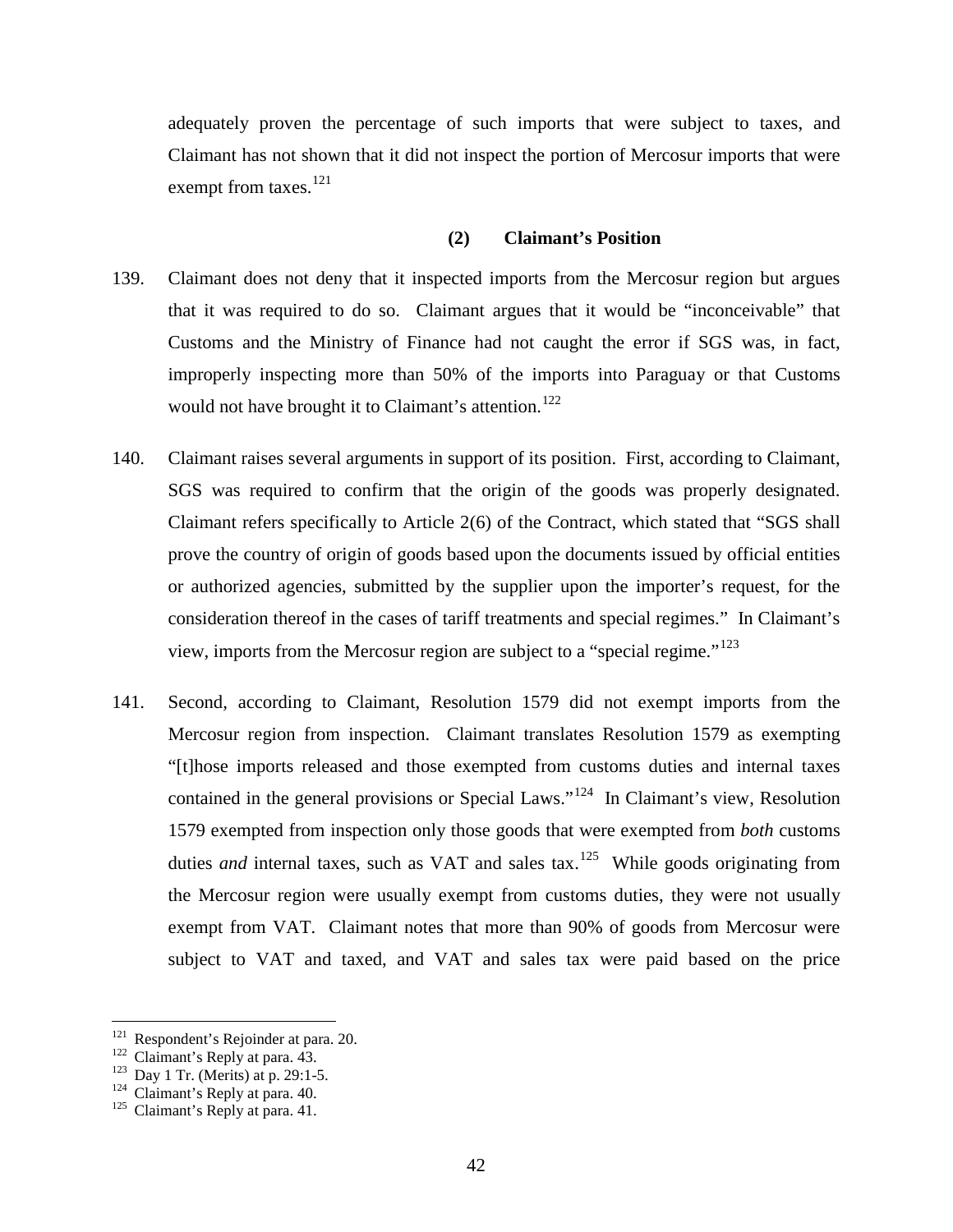referenced in the Inspection Certificate provided by the inspection company, either SGS or BIVAC.

- 142. Third, with respect to the 2003 internal Ministry of Finance report to which Respondent refers, Claimant notes that the document was produced four years after the fact, and, therefore, questions its accuracy.<sup>[126](#page-45-0)</sup>
- 143. Fourth, with respect to the 1999 internal report of the Ministry of Finance, Claimant argues that this document did not, in fact, conclude that SGS was improperly inspecting Mercosur imports. Instead, in Claimant's view, it was arguing only for a change of the existing legal framework in light of the fact that Respondent retained very little revenue after SGS's fees were paid.
- 144. Fifth, Claimant emphasizes that SGS conducted inspections at the request of importers. Claimant argues that an importer would not request an inspection of a shipment from the Mercosur region if it did not need one.<sup>127</sup> Claimant also notes that, if an inspection were not necessary, then SGS would decline to carry it out. If the importer nevertheless wanted to have its shipment inspected, it would be charged directly for the service.<sup>[128](#page-45-2)</sup>
- 145. Finally, Claimant notes that Customs never raised concerns about its inspection and invoicing practices despite the fact that SGS and Customs met weekly (and sometimes twice weekly) to discuss SGS's invoices.<sup>[129](#page-45-3)</sup>

### **(3) Tribunal's Analysis**

146. The Tribunal finds that Respondent has not carried its burden of proof in establishing that Claimant improperly inspected shipments from the Mercosur region. Respondent has provided no legal authority for its position apart from the language of Resolution 1579. In the Tribunal's view, however, the language of Resolution 1579 supports Claimant's position.

<span id="page-45-2"></span><span id="page-45-1"></span>

<span id="page-45-0"></span><sup>&</sup>lt;sup>126</sup> Claimant's Reply at para. 45.<br><sup>127</sup> Day 1 Tr. (Merits) at p. 142:5-15.<br><sup>128</sup> Day 1 Tr. (Merits) at pp. 160, 163-164:2. Claimant also argues that SGS could not charge the importer for an inspection of a shipment from the Mercosur region because that would constitute an impermissible restraint on trade. Day 1 Tr. (Merits) at p. 199:8-14.

<span id="page-45-3"></span><sup>129</sup> Day 1 Tr. (Merits) at pp. 166-167.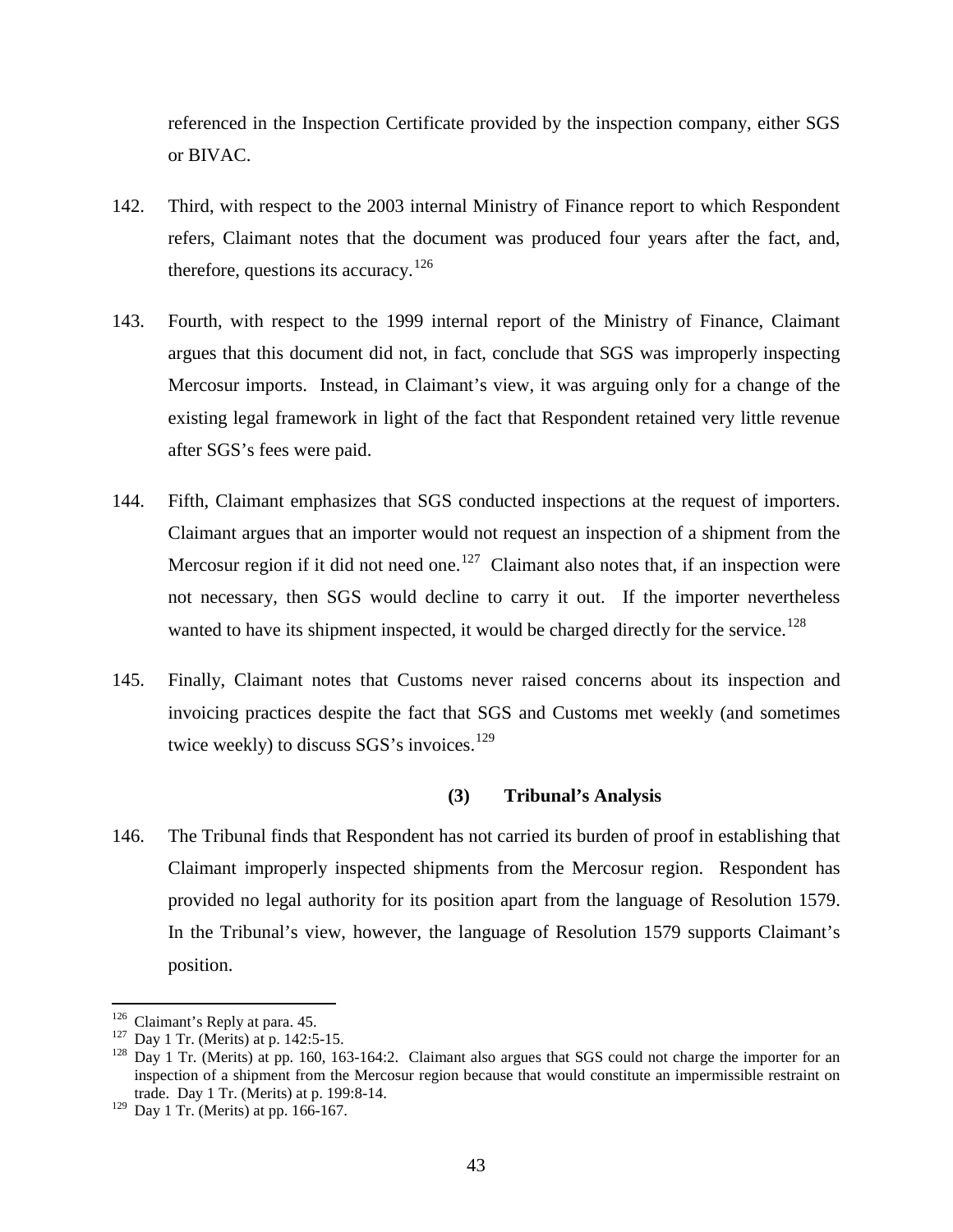- 147. Resolution 1579 exempts from inspection those goods that are exempted from customs duties and internal taxes. The Tribunal interprets the relevant provision, as written and in context, as exempting a single class of goods, *i.e.*, those that are exempt from both customs duties and internal taxes. In fact, the preamble to Resolution 1579 states in its second paragraph that the purpose of the Resolution is to ensure that merchandise is not subject to pre-shipment inspection if the merchandise is exempt from "*all* customs duties and non-customs taxes" ("*todo* tributo, aduanero y no aduanero") (emphasis added). Moreover, Respondent's reading would lead to a perverse result. Respondent argues that the phrase should be interpreted to exempt goods from inspection if they were exempt from *either* customs duties *or* internal taxes. However, under this interpretation, goods that were exempt from internal taxes but *assessed customs duties* would also be exempt from inspection.<sup>[130](#page-46-0)</sup> The Tribunal finds it difficult to believe that the parties intended such a result given that the primary purpose of the pre-shipment inspection process was to ensure the proper collection of customs duties.
- 148. Furthermore, as Claimant argues and Respondent does not dispute, imports from the Mercosur region were subject to VAT and sales tax, and such taxes were assessed based on the price referenced in the Inspection Certificate. While Respondent argues that the Treaty of Asunción requires Paraguay to accept, for duty assessment purposes, the declared customs value without the need for an inspection, the portions of the Treaty of Asuncíon on which Respondent relies do not require Paraguay to accept the declared value for purposes of assessing internal taxes. Therefore, it does, in fact, appear to the Tribunal that it was necessary for SGS to conduct the inspections for tax assessment purposes, and it would be remarkable if SGS were prohibited from invoicing for them, particularly if, as Respondent argues, such imports accounted for 50-70% of the total imports into Paraguay. The Tribunal is also persuaded that it would be unlikely for an importer to request an inspection for an import from the Mercosur region that was exempt from both customs duties and internal taxes. For these reasons, the Tribunal concludes that Respondent has not carried its burden in proving that Claimant breached its contractual commitments.

<span id="page-46-0"></span> $130$  It is not clear whether there is a class of goods that is subject to internal taxes but not tariffs. However, if there is no such class of goods, then it would make little sense to exempt that non-existent class from inspection.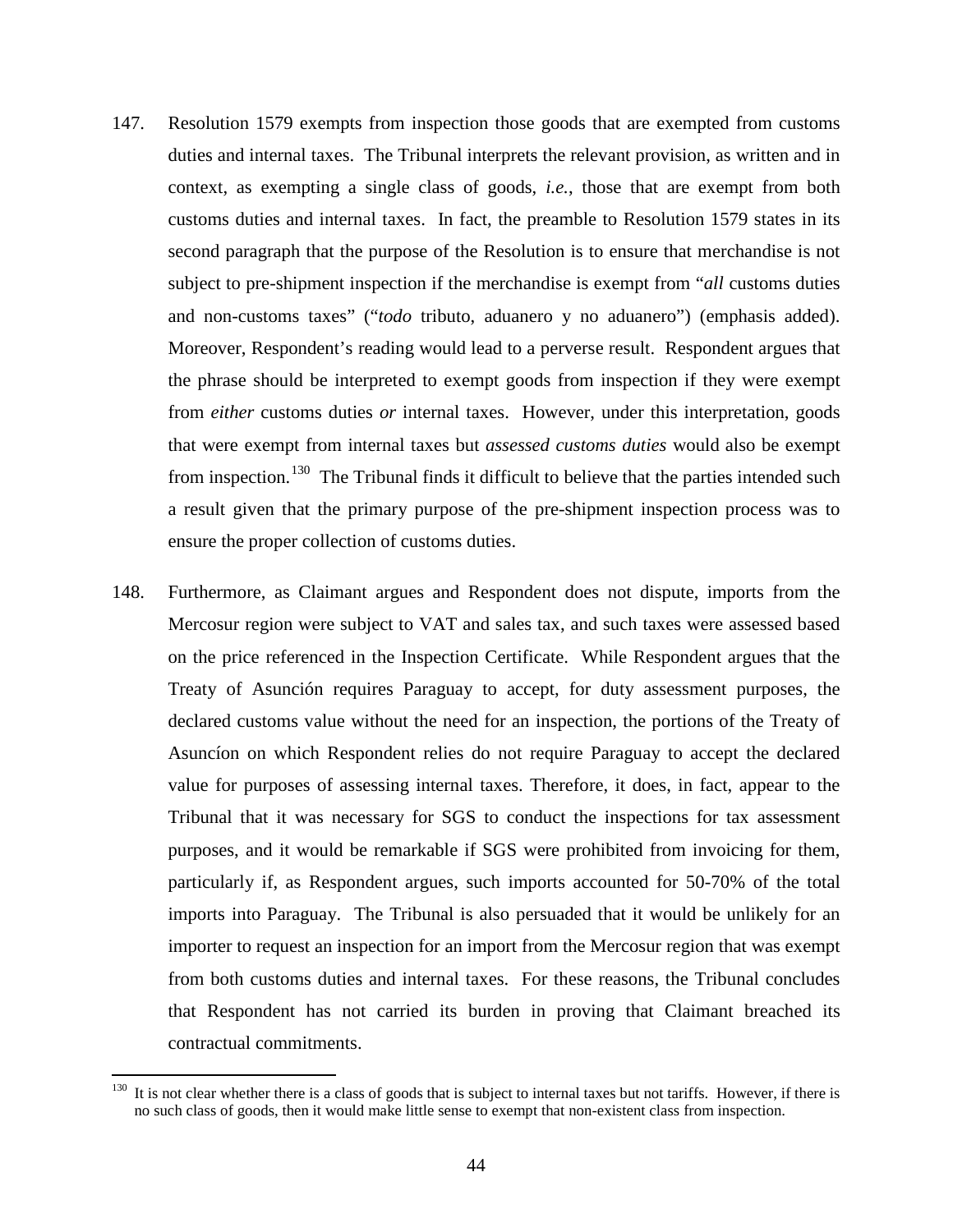149. The Tribunal again notes that Claimant's witness, Mr. Musalem, testified that SGS and Customs met weekly, and sometimes twice a week, to discuss the Inspection Certificates, and yet, according to Mr. Musalem, Customs never raised any objections to the invoices associated with Mercosur imports.<sup>131</sup> Respondent has not presented evidence contradicting Mr. Musalem's testimony. Again, we find persuasive the common understanding of the Contract reflected in the parties' contemporaneous performance.

### **(d) Petroleum-Related Invoices**

### **(1) Respondent's Position**

150. Respondent argues that SGS improperly inspected imports of certain petroleum products even though SGS agreed to cease inspecting petroleum shipments as of 1 September 1997. According to Respondent, SGS charged Paraguay approximately US\$ 65,800.00 for inspections on and after that date for imports by Petropar, Paraguay's state oil company.[132](#page-47-1) According to Respondent, SGS is not entitled to damages for unpaid invoices associated with those inspections.

### **(2) Claimant's Position**

151. Claimant notes that this issue was not raised until Respondent's Rejoinder. In any case, Claimant argues that such imports were not of petroleum products but of equipment. It further argues that, to the extent any invoices from September 1997 were associated with petroleum products, it retroactively credited Paraguay for these amounts.<sup>[133](#page-47-2)</sup>

### **(3) Tribunal's Analysis**

152. The Tribunal concludes that Respondent has not carried its burden in proving that Claimant improperly invoiced Paraguay for the inspection of petroleum imports after 1 September 1997. Respondent has provided no evidence that the imports in question were for petroleum products rather than equipment and has not disputed Claimant's contention that it credited Paraguay for any invoices associated with petroleum product shipments in September 1997.

<span id="page-47-2"></span><span id="page-47-1"></span>

<span id="page-47-0"></span><sup>&</sup>lt;sup>131</sup> *See, e.g.*, Day 1 Tr. (Merits) at pp. 166:14-167:9.<br><sup>132</sup> Respondent's Rejoinder at para. 29.<br><sup>133</sup> Day 1 Tr. (Merits) at pp. 40:17-41:7; Day 1 Tr. (Merits) at p. 136.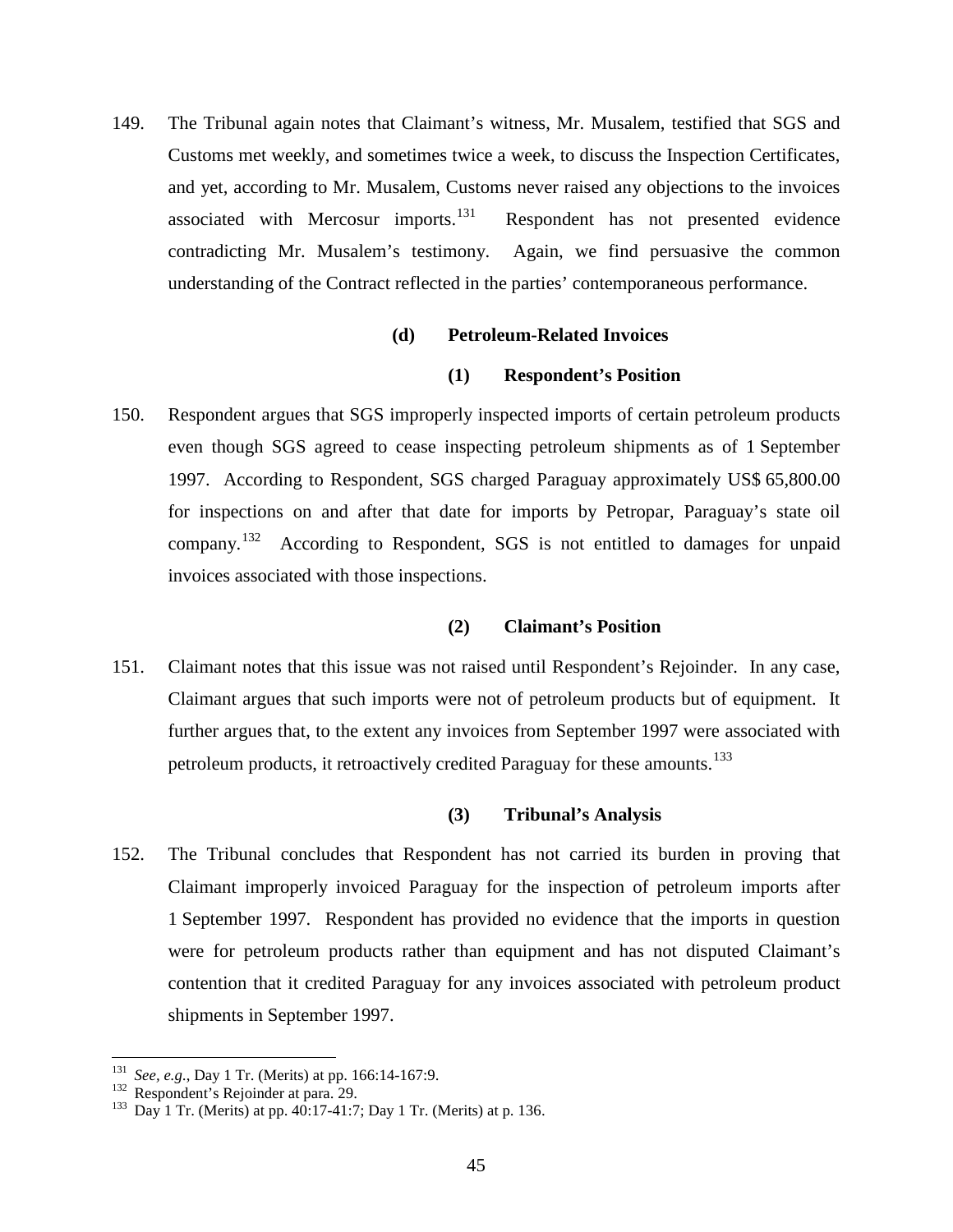#### **c. Conclusion**

- 153. On the basis of the foregoing, the Tribunal concludes that Respondent has failed to meet its contractual commitments and that such breach violates Respondent's obligation under Article 11 of the BIT to observe "the commitments it has entered into with respect to the investments of the other investors of the Contracting Party."
- 154. Claimant has demonstrated, and Respondent does not dispute, that Claimant's invoices were not paid. Furthermore, Respondent has failed to carry its burden of proof in showing that the non-payment was justified due to Claimant's failure to meet its contractual obligations. Indeed, it does not appear that Respondent raised any complaint with Claimant regarding its invoicing procedures during the life of the Contract. The failure of Respondent to raise any concerns during the life of the Contract is particularly telling given the ample opportunity it had to do so during Customs' weekly meetings with SGS.
- 155. The Tribunal also notes that, according to Article 4.5 of the Contract, "[s]hould any discrepancy event arise between the Ministry and SGS, in connection with the documentation attached to the invoice, payment of the non-objected amounts shall be made, the parties having to promptly settle such discrepancies." Therefore, if there were any disagreement between the parties regarding the invoices, Respondent could have paid the uncontested portions of the invoices and contested the remainder. Respondent did not, however, contest the invoices at the time. Eventually, Respondent simply ceased making payments, but it did not link the non-payment to Claimant's invoicing practices and did not pay even plainly uncontested amounts.
- 156. Accordingly, the Tribunal finds that Respondent has failed to observe its contractual commitments in breach of Article 11 of the BIT.

#### **3. Article 11 Claims Based on Alleged Extra-Contractual Commitments**

157. Claimant asserts that the "extra-contractual" statements made by Paraguayan officials promising to pay SGS's invoices created additional enforceable commitments under Article 11 of the BIT. Respondent has argued that any statements by Paraguayan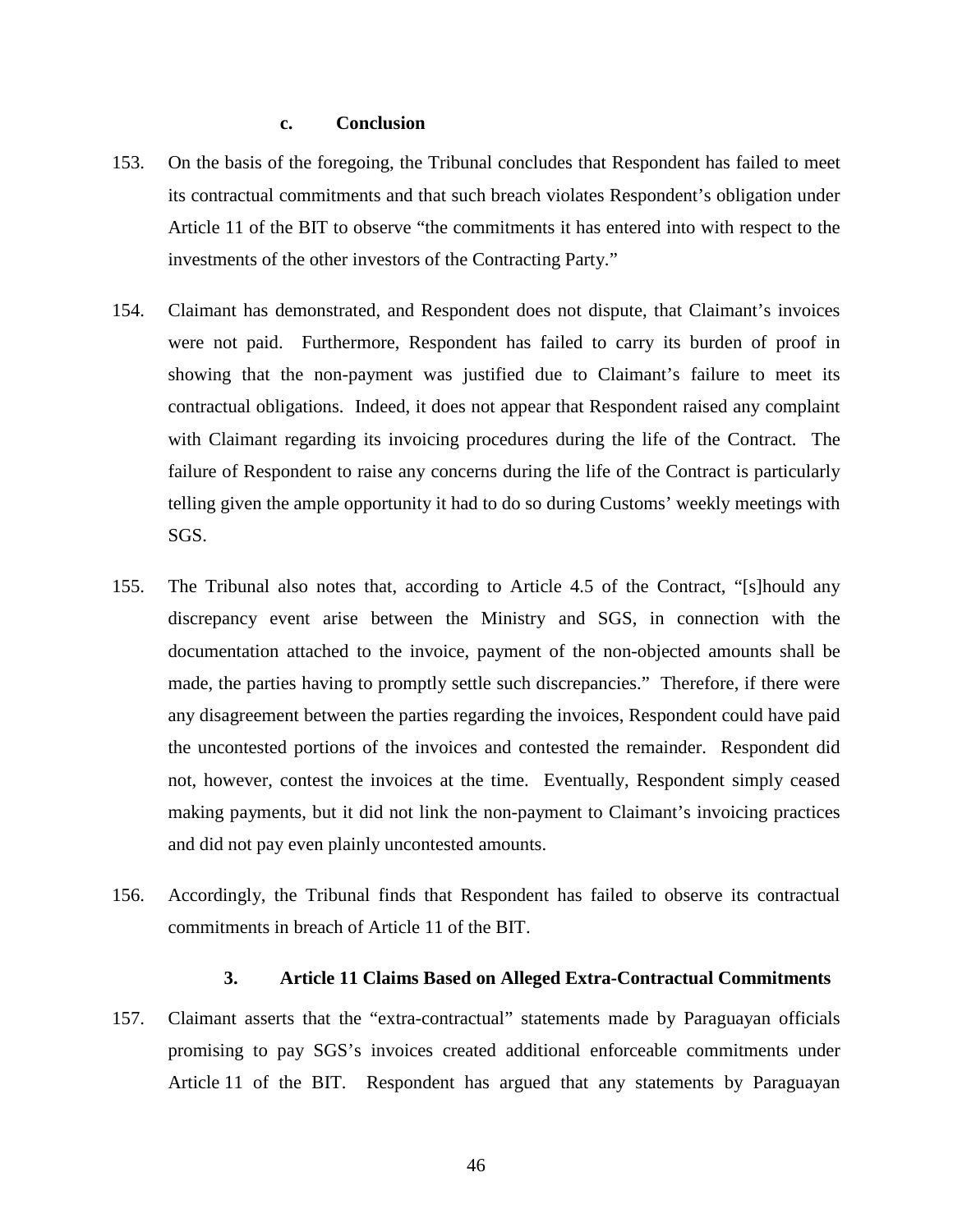officials outside the Contract itself are not binding promises that are enforceable under Article 11. Respondent also argues that any such statements are inadmissible as they related to settlement discussions between the parties.

- 158. The Tribunal concludes that it need not resolve these matters. Even if the extracontractual statements Claimant references constituted binding commitments, and even if Respondent broke such commitments, the breach would not result in any additional liability on behalf of Respondent. Even under Claimant's argument, the extra-contractual statements were merely promises to meet Respondent's underlying commitments under the Contract, and the Tribunal has already decided that Respondent has failed to observe those commitments. Having reached that conclusion, the Tribunal need not decide whether Respondent made additional promises that at best merely confirmed those commitments.
- 159. With respect to the admissibility of the extra-contractual statements, the Tribunal did not rely upon those statements in reaching its conclusion that Respondent failed to observe its commitments under the Contract. Therefore, the Tribunal need not resolve the issue of whether the statements are protected as settlement discussions or otherwise inadmissible.

### **IV. CLAIMANT'S REMAINING CLAIMS**

- 160. In addition to its claims under Article 11 of the BIT, Claimant asserts that Respondent's actions impaired Claimant's investment by undue and discriminatory measures in violation of Article 4(1) of the BIT and amounted to a denial of fair and equitable treatment under Article 4(2) of the BIT.
- 161. In light of the Tribunal's conclusion that Respondent breached Article 11 of the BIT by failing to meet its payment obligations under the Contract, the Tribunal need not address Claimant's remaining claims. Each of those claims arises from the same facts, and reduces to a claim that Respondent failed to pay the invoices. Even if the Tribunal were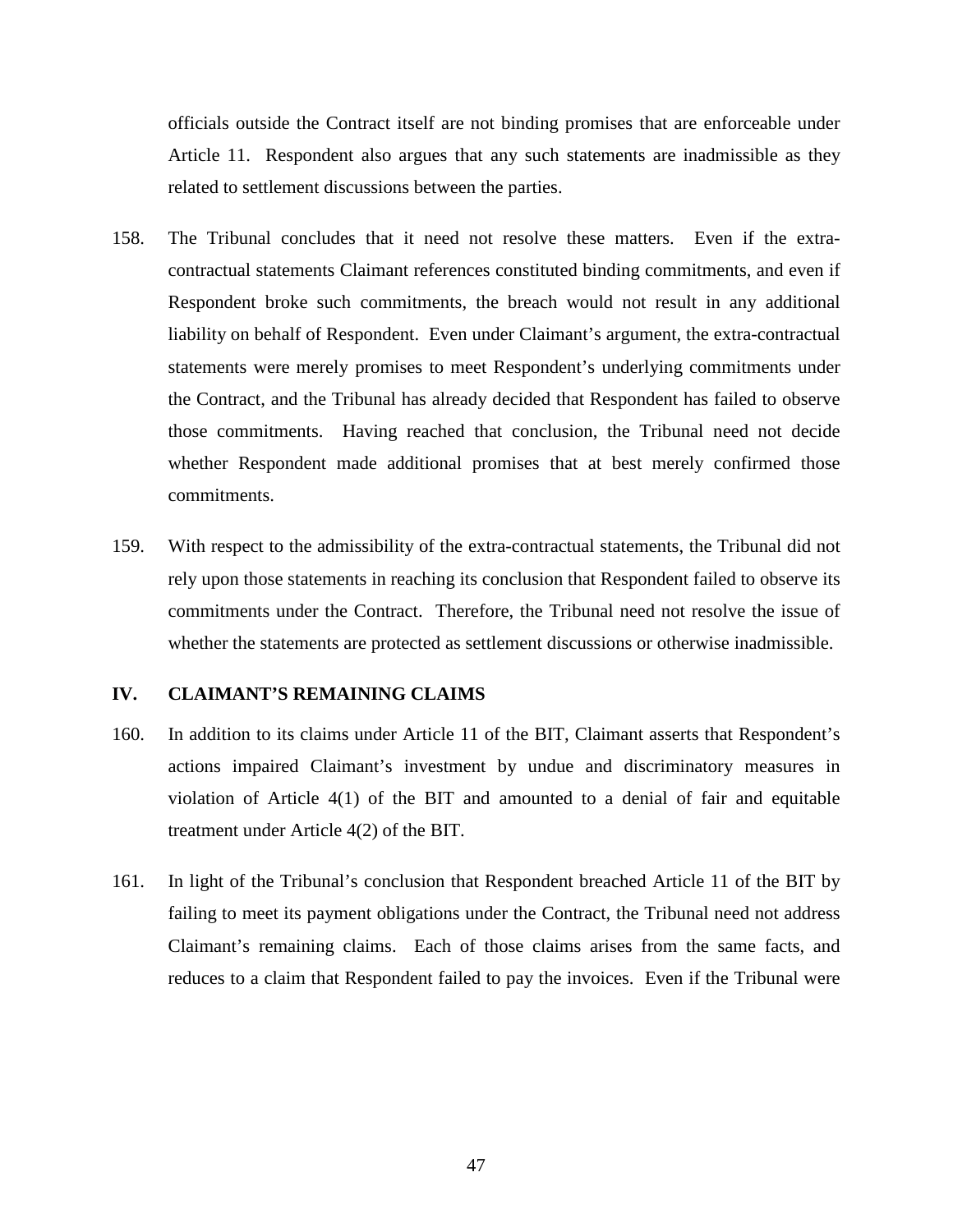to find in favor of Claimant with respect to these claims, Claimant's damages would be unchanged. Therefore, any additional legal findings on these matters are unnecessary.<sup>[134](#page-50-0)</sup>

# **V. RESPONDENT'S CLAIM OF PREJUDICE**

- 162. Respondent argues that its defense of this case was unduly prejudiced by the fact that Claimant waited several years after the termination of the Contract to initiate dispute settlement proceedings. During the intervening period, Respondent argues, records were lost and personnel changed.
- 163. In the Tribunal's view, Respondent was not prejudiced by the passage of time. Again, the basic facts are not in dispute. It is not disputed that Respondent was obligated to pay properly issued invoices. As discussed above, Respondent has failed to do so, and there is no evidence to the contrary.
- 164. Furthermore, Respondent has argued throughout the arbitration that it continued to review SGS's performance of the Contract long after the agreement had terminated, and at least until 2006. Respondent must have believed that its own internal records were sufficient at least for purposes of those reviews, as it was able at the time to reach certain internal conclusions on certain aspects of the Contract, as discussed above. At a minimum, as it was itself continuing to review the matter with the ultimate objective of deciding whether or not payment was appropriate, it was incumbent on Respondent to preserve its own records. If it failed to do so, Claimant cannot be required to bear the consequences.
- 165. Finally, Respondent was well aware that Claimant continued to seek payment of its invoices. As Claimant notes, the delay in initiating the arbitration is in part due to the

<span id="page-50-0"></span><sup>&</sup>lt;sup>134</sup> While the Tribunal need not resolve Claimant's claims that Respondent has breached the fair and equitable treatment standard, the Tribunal notes that there is support for the proposition that a breach of contract may rise to the level of a breach of the fair and equitable treatment obligation. *See, e.g.*, *News from ICSID*, Vol. 11, No. 1 (Winter 1994), at 5 (noting that the Investment Protection Principles adopted in 1992 by the Council of the European Communities to provide details for the application of the investment protection and promotion principles contained in the Fourth Lomé Convention on cooperation between the group of African, Caribbean, and Pacific countries and the EC and its Member States, define "fair and equitable" treatment to encompass observance of undertakings); UNCTAD, Fair and Equitable Treatment 35 (UNCTAD Series on Issues in International Investment Agreements, 1999) (concluding, with reference to the United Kingdom model BIT, that "the idea of *pacta sunt servanda* . . . may also be viewed as a part of the fair and equitable standard").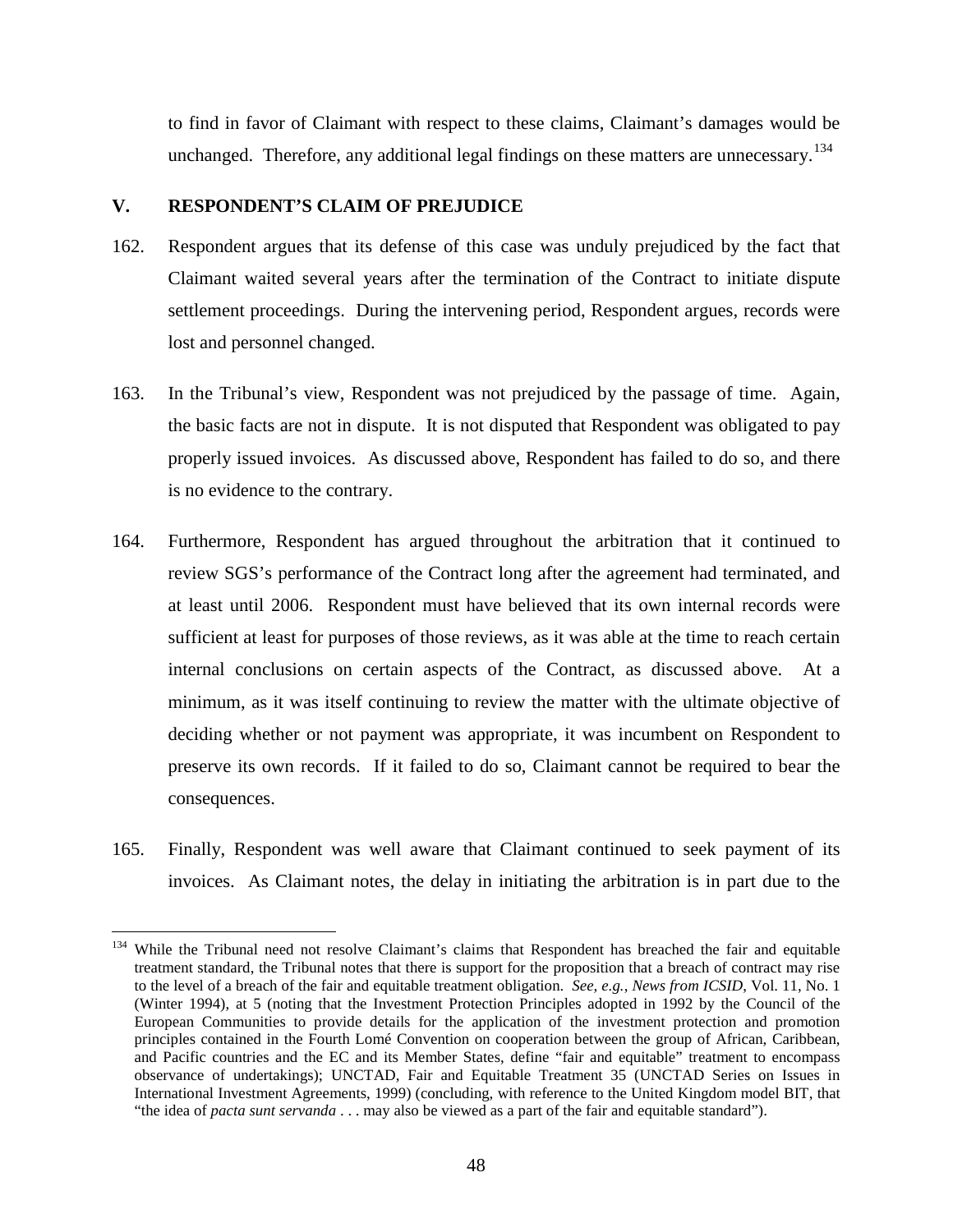fact that the parties were continuing to discuss ways to resolve the dispute during the several years after the Contract terminated. Respondent certainly knew that the claims for payment had not been forgotten or withdrawn, even if it could not know with certainty that Claimant would initiate arbitration proceedings. The fact that it did not retain and protect its records is an unfortunate problem of its own making. In light of these considerations, the Tribunal does not believe that Respondent has been unfairly prejudiced.

166. The Tribunal also notes that, unlike certain other investment agreements, the BIT at issue in this dispute does not contain a limitation period that would prevent Claimant from bringing a claim several years after the events in question took place. Therefore, there is no basis in the text to punish Claimant for failing to exercise its rights sooner.

### **VI. DAMAGES**

#### **A. Claimant's Position**

- 167. Claimant claims that it is entitled to damages equal to the sum of the unpaid invoices plus interest accruing from July 1999.
- 168. Over the course of the Contract, SGS issued 35 invoices to Respondent. Respondent paid 10 of those invoices, leaving 25 unpaid. The total of the unpaid invoices is US\$ 39,025,950.86.<sup>[135](#page-51-0)</sup>
- 169. Claimant calculated interest by applying, on a simple rather than compound basis, the U.S. dollar 30-day LIBOR rate average for each month plus two percentage points, starting in July 1999. Claimant does not claim interest for any period prior to July 1999.<sup>136</sup> Calculated in this manner, Claimant claims damages for interest in the amount of approximately US\$ 22.5 million through February 2011.<sup>[137](#page-51-2)</sup>
- 170. Claimant argues that LIBOR plus two percentage points is the appropriate interest rate "[b]ecause, for companies like SGS, commercial borrowing is usually more expensive

<span id="page-51-2"></span>

<span id="page-51-1"></span><span id="page-51-0"></span><sup>&</sup>lt;sup>135</sup> *See* Lironi Statement, Annexes B and C.<br><sup>136</sup> *See, e.g.*, Day 2 Tr. (Merits) at pp. 287-292.<br><sup>137</sup> Interest Calculations as of 28 February 2011 and projected to 30 September 2011, prepared by M. K. Lironi, Ex. C-158.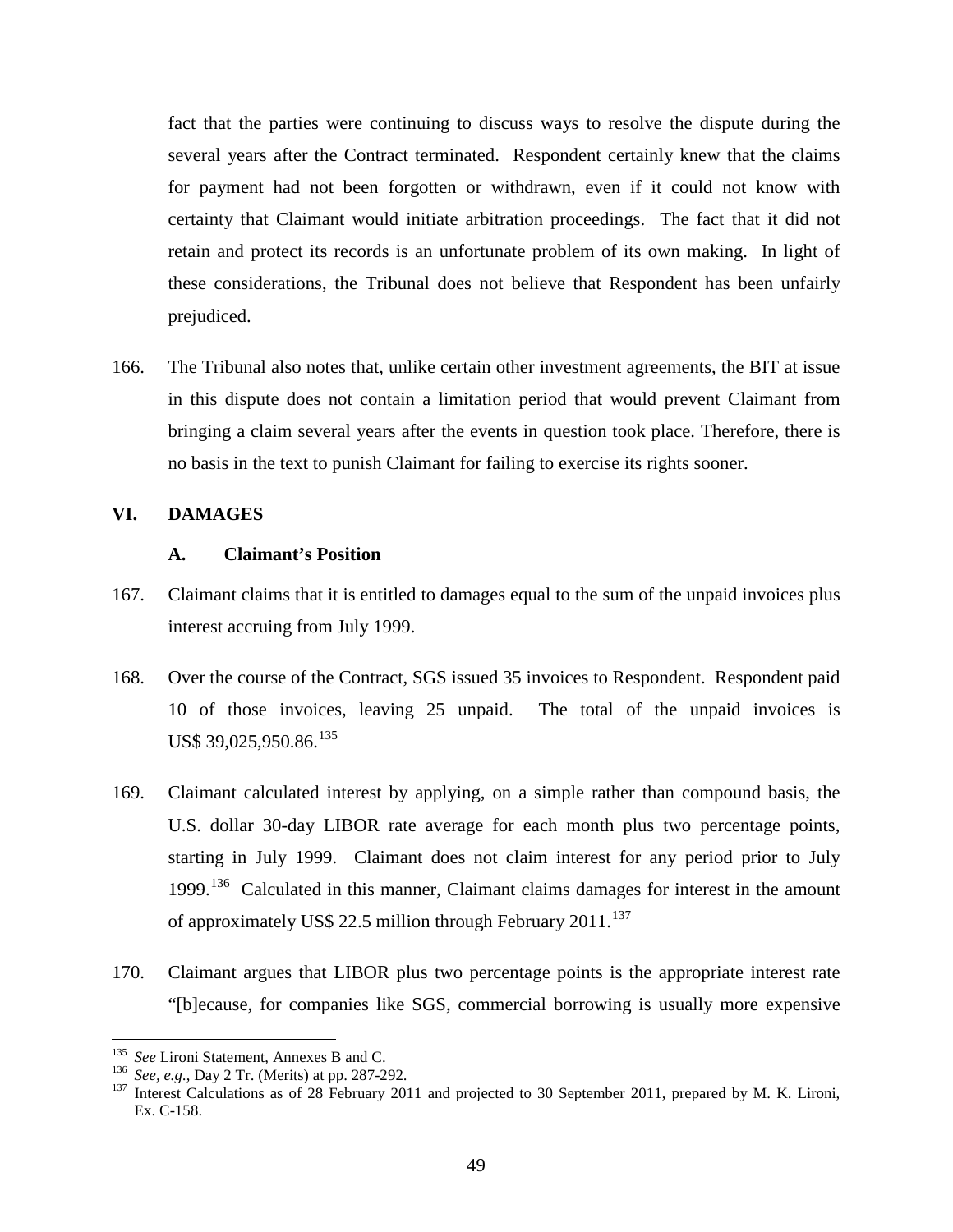than the LIBOR rate, [and] it is SGS's practice in pre-shipment inspection contracts similar to the Contract to mark up the referenced LIBOR rate by 2 percentage points when calculating interest on overdue payments."<sup>[138](#page-52-0)</sup> Claimant also refers to a letter SGS submitted to the Ministry of Finance dated 16 September 1999, in which it noted that it would be charging interest at the rate of LIBOR plus two percentage points starting on 1 July 1999.<sup>[139](#page-52-1)</sup>

- 171. Claimant asserts that its position that interest should accrue from July 1999, the first month after the Contract was terminated, is consistent with Article 38(2) of the International Law Commission's (ILC) Articles on State Responsibility and the UNIDROIT Principles of International Commercial Contracts. Claimant argues that both documents suggest that interest should begin to accrue from the time when payment is due. Claimant notes Respondent's argument (discussed below) that, under Paraguayan law, interest should only begin to accrue on the date Claimant initiated arbitration. However, Claimant argues that the cases Respondent cites are inapposite as they do not deal with unpaid contractual obligations.<sup>[140](#page-52-2)</sup>
- 172. Claimant also notes Respondent's argument that Claimant waited several years after termination of the Contract to initiate arbitration and should have mitigated its losses either by terminating the Contract once payments ceased or by initiating dispute settlement proceedings earlier. However, according to Claimant, "[a]n injured party does not fail to 'mitigate' its losses by not commencing legal action to prevent interest from accruing, especially where, as here, the contention is merely that legal action (resort to courts in Paraguay) should have been commenced sooner than it ultimately was (this arbitration). Interest is not an independent head of damage, but an aspect of the full reparation due for a loss."<sup>[141](#page-52-3)</sup> Furthermore, Claimant argues, Claimant did not terminate the Contract because Respondent continued to promise to make payments.<sup>[142](#page-52-4)</sup>

<span id="page-52-0"></span> <sup>138</sup> Lironi Statement at para. 21.

<span id="page-52-2"></span><span id="page-52-1"></span><sup>&</sup>lt;sup>139</sup> Claimant's Memorial at para. 214; Letter from SGS to Minister of Finance dated 16 September 1999, Ex. C-35. <sup>140</sup> Claimant's Reply at para. 231. <sup>142</sup> Claimant's Reply at para. 232.

<span id="page-52-3"></span>

<span id="page-52-4"></span>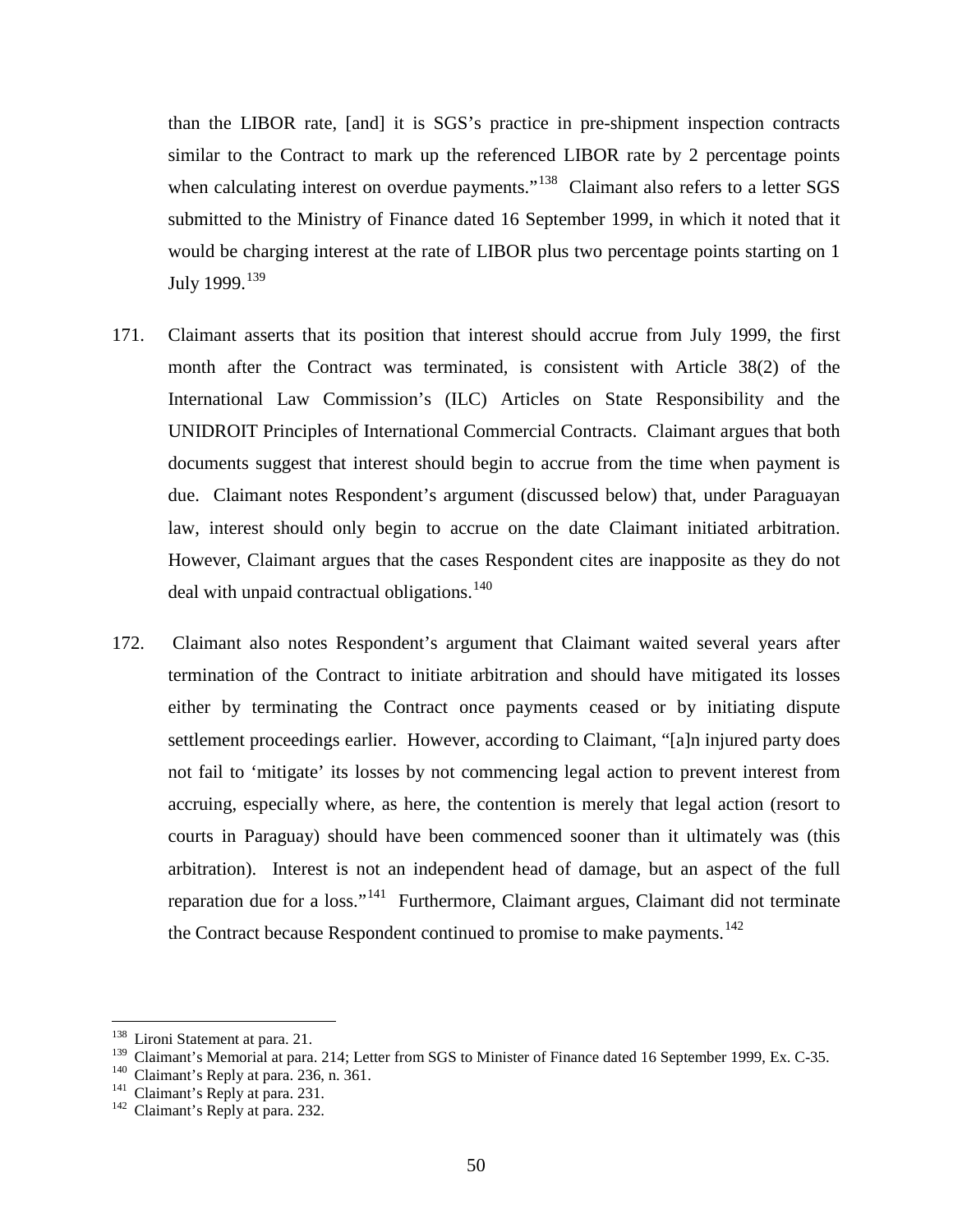173. Finally, Claimant notes Respondent's argument that Claimant is inappropriately availing itself of the arbitration process to insulate itself from the risks of investing in Paraguay. However, according to Claimant, "Paraguay does not allege any lack of diligence on the part of SGS when entering into the Contract, and it sits ill in Paraguay's mouth to suggest that SGS should not have trusted its contractual counterparty, the Ministry of Finance, or relied on the representations of the President of Paraguay and the Minister of Justice."[143](#page-53-0)

### **B. Respondent's Position**

- 174. Respondent does not dispute Claimant's mathematical calculations,<sup>[144](#page-53-1)</sup> but contests several of Claimant's underlying assumptions.<sup>[145](#page-53-2)</sup>
- 175. First, Respondent argues that Claimant has not proven that any breach of Articles 4(1) and 4(2) of the BIT was the proximate cause of any damages Claimant may have suffered. Rather, Respondent argues, any damages were related solely to the alleged breach of the Contract.<sup>146</sup> Respondent argues that "if SGS was damaged in the amount of \$60 million—a claim Paraguay categorically rejects—those damages are the consequence of Paraguay's supposed breach of the Contract, a dispute we argue can only be resolved in Paraguay's courts."<sup>[147](#page-53-4)</sup> As a result, according to Respondent, "aside from the contractual losses, which SGS can recover only if it prevails on its Article 11 claim, SGS does not allege any losses arising from the violation of BIT provisions."<sup>[148](#page-53-5)</sup>
- 176. Second, Respondent argues that Claimant is not entitled to damages for invoices associated with inspections on Mercosur imports and for damages associated with multiple invoices for single shipments.
- 177. Third, Respondent notes that it has been hindered in its defense against Claimant's damages claims by the fact that it does not possess all of the Inspection Certificates.

<span id="page-53-2"></span>

<span id="page-53-1"></span><span id="page-53-0"></span><sup>&</sup>lt;sup>143</sup> Claimant's Reply at para. 233.<br>
<sup>144</sup> *See*, Day 2 Tr. (Merits) at p. 298:2-14.<br>
<sup>145</sup> *See*, Day 1 Tr. (Merits) at pp. 102:19-105.<br>
<sup>146</sup> Respondent's Counter-Memorial at paras. 223-226; Respondent's Rejoinder at p

<span id="page-53-4"></span><span id="page-53-3"></span>

<span id="page-53-5"></span>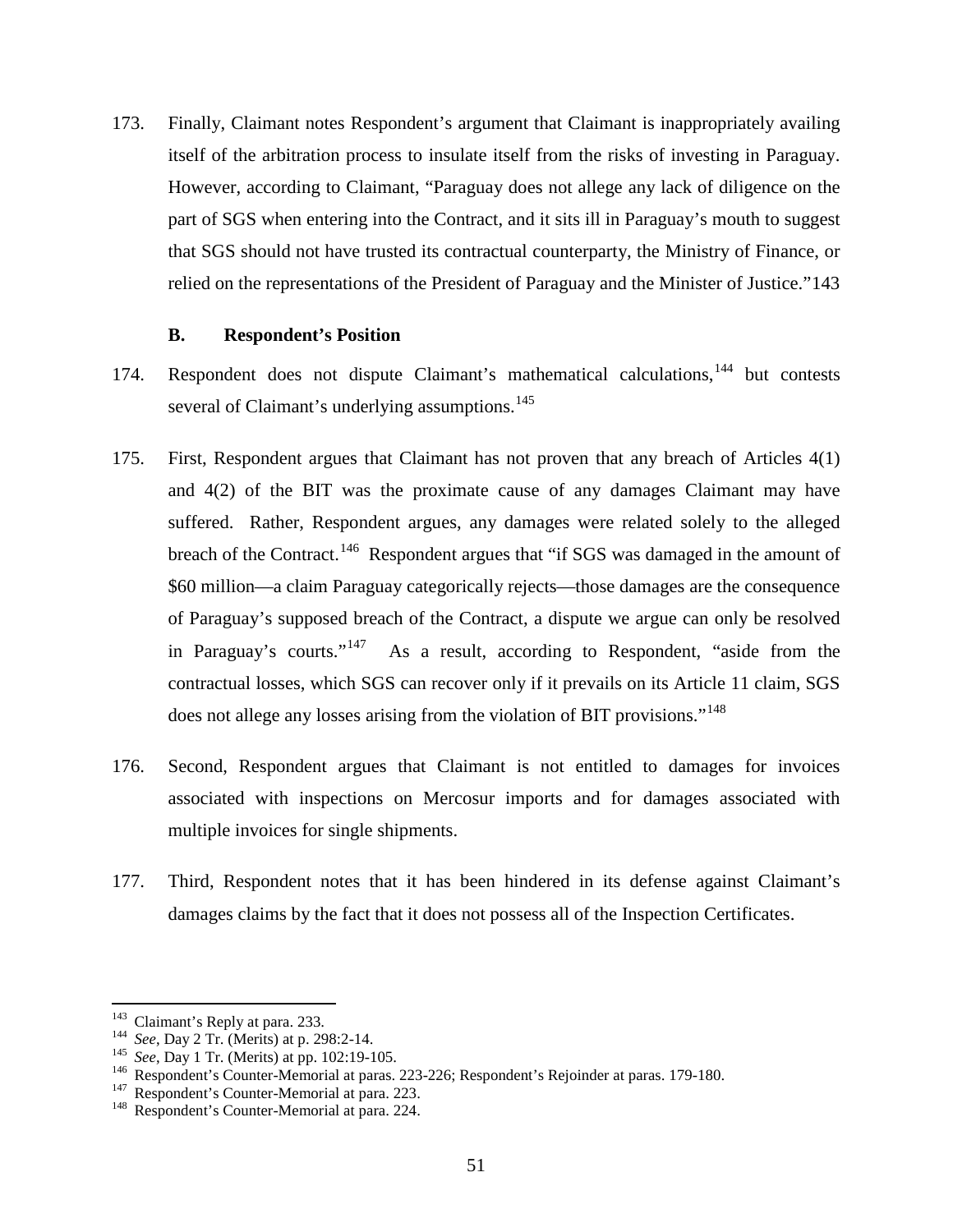- 178. Fourth, Respondent argues that Claimant is using the arbitration to insulate itself from the risks of investing in Paraguay, and that Claimant should have taken steps to mitigate any damages. Respondent argues that "SGS willfully, or at least negligently, let the interest on the purported debt mount by failing to exercise its contractual right to recover the debt in local courts."<sup>[149](#page-54-0)</sup> Respondent also notes that Claimant let the damages continue to mount rather than terminate the arrangement in accordance with the terms of the Contract.<sup>[150](#page-54-1)</sup> At a minimum, Respondent asserts, Claimant should not be entitled to interest, particularly given the long delay in initiating dispute settlement proceedings. Respondent argues that its position is consistent with the ILC's Commentary to the Articles on State Responsibility, which state that "failure to make a timely claim for payment is relevant in deciding whether to allow interest."<sup>[151](#page-54-2)</sup>
- 179. Alternatively, Respondent argues that Paraguayan law requires that interest accrue beginning only on the date Claimant initiated arbitration.<sup>[152](#page-54-3)</sup> Respondent furthermore asserts that Claimant's suggested interest rate is too high but does not suggest an alternative rate.<sup>[153](#page-54-4)</sup>

### **C. Tribunal's Analysis**

- 180. The Tribunal concludes that Claimant is entitled to damages equal to the amount of the unpaid invoices plus interest accruing from July 1999. Respondent itself concedes that, if Claimant were to prevail on its Article 11 claim arising out of Respondent's breach of contract, then Claimant would be entitled to damages. The Tribunal has upheld that claim and damages are, therefore, appropriate.
- 181. Different legal issues arise with respect to Claimant's claims for principal and interest, and the Tribunal shall address each category separately.
- 182. With respect to principal, the Tribunal finds that Claimant is entitled to the entire amount of the unpaid invoices totaling US\$ 39,025,950.86. While Respondent argues that it has

<span id="page-54-1"></span><span id="page-54-0"></span><sup>&</sup>lt;sup>149</sup> Respondent's Counter-Memorial at para. 234.<br><sup>150</sup> Respondent's Counter-Memorial at para. 236.<br><sup>151</sup> Respondent's Rejoinder at para. 181.<br><sup>152</sup> Respondent's Counter-Memorial at para. 239.<br><sup>153</sup> Day 1 Tr. (Merits) at p

<span id="page-54-2"></span>

<span id="page-54-4"></span><span id="page-54-3"></span>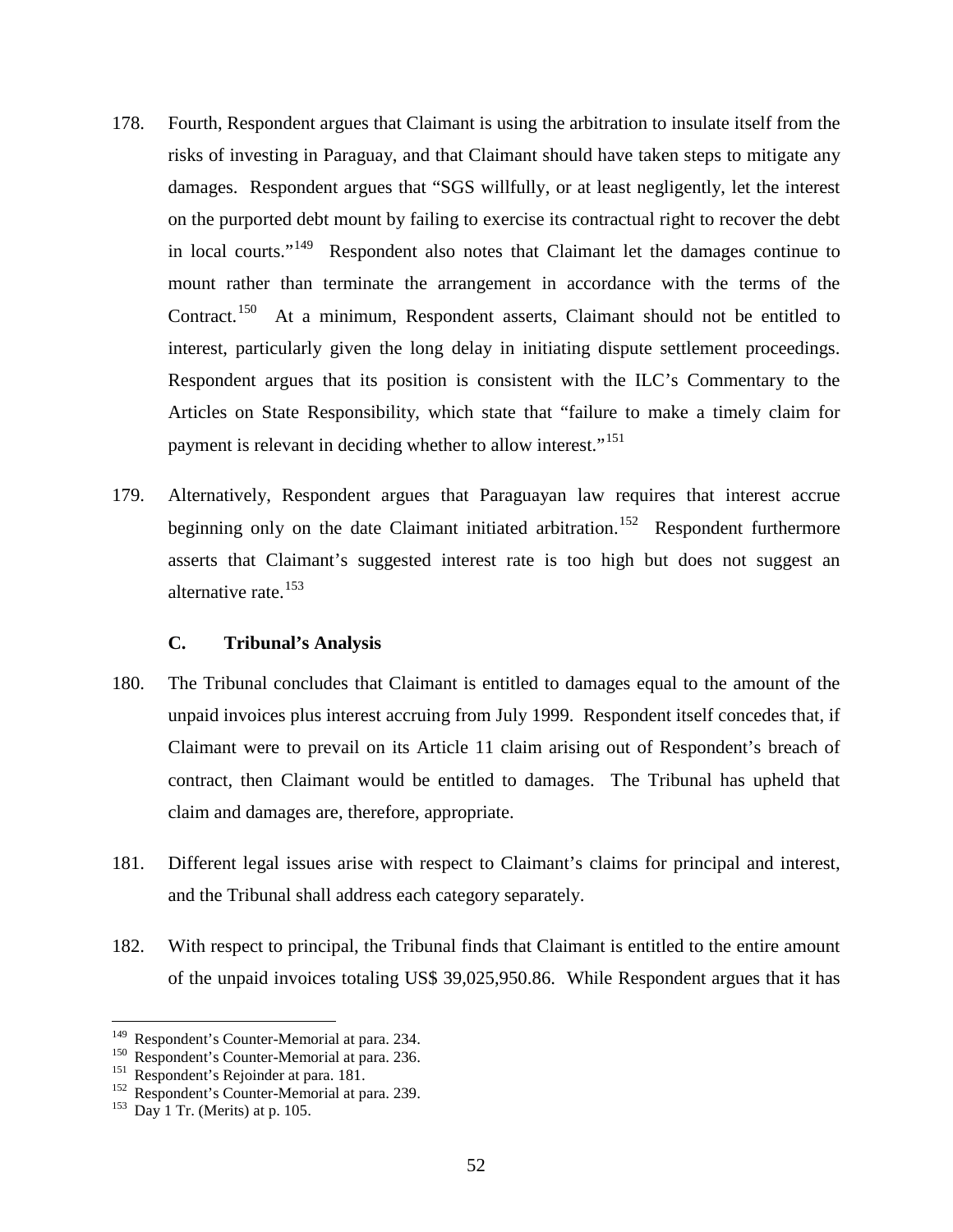been prejudiced by the fact that it does not have copies of all of the underlying Inspection Certificates, Claimant has provided copies of the invoices,  $154$  and Respondent has not provided evidence questioning their accuracy or authenticity. The Tribunal has also already rejected Respondent's argument that SGS improperly submitted invoices associated with inspections of Mercosur imports and issued multiple invoices for single shipments. As a result, no offset or deduction from the principal would be appropriate.

- 183. With respect to interest, whether or not interest awarded to compensate for the time value of money lost as a result of a wrongful failure to make a payment on the date due may be characterized as an independent head of damage, there can be no doubt that it is an essential component of full reparation. Nor can it be said that it would be in any way punitive or unfair to award interest given that Respondent has been in possession of the unpaid sums for several years and has presumably made use of those funds. If it had not been in possession of those funds, then it presumably would have had to borrow the money and been required to repay it with interest. It is fully appropriate, therefore, to apply interest to the principal awarded to Claimant.
- 184. The virtually universal principle of international law and international arbitration practice in the case of a delayed payment of monetary obligations due is to apply interest as of the date payment became due. This is clear, for example, from the ILC's Articles on State Responsibility.<sup>[155](#page-55-1)</sup> The Tribunal notes that here Claimant has adopted the conservative approach of requesting interest only as from July 1999, the date of contract termination, rather than from the date when each invoice became due.
- 185. The Tribunal agrees with Claimant that the authorities Respondent cites for the proposition that Paraguayan law permits interest only from the date the claim is filed are inapposite in that they do not deal with contract claims. As noted, Respondent points to the statement in the Commentary to the Articles on State Responsibility that a "failure to make a timely claim for payment is relevant in deciding whether to allow interest." However, the "claim" to which the Commentary refers is not the initiation of the dispute

<span id="page-55-1"></span><span id="page-55-0"></span><sup>&</sup>lt;sup>154</sup> SGS unpaid invoices with accompanying credit notes, Ex. C-143.<br><sup>155</sup> According to Article 38(2) of the ILC's Article on State Responsibility, "Interest runs from the date when the principal sum should have been paid until the date the obligation to pay is fulfilled."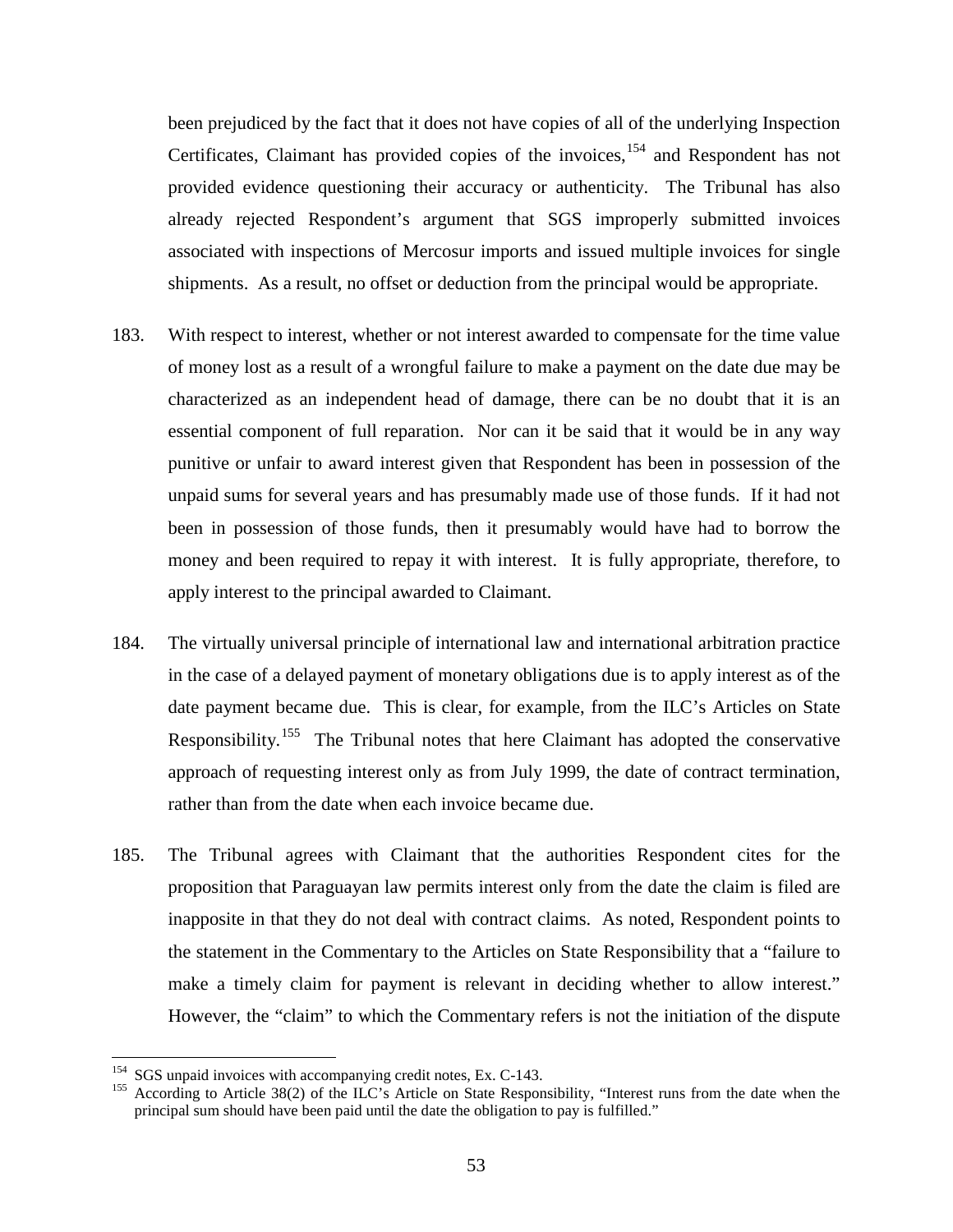but the time when the injured party demanded payment.<sup>156</sup> In this case, Claimant first demanded payment of its invoices during the life of the contract, and indicated in July 1999 that it would assess interest in the amount of LIBOR plus two percentage points. Claimant's claim for payment was clearly timely, indeed it was contemporaneous with Respondent's non-payment. The Tribunal concludes, therefore, that even were interest to run only from the date of demand for payment, rather than the date of non-payment, interest should begin to accrue in July 1999.

- 186. Claimant has requested simple interest based on the U.S. dollar 30-day LIBOR rate average (the "LIBOR rate") plus two percentage points.<sup>157</sup> Claimant has explained this is the rate SGS typically charges on unpaid invoices.
- 187. The Tribunal notes that the Contract does not specify the amount of interest to be paid on unpaid amounts, and, in fact, does not refer to interest at all. Claimant's 16 September 1999 letter to the Ministry of Finance indicating that it would charge interest at the rate of LIBOR plus two percentage points was merely a unilateral statement of intent, which was neither accepted nor apparently even acknowledged by Respondent. Neither Respondent nor this Tribunal is bound by that rate.
- 188. In light of all the circumstances in this case, the Tribunal has concluded that it would be appropriate to apply the LIBOR rate plus one percentage point.

### **VII. COSTS**

189. Claimant seeks an award for costs based on Respondent's continuing refusal to pay the invoices and Respondent's failure to pay its share of the costs associated with this

<span id="page-56-0"></span><sup>&</sup>lt;sup>156</sup> The relevant paragraph appears on p. 109, n. 619 of the Commentary (Ex. RL-48) and states: Using the date of the breach as the starting date for calculation of the interest term is problematic as there may be difficulties in determining that date, and many legal systems require a demand for payment by the claimant before interest will run. The date of formal demand was taken as the relevant date in the *Russian Indemnity* case . . . by analogy from the general position in European legal systems. In any event, failure to make a timely claim for payment is relevant in deciding

<span id="page-56-1"></span>whether to allow interest.<br><sup>157</sup> The Tribunal notes that Claimant's spreadsheet showing its calculation of interest based on LIBOR plus two percentage points appears to contain an error for the applicable interest in June 2006. The spreadsheet shows an interest rate of 5.2455%, which appears to be the LIBOR rate rather than LIBOR plus two percentage points. Assuming that the applicable interest rate should have been LIBOR plus two percentage points, correcting the error would increase Claimant's claimed damages by approximately US\$ 100,000.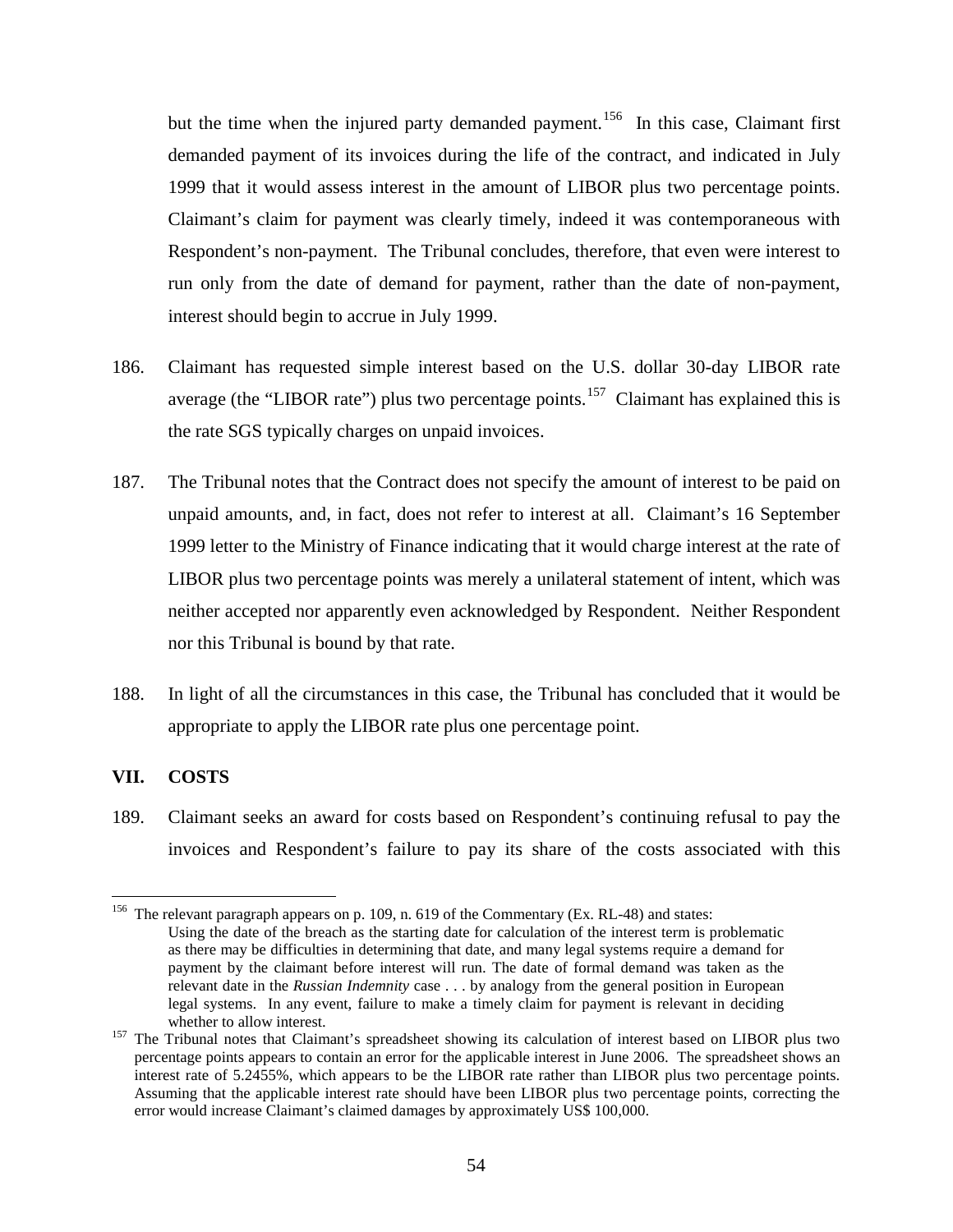proceeding. [158](#page-57-0) On July 1, 2011, Claimant provided its Statement of Costs, in which it claimed US\$ 1,792,605.95 in legal fees and US\$ 1,121,180.55 in other costs and disbursements.

- 190. Respondent also seeks an award of legal fees and related expenses, travel and lodging costs, and the costs of the arbitration. Respondent argues that an award of costs and fees would be appropriate given that Claimant alleges only a breach of contract, which in Respondent's view is not actionable under the BIT, and such contract contains a forum selection clause that precludes arbitration.<sup>[159](#page-57-1)</sup> In its 1 July 2011 Statement of Costs, Respondent requested US\$ 696,985.20 in fees and US\$ 31,222.03 in costs.
- 191. In the absence of agreement of the parties with respect to the allocation of costs, Article 61(2) of the Convention authorizes the Tribunal to "assess the expenses incurred by the parties in connection with the proceedings, and [to] decide how and by whom those expenses, the fees and expenses of the members of the Tribunal and the charges for the use of the facilities of the Centre shall be paid."
- 192. The Tribunal believes that both sides have presented their positions ably and in good faith, and neither has caused undue delay or expense in the proceeding. However, Respondent has not paid its portion of the costs associated with this proceeding, and has forced Claimant to bear the entire cost itself. The Tribunal finds that Respondent should pay its share, and, therefore, awards to Claimant half of the costs of the arbitration, *i.e*., the amount of the ICSID costs and fees that Respondent should have advanced. The Tribunal does not believe it is appropriate to make any other award with respect to costs and fees.

### **VIII. AWARD**

193. On the basis of the foregoing, the Tribunal:

<span id="page-57-0"></span><sup>&</sup>lt;sup>158</sup> Claimant's Memorial at para. 218.

<span id="page-57-1"></span><sup>&</sup>lt;sup>159</sup> Respondent's Rejoinder at paras. 183-184.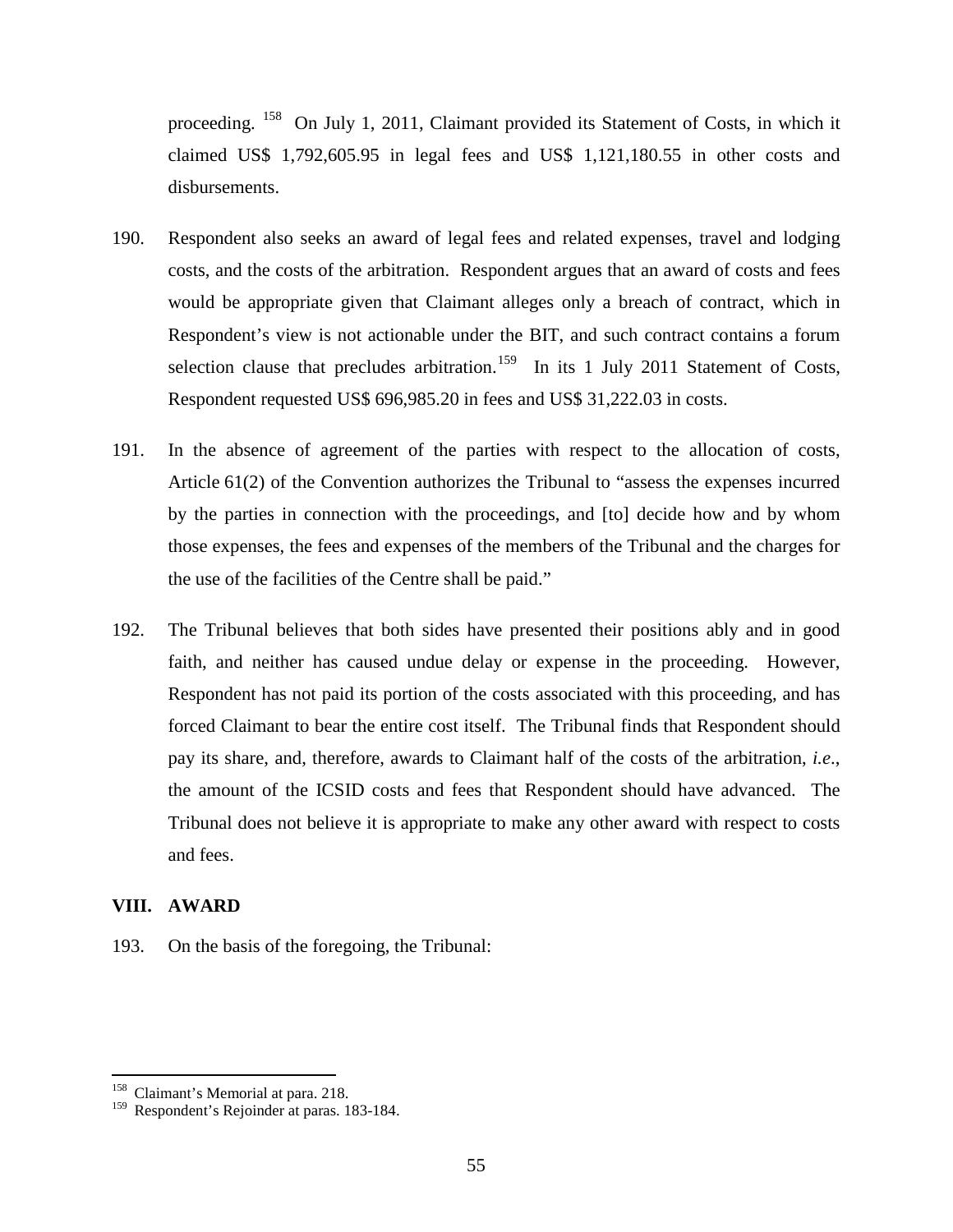- 194. Finds that Respondent has breached its obligations under Article 11 of the BIT by failing to guarantee the observance of the commitments it has entered into with respect to Claimant's investment;
- 195. Finds that it does not need to resolve Claimant's claim that Respondent's failure to fulfill its alleged extra-contractual promises of payment constituted an additional breach of Article 11 of the BIT because (i) those claims ultimately derive from the same set of facts and commitments that gave rise to the Tribunal's conclusion that Respondent breached Article 11 of the BIT by failing to guarantee the observance of the contractual commitments it has entered into with respect to Claimant and (ii) even if the Tribunal were to find an additional breach of the BIT due to Respondent's alleged failure to fulfill its extra-contractual promises, the finding would not affect the quantum of damages;
- 196. Finds that it does not need to resolve Claimant's claims that Respondent breached Articles 4(1) and 4(2) of the BIT because (i) such claims ultimately derive from the same set of facts and contractual commitments that gave rise to the Tribunal's conclusion that Respondent breached Article 11 of the BIT by failing to guarantee the observance of the contractual commitments it has entered into with respect to Claimant's investment and (ii) even if the Tribunal were to find an additional breach of Articles  $4(1)$  and  $4(2)$  of the BIT, the finding would not affect the quantum of damages;
- 197. Awards Claimant US\$ 39,025,950.86 plus interest at the U.S. dollar 30-day LIBOR rate average plus one percentage point beginning on 1 July 1999 until the date of payment; and
- 198. Awards Claimant one-half of the amount of US\$ 673,923.28, which is the total amount of the costs of the arbitration.